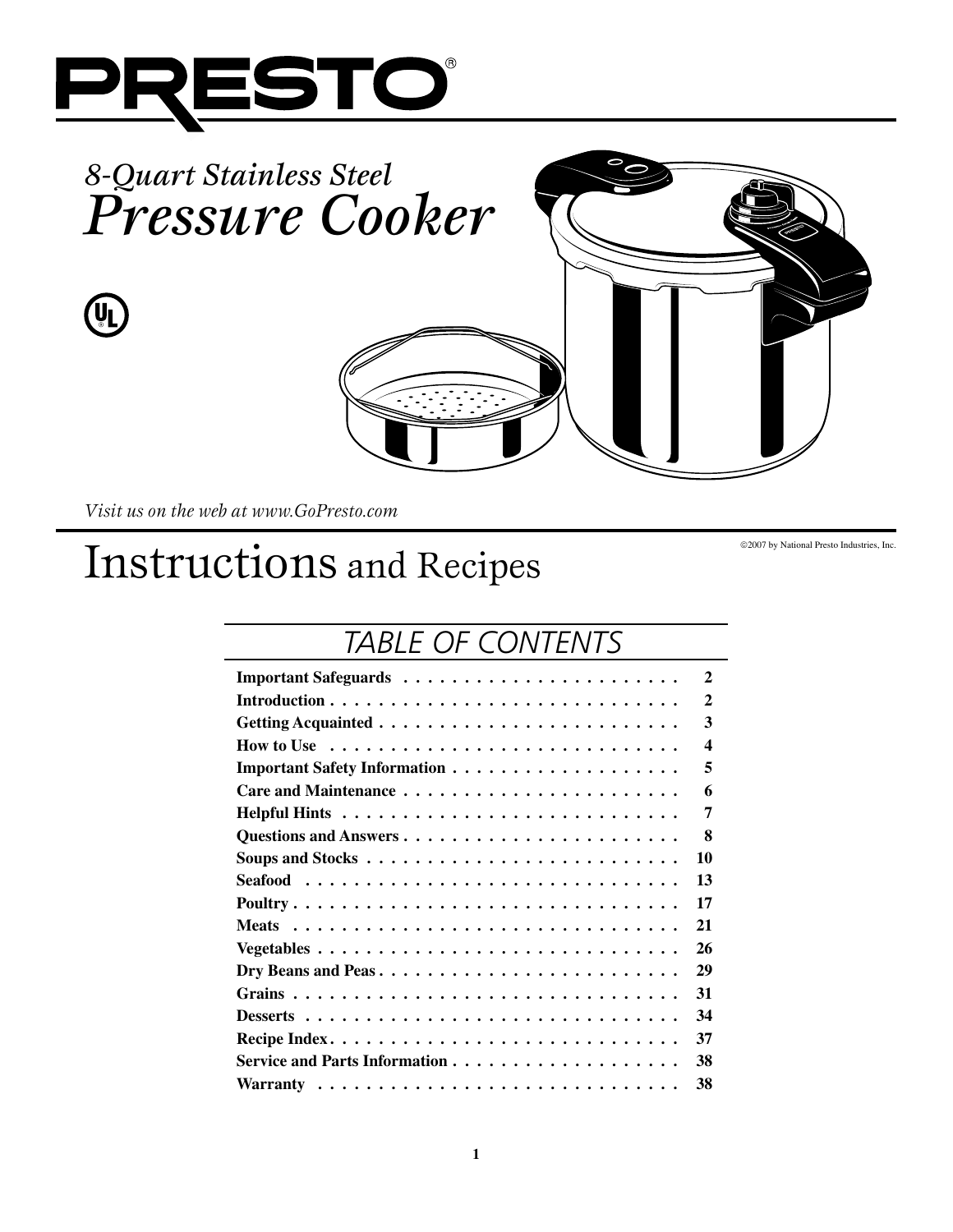This is a  $\mathbb Q$  Listed appliance. The following Important Safeguards are recommended by most portable appliance manufacturers.

### **IMPORTANT SAFEGUARDS**

To reduce the risk of personal injury or property damage, basic safety precautions should always be followed, including the following:

- 1. Read all instructions. Improper use may result in bodily injury or property damage.
- 2. Always check the vent pipe before use. Hold cover up to light and look through vent pipe to be certain it is clear.
- 3. Always check the air vent/cover lock to be sure it moves freely before use.
- 4. Do not fill pressure cooker over  $\frac{2}{3}$  full. For soup, rice, and dried vegetables which expand during cooking, do not fill cooker over 1 ⁄2 full. Overfilling may cause a risk of clogging the vent pipe and developing excess pressure. See food preparation instructions.
- 5. Do not pressure cook applesauce, cranberries, rhubarb, pearl barley, cereals, pastas, grains, dried soup mixes, or any dry beans and peas which are not listed on the chart on page 29. These foods tend to foam, froth, and sputter and may block the vent pipe and air vent/cover lock.
- 6. This appliance cooks under pressure. Improper use may result in scalding injury. Make certain pressure cooker is properly closed before operating; cover handles must be directly above the body handles. See "How To Use" instructions.
- 7. Do not place the pressure cooker or attempt to pressure cook in a heated oven.
- 8. Extreme caution must be used when moving a pressure cooker containing hot liquids. Do not touch hot surfaces. Use handles or knobs.
- 9. Do not open cooker until internal pressure has been completely reduced, air vent/cover lock has dropped, and no steam escapes when the pressure regulator is removed. See "How To Use" instructions.
- 10. **Caution:** To ensure safe operation and satisfactory performance, replace the overpressure plug every time you replace the sealing ring or sooner if it becomes hard, deformed, cracked, worn or pitted. It is recommended that the sealing ring and overpressure plug be replaced at least every two years.
- 11. Close supervision is necessary when the pressure cooker is used near children. It is not recommended that children use the pressure cooker.
- 12. When normal operating pressure is reached you will hear and/or see a steady flow of steam releasing from the pressure regulator. Lower the heat as necessary to maintain a very slow, steady flow of steam from the pressure regulator. If the heat is not lowered, excess steam will escape, liquid will be evaporated and food may scorch.
- 13. Caution: Do not use pressure cooker on an outdoor LP gas burner or gas range over 12,000 BTU's.
- 14. Do not use this pressure cooker for other than intended use.
- 15. Do not use this pressure cooker for pressure frying with oil.

### **SAVE THESE INSTRUCTIONS**

THIS PRODUCT IS FOR HOUSEHOLD USE ONLY

# *Introduction*

Welcome to the world of pressure cooking. With your new Presto<sup>®</sup> Pressure Cooker, you'll discover how fast and easy it is to prepare a wide variety of delicious foods—especially foods that emphasize good health and nutrition along with good taste.

The pressure cooker is perfect for the way we live and eat today. It's ideal for preparing many of the lighter foods that help keep us healthy and fit. It preserves flavors and nutrients, tenderizes leaner cuts of meat, and, best of all, it cooks foods three to ten times faster than ordinary cooking methods. And, it's even possible to cook several foods in the pressure cooker at the same time without the flavors intermingling.

We have included some traditional family favorites that are especially well suited to the many advantages of pressure cooking. For your convenience, we have also provided nutritional information for all of the recipes in this book.

To help get started with your new pressure cooker, be sure to read the "GETTING ACQUAINTED" section beginning on the next page.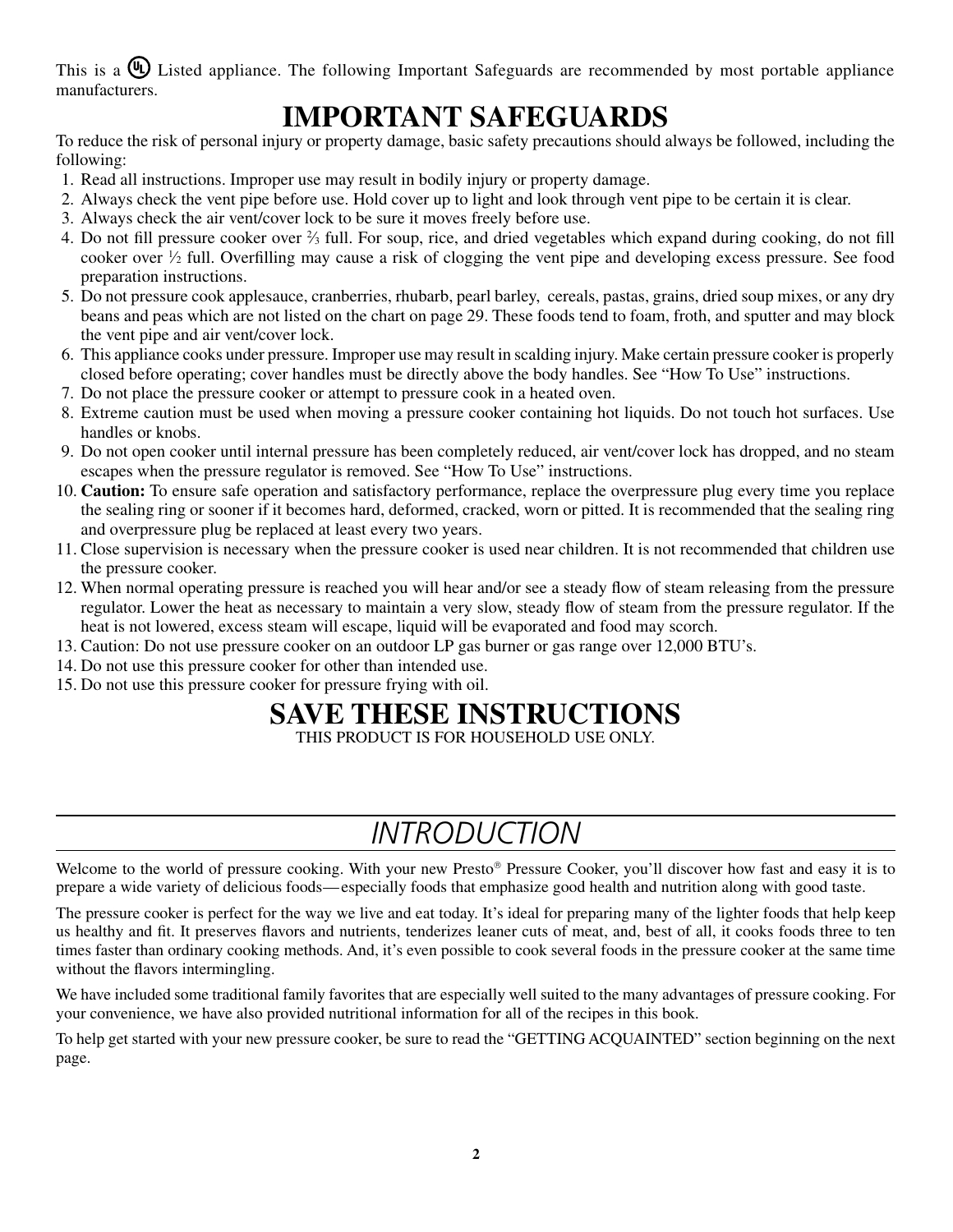# *Getting Acquainted*

Your pressure cooker is like a saucepan with a very special cover that locks in place. Air is automatically exhausted and steam is sealed inside creating pressure within the unit. Under pressure, internal temperatures in the cooker are raised above the normal boiling point of water, causing foods to cook faster. At 15 pounds pressure, a temperature of 250° F. (or 121° C.) is reached inside the pressure cooker. This higher temperature speeds cooking and the moist steam atmosphere tenderizes meats naturally.

It is important to become familiar with the various parts and features of the pressure cooker (Fig. A) and to read the "How To USE" section beginning on page 4 before using the unit for the first time.

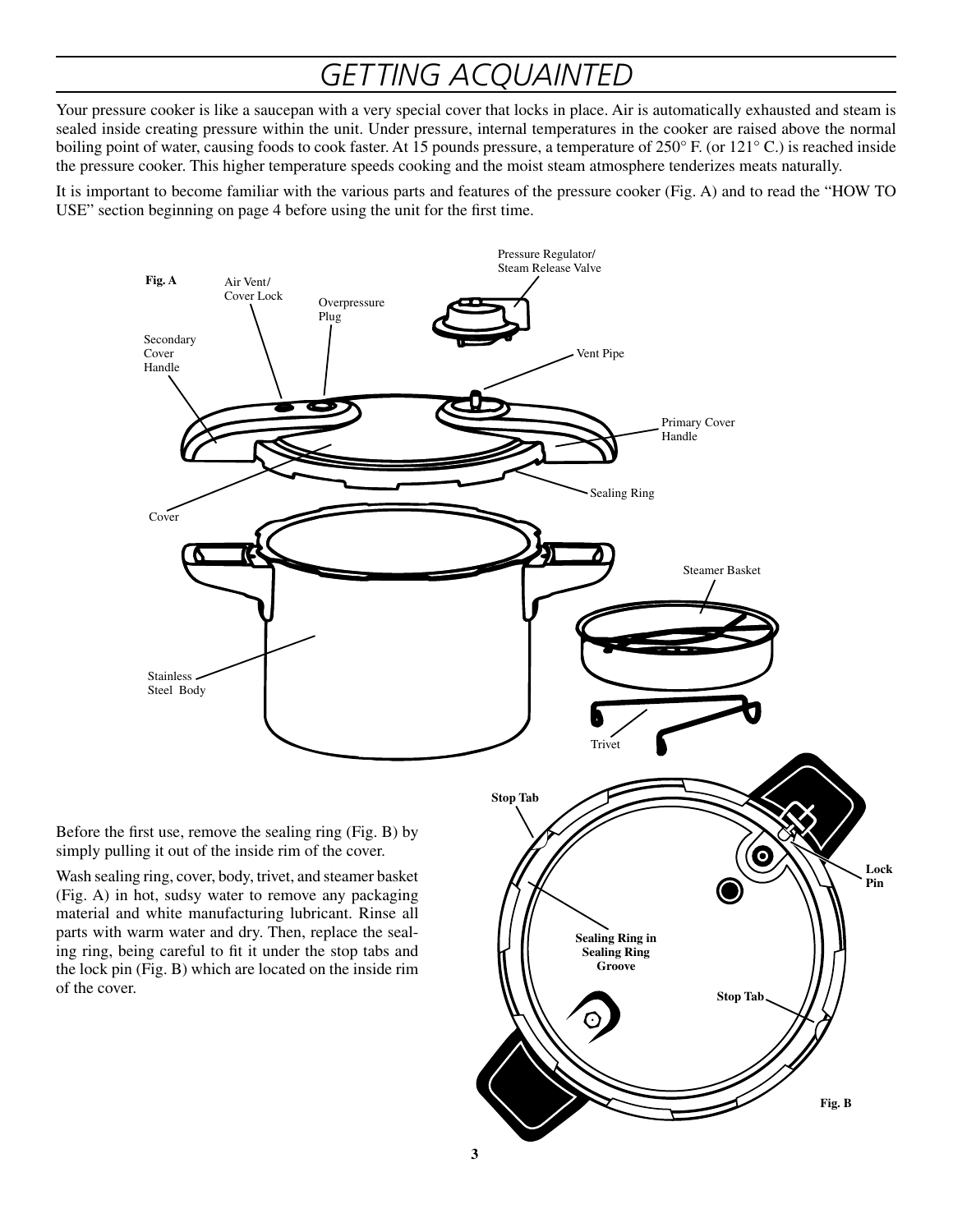# *How to Use*

To assure the very best results every time, carefully follow these step-by-step instructions for pressure cooking. You may find it helpful to refer back to Fig. A on page 3.

1. Prepare ingredients according to the directions in the pressure cooking recipe you have selected. If a larger quantity is desired, you may double ingredients. Be sure not to overfill the pressure cooker (see page 5).

 Pour liquid into the cooker body, as specified in the recipe or timetable. This liquid is usually water. However, some recipes will call for other liquids, such as wine.

- 2. Place the trivet and steamer basket into the cooker, if called for in the recipe (see Helpful Hints on page 7 for guidance on when to use). If using the trivet, position it in the cooker so the loop ends are towards the bottom of the cooker (Fig. C).
- 3. IMPORTANT: Look through the vent pipe to make certain that it is clear before closing the cover (Fig. D). See safety information on page 5.

Place the cover over the body (Fig. E), aligning the  $\nabla$  mark on the cover with the arrow on either of the body handles. Move the cover handle slightly until the cover drops into position.

- 4. Close the cover securely by rotating it clockwise until the cover handles are directly above the body handles. **The pressure cooker is completely closed when the cover handles are directly above the body handles (Fig. F).**Do not try to rotate it beyond this point.
- 5. Place the pressure regulator on the vent pipe and rotate clockwise until the lever on the

regulator is aligned with the pressure arrow (Fig. G). Note: It may be necessary to apply slight pressure when positioning the regulator on the vent pipe to seat it properly.

6. Using a high heat setting, heat the pressure cooker. As pressure is building, a small amount of steam will be released from the pressure regulator. You will know your cooker has reached 15 pounds pressure when you hear and/or see a steady flow of steam releasing from the pressure regulator.

NOTE: The air vent/cover lock may move up and

down a few times when cooking first begins as it automatically exhausts air from the pressure cooker. Steam will be noticeable. This is normal. When pressure begins to build, it slides up, locking the cover on. Once the cooker has sealed, the air vent/cover lock will remain in the up position until pressure is released (Fig. H).

- 7. Cooking time begins when you hear and/or see a steady flow of steam releasing from the pressure regulator. Lower the heat as necessary to maintain a very slow, steady flow of steam and cook for the length of time indicated in the recipe or cooking chart. If excess steam is allowed to escape, too much liquid will evaporate and food may scorch. Never leave your pressure cooker unattended at high heat settings. It could boil dry, overheat, and cause damage to the pressure cooker.
- 8. When cooking time is complete, turn off burner. If using an electric stove, remove pressure cooker from burner.
- 9. Reduce pressure according to the recipe or timetable instructions. If the instructions say "Let the pressure drop of its own accord," set the pressure cooker aside to cool until pressure is completely reduced. If the instructions state, "Cool cooker at once," you can release pressure safely using either of the following quick cool methods:
	- A) Turn the pressure regulator/steam release valve counter-clockwise until the lever on the regulator is









**Vent Pipe**



**Fig. G**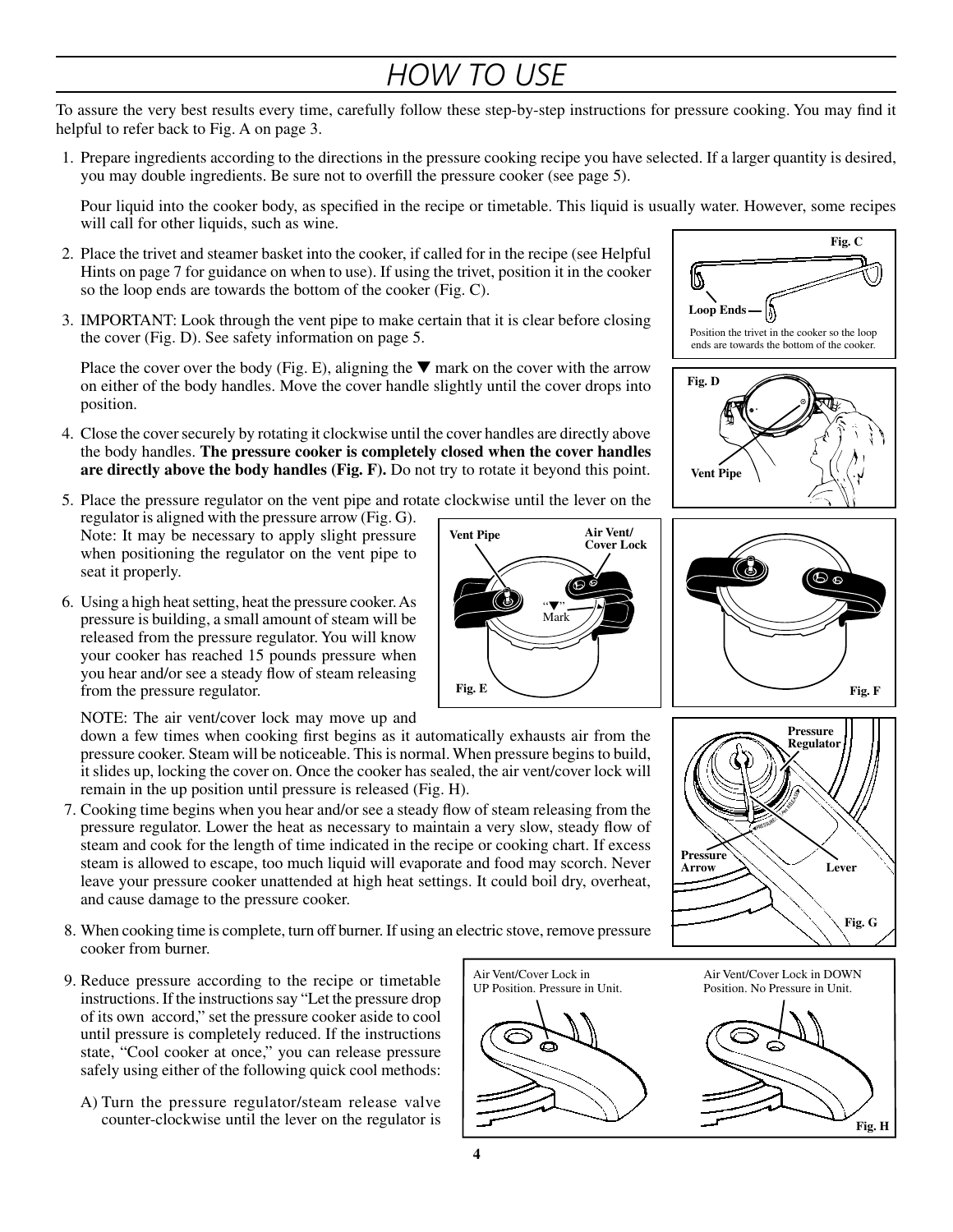aligned with the steam release arrow (Fig. I). Steam will be rapidly released.

**Caution:** Misuse of the cooker (such as overfilling, failing to follow procedures for soaking dry beans and peas, failure to use a covered bowl when preparing rice, or quick cooling when the recipe calls for letting the pressure drop of its own accord) can result in liquid and/or food particles being simultaneously released with the steam.

If this occurs, turn the pressure regulator/steam release valve clockwise until the lever on the regulator is aligned with the pressure arrow. Steam, liquid, and food will no longer be released. Finish reducing pressure quickly by cooling the pressure cooker under a running water faucet or pour cold water over it until pressure is completely reduced. Pressure is completely reduced when the air vent/cover lock has dropped.

After removing cover, look through the vent pipe to make sure it is clear. If it is blocked or partially blocked, clean it with a small brush or pipe cleaner (see page 6).

- **PRESSURE/STEAM RELEASE**<br>PRESSURE/STEAM RELEASE **Pressure Regulator/Steam Release Valve** Lever  $\bigvee$  **Quick Steam Release Position Fig. I**
- B) Cool the pressure cooker under a running water faucet or pour cold water over it until pressure is completely reduced. Pressure is completely reduced when the air vent/cover lock has dropped. **Note: Do not set hot cooker in a molded sink as it could damage the sink.**

If the air vent/cover lock remains in its raised position, there is still pressure inside the pressure cooker. Continue to cool until the air vent/cover lock drops.

- 10. After pressure has been completely reduced, remove the cover. To open the cover, turn it counterclockwise until the  $\blacktriangledown$  on the cover aligns with the arrow on either of the body handles. Then, lift the cover toward you to keep any steam away from you. If the cover turns hard, there still may be some pressure in the unit. **Do not force the cover off.**Continue to cool the pressure cooker until the air vent/cover lock has dropped and the cover turns easily.
- 11.If you have used the steamer basket, use potholders to grab the two handles on the sides of the steamer basket and carefully lift the basket out of the cooker. Food is ready to serve.
- 12. Your pressure cooker is now ready to clean. Remove pressure regulator and sealing ring and clean as described in the Care and Maintenance section found on pages 6 and 7.

# *Important Safety Information*

Cooking under pressure enables you to prepare food both quickly and deliciously. If used properly, your pressure cooker is one of the safest appliances in your kitchen. To ensure safe operation, make sure you always observe the following simple rules whenever you use the pressure cooker:

1. **Never overfill the pressure cooker.** — The pressure regulator is designed to maintain cooking pressures at a safe level. It relieves excess pressure through the vent pipe as a very, slow steady flow of steam escapes. Many foods tend to expand when cooked. If the cooker is overfilled, expansion of food may cause the vent pipe to become blocked or clogged. If the vent pipe becomes blocked, it cannot relieve excess pressure.

 There are a few foods such as rice, grains, dry beans and peas, and soups which expand so much or foam and froth while cooking that the cooker should never be filled above the  $\frac{1}{2}$  fill line. For other foods, never fill the cooker above the  $\frac{2}{3}$  fill line.

For your convenience, both the  $\frac{2}{3}$  and  $\frac{1}{2}$  full levels are marked by indentations on the side of the pressure cooker body (see Fig. J). The upper marking indicates the  $\frac{2}{3}$  full level and the lower the 1⁄2 full level. In addition, in each section of the recipes you will find instructions on the maximum fill level for each type of food.

 **Reminder: When cooking any food, do not let any portion extend above the maximum fill mark. When cooking rice, grains, dry beans and peas, and soups, the cooker should never be more than ½ full.**



if a cooker boils dry and is left on a heated burner, the cooker will overheat excessively causing possible discoloration and/or damage to the cooker.

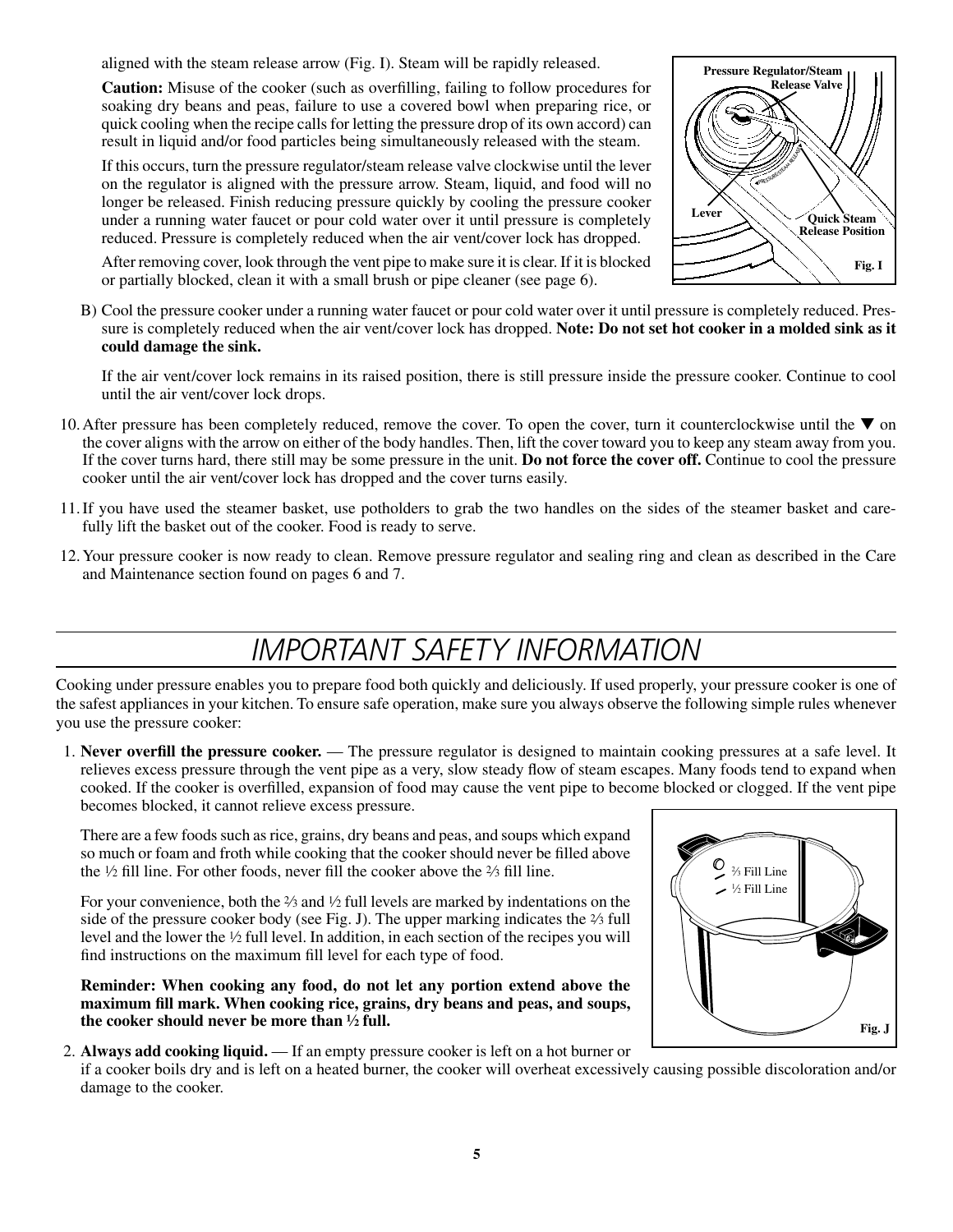- 3. **Always look through the vent pipe before using the cooker to make sure it is clear.** If the vent pipe is blocked, it cannot function as it should and thus cannot relieve excess pressure. Pressure may then build to unsafe levels. To clean the vent pipe, see the "Care and Maintenance" section below.
- 4. **Always fully close the pressure cooker.** The cooker is fully closed when the cover handles are directly above the body handles. Your pressure cooker has specially designed lugs on the cover and body which lock the cover in place when the cooker is fully closed. However, if the cooker is not fully closed, the lugs cannot lock the cover onto the body. It's possible that pressure could build inside the cooker and cause the cover to come off and result in bodily injury or property damage. Always be sure the cover handles are directly above the body handles (see page 4, Fig. F). Do not turn past handle alignment.
- 5. **Never open the cooker when it contains pressure.** The air vent/cover lock provides a visual indication of pressure inside the cooker. When it is up, there is pressure. When it is down, there is no pressure in the cooker and it can be opened. If the pressure cooker is opened before all of the pressure is released, the contents of the cooker will erupt and could cause bodily injury or property damage.
- 6. **Replace the overpressure plug if it is hard, deformed, cracked, worn or pitted.** The overpressure plug is a secondary pressure relief valve which is designed to relieve excess pressure by releasing from the cooker cover in the event that the vent pipe becomes blocked. The overpressure plug is made of rubber, and when new, is soft and pliable. Over time, depending on the frequency and type of use, rubber becomes hard and inflexible. When hard and inflexible, the overpressure plug loses its ability to act as a secondary pressure relief valve. It should be replaced immediately.

 Should the overpressure plug ever be forced out of the cover due to excess pressure while cooking, it is important to call the Test Kitchen at 1-800-368-2194. **Do not attempt to use the released overpressure plug.**

- 7. **Always follow special procedures found in the instruction book when pressure cooking rice, grains, and dry beans and peas.**— During cooking, dry beans and peas tend to froth and foam which could cause the vent pipe to become blocked. Therefore, dry beans and peas need to be soaked and cooked according to instructions beginning on page 29. Using this method will keep foam at safe levels during cooking. Like dry beans and peas, rice and grains tend to froth and foam during cooking; therefore, to contain foaming and frothing during the cooking period, rice and grains must be prepared in a bowl in the pressure cooker according to directions on page 31.
- 8. **Never pressure cook applesauce, cranberries, rhubarb, cereals, pastas, dried soup mixes, or dry beans and peas which are not listed in the chart on page 29.** — These foods expand so much as a result of foaming and frothing that they should never be cooked under pressure.

### *Care and Maintenance*

- 1. All parts of your pressure cooker, including the sealing ring and pressure regulator, are fully immersible for easy cleaning. When washing the unit, however, the sealing ring should always be removed to allow easy cleaning of the inside rim of the cover. The sealing ring should be washed with hot, sudsy water after each use.
- 2. To be sure the vent pipe is clear, hold the cover up to the light and look through the vent pipe. Clean it with a small brush or pipe cleaner if it is blocked or partially blocked (Fig. K). Also clean the vent pipe nut as shown.
- 3. Occasionally remove the air vent/cover lock in the pressure cooker cover handle for cleaning. To remove the air vent/cover lock, place your finger over the hole in the cover handle and remove the rubber gasket from the air vent/cover lock on the underside of the cover (Fig. L). Push the air vent/cover lock through the top of the cover and wash it and the gasket in hot sudsy water. The metal shaft

of the air vent/cover lock may be cleaned with a nylon mesh pad. Clean the hole in the cover handle with a small brush. After cleaning, reinsert the metal shaft of the air vent/cover lock from the top side of the cover down through the cover handle hole (Fig. M). Place a finger over the handle hole (to keep the cover lock from falling out) and turn the cover over. Wet the rubber gasket and push onto the end of the metal shaft until it snaps into the groove on the shaft. The gasket should fit loosely in the groove.





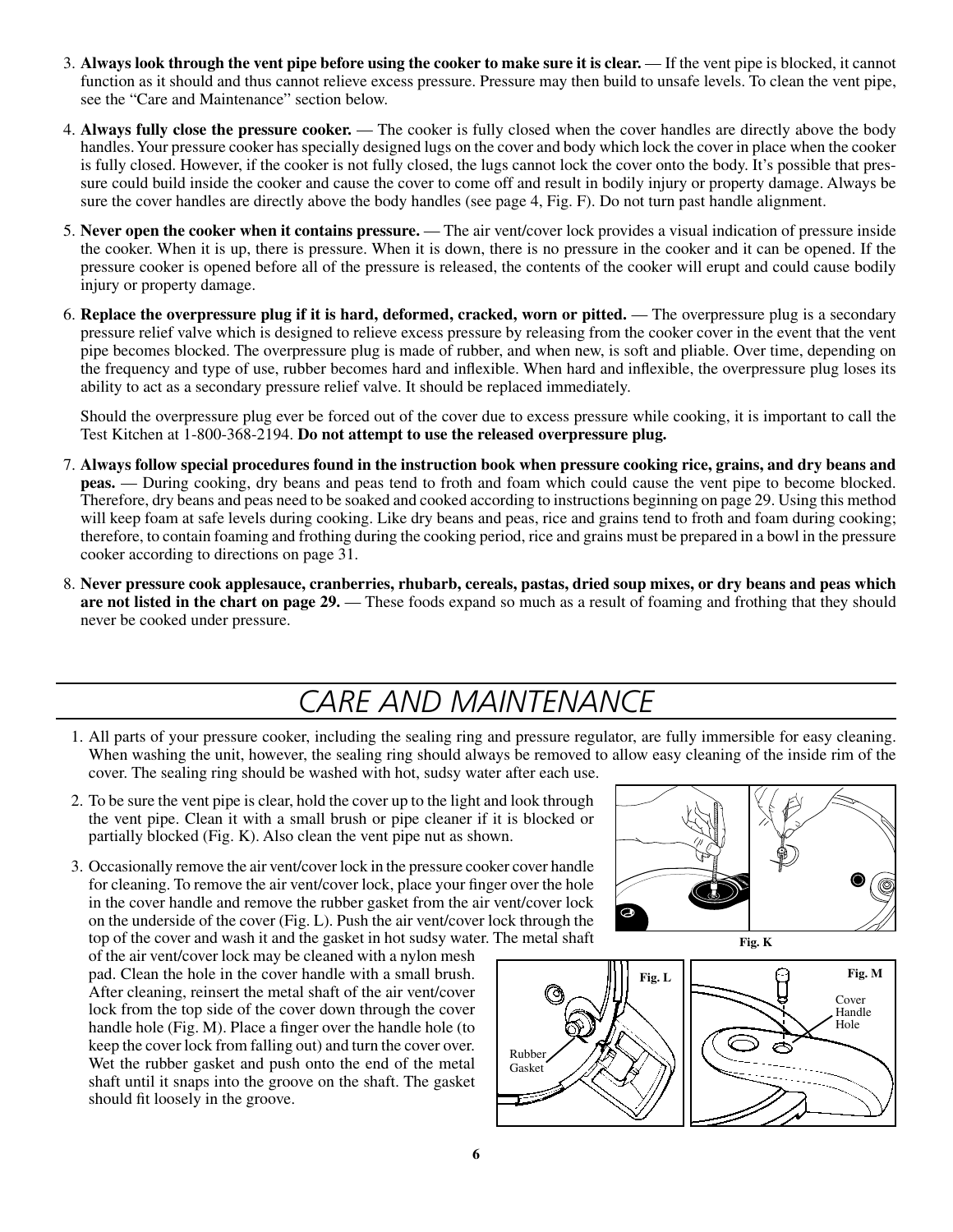4. The overpressure plug can also be removed for cleaning by pushing it out of its opening from the top of the cover handle. After cleaning, reinsert it by pushing the domed side of the plug into the opening from the underside of the cover, until the bottom edge is fully and evenly seated against the underside of the cover (Fig. N). When the overpressure plug is properly installed, the word (TOP) will be visible on the overpressure plug when viewing the outside of the cover.



5. To bring out its luster, the outside surface of your pressure cooker can be cleaned occasionally with a silver polish or any other fine, non-abrasive polish. If food residue adheres to the pressure cooker body, clean with a vegetable brush, a nylon pad, or a non-abrasive powder cleanser, such as Bon ami\* polishing cleanser or

Cameo\* copper, brass & porcelain cleaner. Do not use steel wool or cleaners with chlorine bleach.

 Take care not to overheat your stainless steel pressure cooker. Very high heat can sometimes cause vari-colored stains, called heat tints, in stainless steel. Heat tints can usually be removed by using a non-abrasive powder cleanser.

- 6. When not in use, store your pressure cooker in a dry place with the cover inverted on the body. If the cover is locked on, unpleasant odors may form inside the unit and the sealing ring could be damaged.
- 7. As is the case of all cookware, avoid chopping or cutting food inside the cooker with a knife or other sharp utensil.
- 8. If the body or cover handles become loose, tighten them with a screwdriver.
- 9. The sealing ring, overpressure plug, and rubber gasket of the air vent/cover lock may shrink, become hard, deformed, cracked, worn, or pitted with normal use. Exposure to high heat, such as a warm burner or oven top, will cause these parts to deteriorate rapidly. When this happens, replace the sealing ring, overpressure plug, and small rubber gasket of the air vent/cover lock. Replace the sealing ring and overpressure plug at least every two years.

 Leakage between the cover and body is usually caused by shrinkage of the sealing ring after prolonged use. Replace the sealing ring. Whenever you replace the sealing ring, replace the overpressure plug also.

10. The formation of a small amount of moisture under the pressure regulator is normal when cooking first begins. It is the result of the temperature of the regulator being lower than the rest of the unit.

 A small amount of steam or moisture may also be visible around the overpressure plug and air vent/cover lock as cooking begins. It should stop when pressure begins to build and the overpressure plug and air vent/cover lock seal. If leakage continues, clean or replace the overpressure plug and/or air vent/cover lock assembly. The pressure cooker will not seal if the gasket for the air vent/cover lock is cracked.

 **Do not operate your pressure cooker with continual leakage.** If the preceding steps do not correct the problem, return the entire unit to the Presto Factory Service Department (see page 38).

11. If the pressure cooker becomes difficult to open or close, the sealing ring should be replaced. If for any reason the pressure cooker cannot be opened, contact the Consumer Service Department in Eau Claire, WI at 1-800-877-0441.

 Any maintenance required for this product, other than normal household care and cleaning, should be performed by the Presto Factory Service Department (see page 38).

### *Helpful Hints*

- Your favorite recipes may be adjusted for cooking in the pressure cooker by following the general directions in this book for the particular type of food being cooked. Decrease the cooking time for your recipe by  $\frac{2}{3}$  since pressure cooking is much faster than ordinary cooking methods. For example, if your ordinary cooking method requires 45 minutes, in the pressure cooker the cooking time will be 15 minutes. Because there is very little evaporation, the amount of liquid used should be decreased. Use about 1 cup more liquid than you'll desire in your finished dish. But, remember, there must always be water or some other liquid in the pressure cooker to produce the necessary steam.
- Use the trivet and steamer basket when it is desirable to cook foods out of the cooking liquid. When foods are pressure cooked out of the liquid, flavors will not intermingle. Therefore, it is possible to cook several foods at once, as long as they have similar cooking times. If it is desirable to blend flavors, do not use the trivet and steamer basket.

\*Bon ami polishing cleanser is a registered trademark of Faultless Starch/Bon Ami Co. Cameo copper, brass & porcelain cleaner is a registered trademark of Church & Dwight Co., Inc.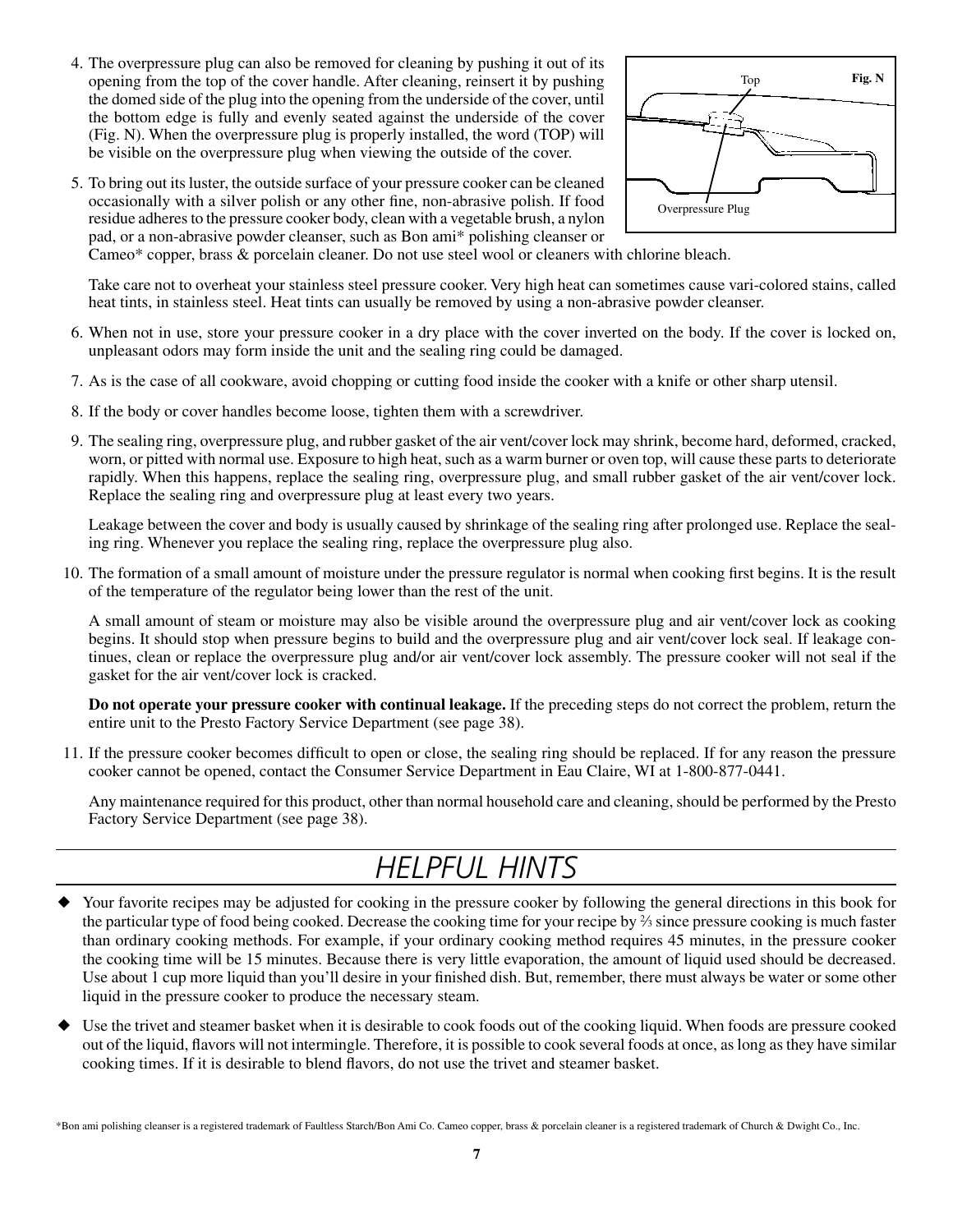- Many different cooking liquids can be used in a pressure cooker. Wine, beer, bouillon, fruit juices, and of course water all make excellent cooking liquids in the pressure cooker.
- Beautiful desserts and side dishes can be prepared in the pressure cooker using individual or small metal molds or glass custard cups, which are ovenproof. Fill molds 2 ⁄3 full to allow for expansion of food, and fit them loosely into the pressure cooker in the steamer basket. Do not fill the pressure cooker over  $\frac{2}{3}$  full.
- If a recipe says to cook 0 minutes, release pressure immediately after pressure cooker reaches cooking pressure.
- Release pressure quickly after cooking delicate foods such as custards and fresh vegetables. For other foods, like meats, soups, and grains, let the pressure drop of its own accord.
- When pressure cooking at high altitudes, the cooking time needs to be increased 5% for every 1000 feet above the first 2000 feet. Following this rule, the times should be increased as follows:

| 3000 ft $5\%$ | 5000 ft. 15% | 7000 ft 25%  |  |
|---------------|--------------|--------------|--|
| 4000 ft10\%   | 6000 ft. 20% | 8000 ft. 30% |  |

Because pressure cooking times are increased at altitudes above 2000 feet, an additional  $\frac{1}{2}$  cup cooking liquid will be needed.

 If you have any questions on recipes, time charts, or the operation of your pressure cooker, call or write: Test Kitchen, National Presto Industries, Inc., 3925 North Hastings Way, Eau Claire, Wisconsin 54703-3703, phone 1-800-368-2194. You may also contact us at our website www.GoPresto.com. When writing, please include a phone number and a time when you can be reached during weekdays, if possible. Written inquiries will be answered promptly by letter or telephone.

### *Questions AND Answers*

#### *Occasionally the cover is hard to open or close. What causes this? What should I do?*

In order for pressure to build inside your pressure cooker, the unit has a special cover which provides an airtight fit. Because of this, you may find that on occasion the cover may be difficult to open or close. The following suggestions will help if this happens:

If the cover seems hard to close, be sure you have aligned the  $\nabla$  mark on the cover with the arrow on either of the body handles. Move the cover until it drops into position. Then, press down firmly on the cover handles and rotate the cover clockwise until the cover handles are directly above the body handles.

If, after browning meat or poultry, the cover is difficult to close, it may be due to expansion of the pressure cooker body from heating. Remove the cover and allow the pressure cooker body to cool slightly and try again. Do not place the pressure cooker back on the burner until it is fully closed.

**Before initial use and after each subsequent use,** wash sealing ring in hot, sudsy water. Rinse with warm water and dry. The sealing ring should **not** be washed in a dishwasher. After sealing ring is completely dry, replace the ring in the lid of the cooker, being careful to fit it under the stop tabs and lock pins (Fig. O) which are located on the inside rim of the cover.

Do **not** apply cooking oil to the sealing ring.

### Stop tab Lock Ö. Stop tab**Fig. O** Sealing ring in cover groove

#### *What can be done if the food prepared in the pressure cooker has more liquid than desired?*

Simmer to evaporate the excess liquid. Next time you prepare the same recipe, you may want to use a tablespoon or two less liquid.

#### *How does one prevent overcooking?*

Remember to begin timing as soon as you hear and/or see a steady flow of steam escaping from the pressure regulator. Reduce heat to maintain a very slow, steady flow of steam. It is very important to accurately time the cooking period. A Presto® kitchen timer is very helpful for this purpose. Also be sure to follow the recipe instructions for cooling the pressure cooker.

#### *What if the food is not completely done after the recommended cooking time?*

Simply bring the cooker back up to pressure and cook the food a minute or two longer.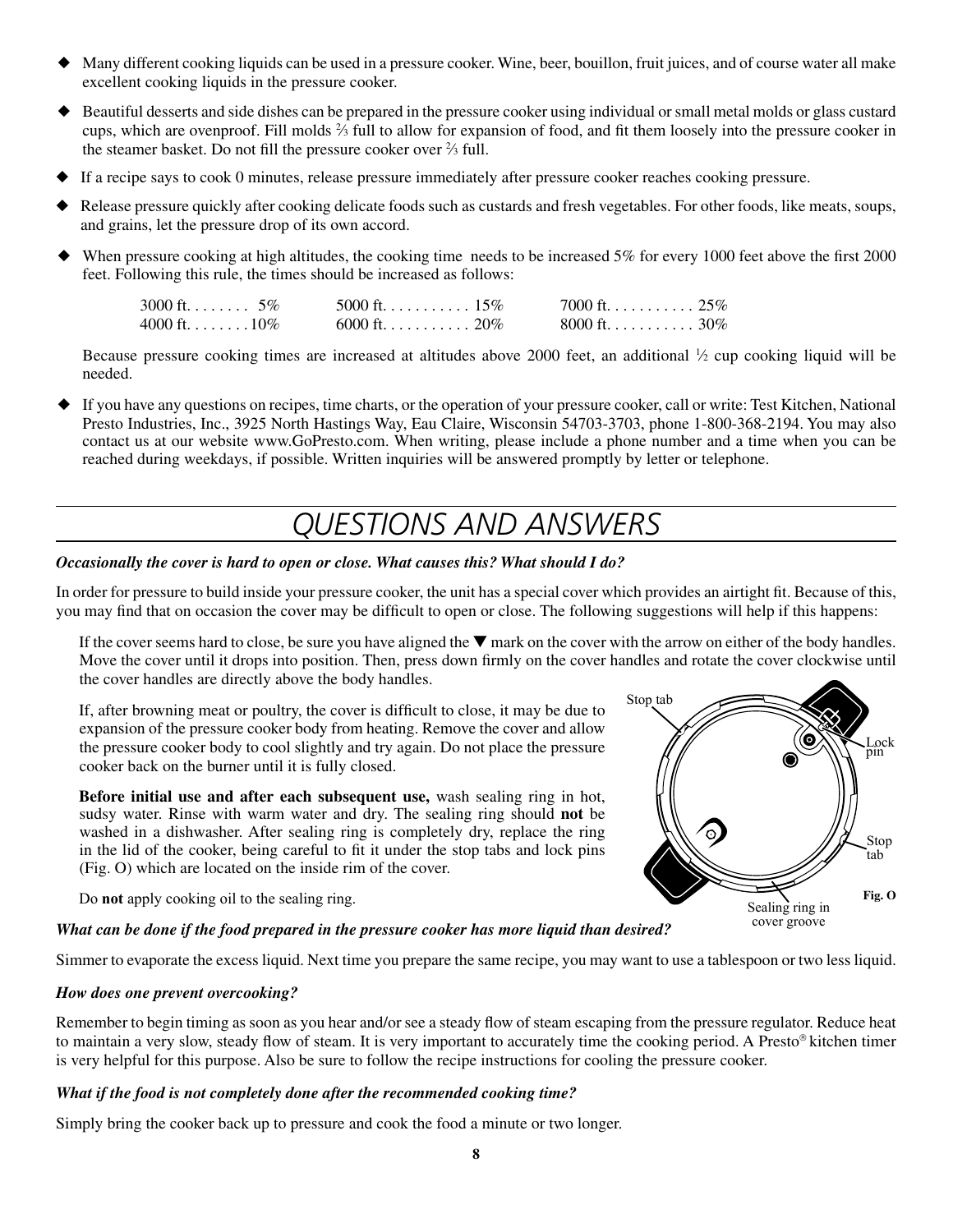#### *How do I know my pressure cooker is operating properly?*

When a steady flow of steam escapes from the pressure regulator, you will know your cooker is functioning correctly.

#### *When cooking first begins, is it normal for steam to escape and moisture to form on the cover and between the handles?*

It is normal for steam to escape and a slight amount of moisture leakage to form on the cover and between the handles when cooking first begins. If leakage continues, the cover handles may not be fully aligned with the body handles and, therefore, the cover lock cannot engage.

#### *Is it normal for the air vent/cover lock to rise up partially and drop back down when cooking first begins?*

It is possible that the air vent/cover lock will move up and down slightly when cooking first begins. Do not be concerned. The air vent/cover lock will remain in the up position once the cooker has sealed. However, if the air vent/cover lock continues to move up and down or rises partially, tap it lightly with the tip of a knife. If it does not rise once you have tapped it, the following may be occurring:

- 1. The burner is not hot enough.
- 2. The cooker is not fully closed (see page 4).
- 3. There is insufficient liquid to form steam.
- 4. The gasket for the air vent/cover lock needs to be replaced (see page 7).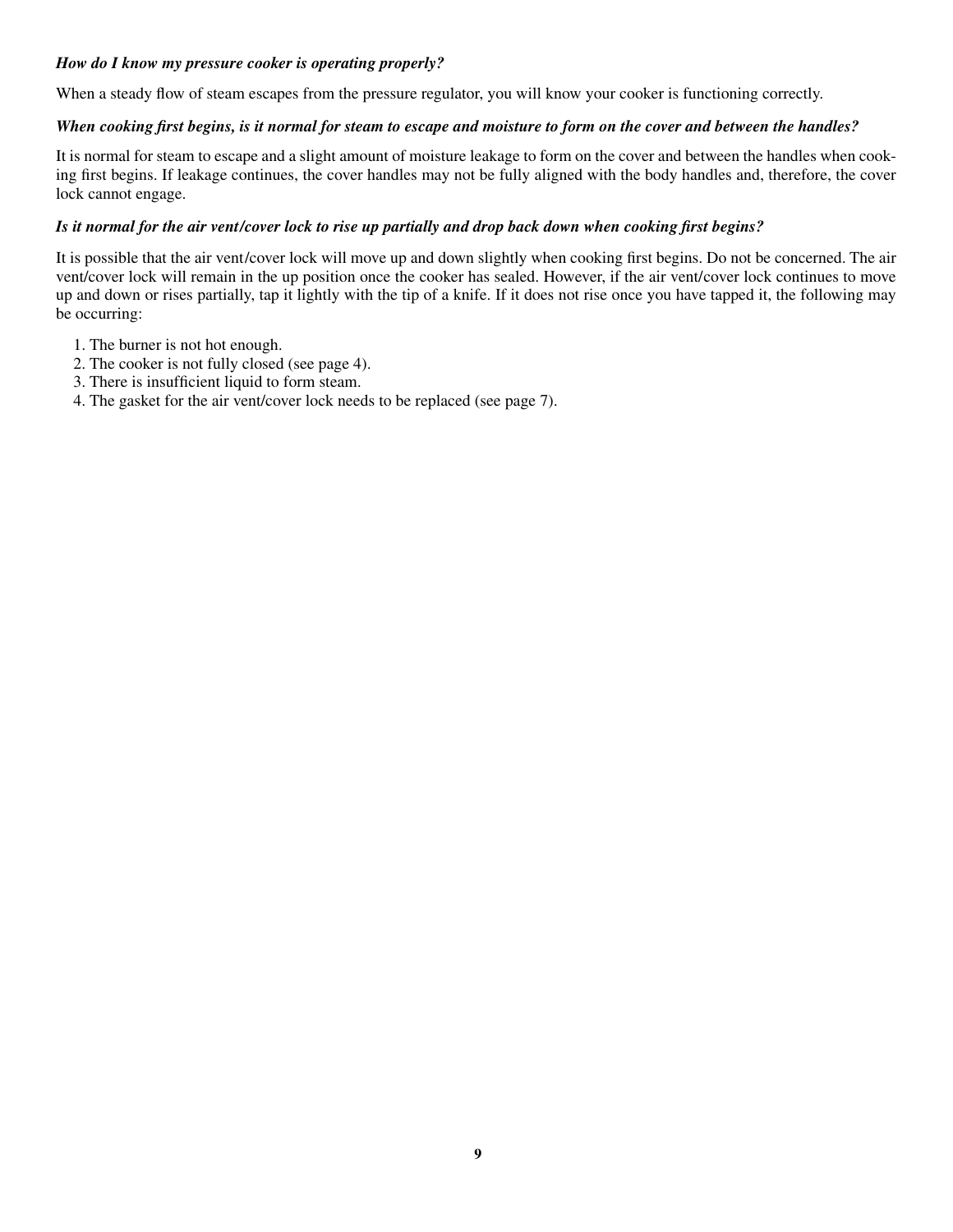### *Soups and Stocks*

The pressure cooker is perfect for preparing delicious, nourishing soups and stocks in minutes instead of the hours taken by ordinary methods.

Stocks form the base for most great soups and sauces and you can even substitute a stock for water in many recipes to add extra flavor. Traditionally, stocks are made by simmering bones and scraps for hours to extract all their flavor. With the pressure cooker, you can do the same thing in just minutes by following the simple directions on the following pages.

We've also included a few favorite soup recipes and, if you have a favorite recipe of your own, try it in the pressure cooker using one of the recipes in this book as your guide. If adding dried vegetables, they must first be soaked according to directions on page 29. **Do not pressure cook soups containing barley, rice, pasta, grains, dry beans and peas which are not listed in the chart on page 29, and dried soup mixes** because they have a tendency to foam, froth, and sputter and could clog the vent pipe.

Cooked barley, rice, grains, pasta, dry beans and peas which are not listed in the chart on page 29, and dried soup mixes should be added to the soup after pressure cooking.

> *FOR SOUPS AND STOCKS, DO NOT FILL PRESSURE COOKER OVER 1 ⁄2 FULL!*

*Operating the cooker without cooking liquid oR allowing the cooker to boil dry will damage the cooker.*

#### **CHICKEN SOUP**

|   | $1\frac{1}{2}$ pounds chicken, cut into | $\frac{1}{2}$ cup chopped onion                     |
|---|-----------------------------------------|-----------------------------------------------------|
| 4 | serving pieces<br>cups water            | $\frac{1}{4}$ cup chopped celery<br>1 teaspoon salt |
|   | $\frac{1}{2}$ cup sliced carrots        | $\frac{1}{4}$ teaspoon black pepper                 |
|   |                                         |                                                     |

Place all ingredients in cooker. Close cover securely. Place pressure regulator on vent pipe and **cook 12 minutes with a very slow, steady flow of steam escaping from the pressure regulator.Let pressure drop of its own accord.**Remove pieces of chicken from cooker and let cool. Remove meat from bones and return meat to cooker. Heat through.

*Nutrition Information Per Serving 4 servings 160 Calories, 8 g Fat, 54 mg Cholesterol*

*Delicious Soups From Chicken Soup...*

**CHICKEN SOUP STOCK** — Strain Chicken Soup to make stock.

**CHICKEN NOODLE SOUP** — Bring soup to a boil. Add fine noodles and simmer, uncovered, 10 to 15 minutes. Salt and pepper to taste.

*4 servings*

**CHICKEN DUMPLING SOUP** — Mix together 1 beaten egg,  $\frac{1}{2}$  cup milk, and  $\frac{1}{2}$  teaspoon salt. Stir in 11⁄8 cups flour. Drop mixture from teaspoon into bubbling Chicken Soup in cooker. Simmer dumplings uncovered 6 minutes.

*4 servings*

**CHICKEN RICE SOUP** — Add 1 cup cooked rice to Chicken Soup. Heat through. Salt and pepper to taste.

*4 servings*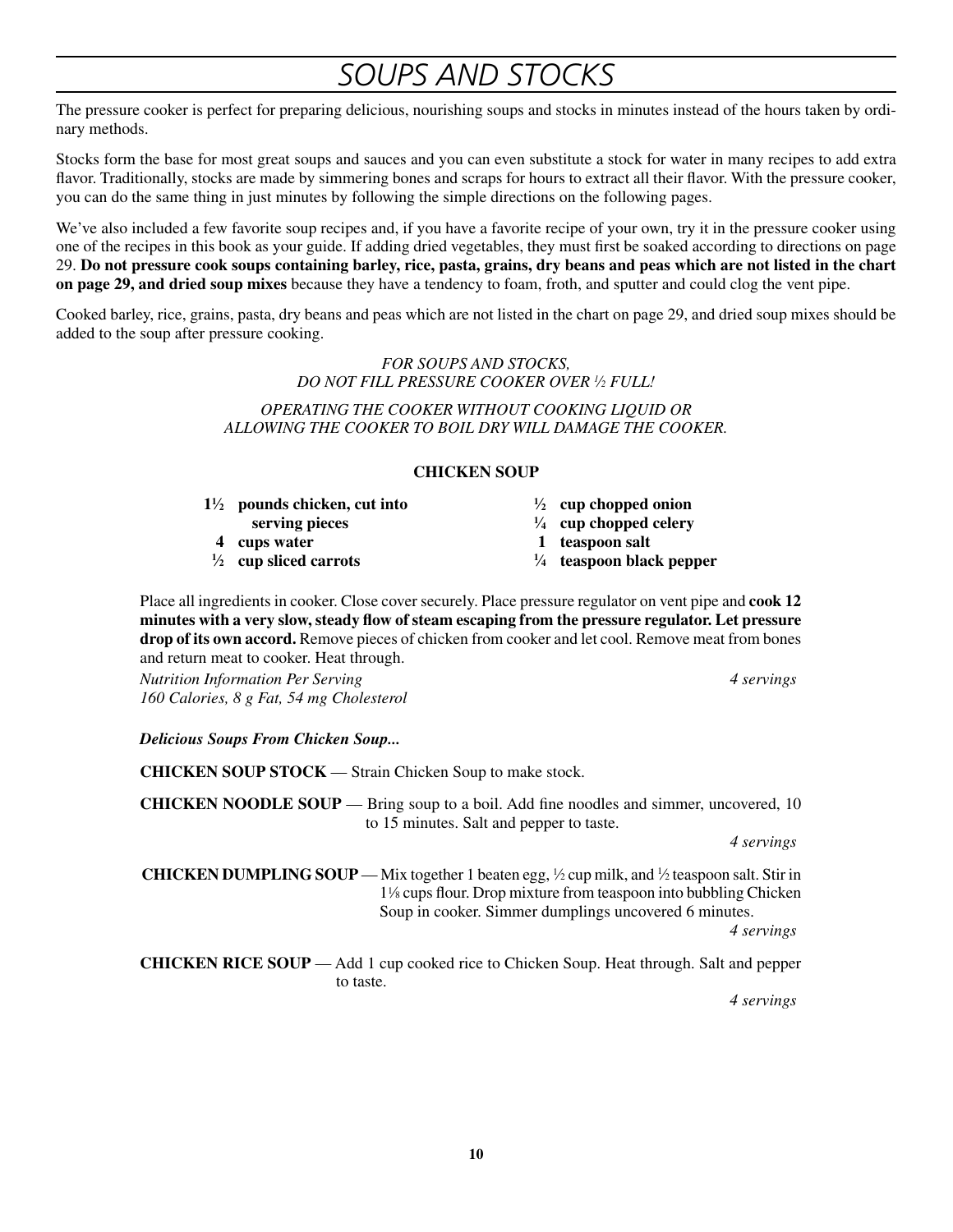#### **BROWN BEEF SOUP**

- **1**<sup> $1/2$ </sup> **pounds lean beef, cut into**  $\frac{1}{2}$
- 
- 
- 
- **1 ⁄2 cup sliced carrots <sup>1</sup>**
- **⁄4 cup chopped celery**
- **1 inch cubes 1 bay leaf**
- **4 cups water 1 teaspoon parsley flakes**
- **1 ⁄2 cup chopped onion 1 teaspoon salt**
	- **⁄4 teaspoon black pepper**

Place all ingredients in cooker. Close cover securely. Place pressure regulator on vent pipe and **cook 12 minutes with a very slow, steady flow of steam escaping from the pressure regulator**. **Let pressure drop of its own accord.**

*Nutrition Information Per Serving 4 servings 295 Calories, 15 g Fat, 110 mg Cholesterol*

*Delicious Soups From Brown Beef Soup...*

**BROWN BEEF SOUP STOCK** — Strain Brown Beef Soup to make stock.

**ONION SOUP** — Pour 2 tablespoons vegetable oil into cooker and sauté  $1\frac{1}{2}$  cups thinly sliced onions. Stir onions into 6 cups Brown Beef Soup Stock in cooker. Season with  $\frac{1}{4}$  teaspoon pepper. Close cover securely. Place pressure regulator on vent pipe and **cook 2 minutes with a very slow, steady flow of steam escaping from the pressure regulator**. **Let pressure drop of its own accord.** Ladle into soup bowls. Top with Parmesan cheese. If desired, garnish with croutons or toasted French bread.

*6 servings*

**BEEF TOMATO SOUP** — Add 2 cups tomato juice and 1 cup cooked rice to Brown Beef Soup. Heat through.

*8 servings*

#### **Black Bean Soup**

- 
- **1 tablespoon olive or vegetable oil**
- 
- 
- **1-2 jalapeño chiles, seeded, • • • • • • •**
- **1 tablespoon chili powder chopped**
- **11 ⁄2 teaspoons oregano Salt to taste**
- **1 ⁄2 teaspoon allspice**
- **2 cups dried black beans 4 cups chicken stock or broth**
	- **⁄4-inch thick**
- **1 cup chopped onion 1 tablespoon packed brown sugar**
- **3 cloves garlic, minced 2 teaspoons white wine vinegar**
	- **deveined, minced 1 cup loosely packed fresh cilantro,**
		-

Soak beans according to instructions on page 29. Pour oil in pressure cooker. Sauté onion, garlic, chiles, chili powder, oregano, and allspice for 2 minutes. Stir in beans, chicken stock, carrots, brown sugar, and vinegar. Close cover securely. Place pressure regulator on vent pipe and **cook 12 minutes with a very slow, steady flow of steam escaping from the pressure regulator**. **Let pressure drop of its own accord.** Remove 1 cup of bean mixture, place in blender and purée until smooth. Return to pressure cooker and stir in fresh cilantro.

*Nutrition Information Per Serving 8 servings 231 Calories, 3 g Fat, 0 mg Cholesterol*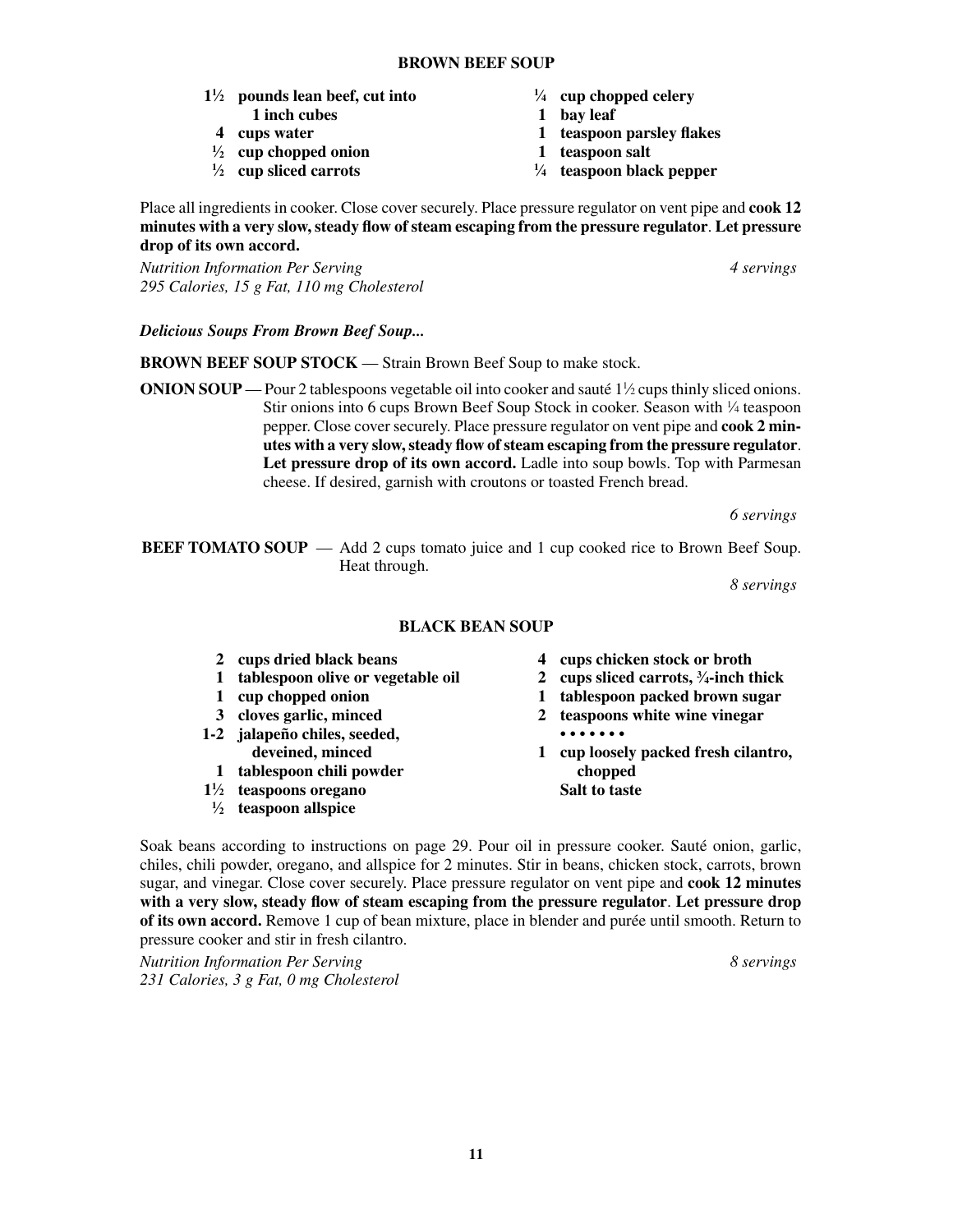- **1 can (141**
- $\frac{1}{4}$  cup dry white wine or  $\frac{1}{4}$
- **4 new red potatoes, quartered • • • • • • •**
- **3 carrots, cut into <sup>1</sup>/<sub>2</sub>-inch chunks**
- 
- **2 cloves garlic, minced cut into 8 pieces**
- $\frac{1}{4}$  cup chopped parsley
- 
- **Pinch of saffron threads ⁄4 teaspoon turmeric**
- **⁄2-inch chunks 1 pound firm fish (halibut, haddock, 1 medium onion, finely chopped cod, pollack) fresh or thawed,** 
	- **⁄4 cup chopped parsley 1 small red pepper, cut into chunks**
- **1 bay leaf 1 cup frozen peas, thawed**

Place broth, wine, potatoes, carrots, onion, garlic, parsley, bay leaf, and saffron in pressure cooker. Close cover securely. Place pressure regulator on vent pipe and **cook 2 minutes with a very slow, steady flow of steam escaping from the pressure regulator**. **Cool cooker at once.** Add fish, pepper, and peas. Close cover securely. Place pressure regulator on vent pipe and **cook 1 minute with a very slow, steady flow of steam escaping from the pressure regulator**. **Cool cooker at once.** Discard bay leaf.

*Nutrition Information Per Serving 8 servings 174 Calories, 1 g Fat, 40 mg Cholesterol*

#### **MINESTRONE**

|              | pounds lean beef, cut into       |   | $1\frac{1}{2}$ teaspoons basil      |
|--------------|----------------------------------|---|-------------------------------------|
|              | 1-inch cubes                     |   | teaspoon salt                       |
|              | cups water                       |   | bay leaf                            |
| $\mathbf 1$  | can (14-15 ounces) diced         |   | $\frac{1}{4}$ teaspoon black pepper |
|              | tomatoes                         |   |                                     |
|              | $\frac{1}{2}$ cup chopped onion  | 1 | can (16 ounces) Great               |
| 1            | cup sliced carrots               |   | <b>Northern beans</b>               |
|              | $\frac{1}{4}$ cup chopped celery | 1 | can (15 ounces) cut green           |
| $\mathbf{1}$ | clove garlic, minced             |   | beans, drained                      |
|              | 2 tablespoons parsley flakes     |   | ounces fine noodles                 |

Place beef, water, tomatoes, onions, carrots, celery, garlic, parsley, basil, salt, bay leaf, and pepper in cooker. Close cover securely. Place pressure regulator on vent pipe and **cook 10 minutes with a very slow, steady flow of steam escaping from the pressure regulator.Let pressure drop of its own accord.** Add Great Northern beans, green beans, and noodles. Simmer uncovered 10 minutes. Garnish with Parmesan cheese, if desired.

*Nutrition Information Per Serving 10 servings 234 Calories, 6 g Fat, 44 mg Cholesterol*

#### **POTATO SOUP**

| 1 tablespoon vegetable oil             |   | $\frac{1}{4}$ teaspoon basil |
|----------------------------------------|---|------------------------------|
| 1 cup finely chopped onions            |   | .                            |
| $\frac{1}{2}$ cup finely sliced celery | 1 | can (12 ounces) evaporated   |
| 3 cups chicken broth                   |   | skim milk                    |
| 4 cups peeled, diced potatoes          |   | <b>Salt to taste</b>         |
| $\frac{1}{4}$ teaspoon white pepper    |   |                              |

Heat oil in pressure cooker over medium heat. Sauté onion and celery until soft. Add broth, potatoes, pepper, and basil to pressure cooker. Close cover securely. Place pressure regulator on vent pipe and **cook 5 minutes with a very slow, steady flow of steam escaping from the pressure regulator**. **Let pressure drop of its own accord.** Remove 2 cups of potato mixture; place in blender or food processor and process until smooth. Return to pressure cooker and stir in evaporated milk.

*Nutrition Information Per Serving 6 servings 160 Calories, 2 g Fat, 2 mg Cholesterol*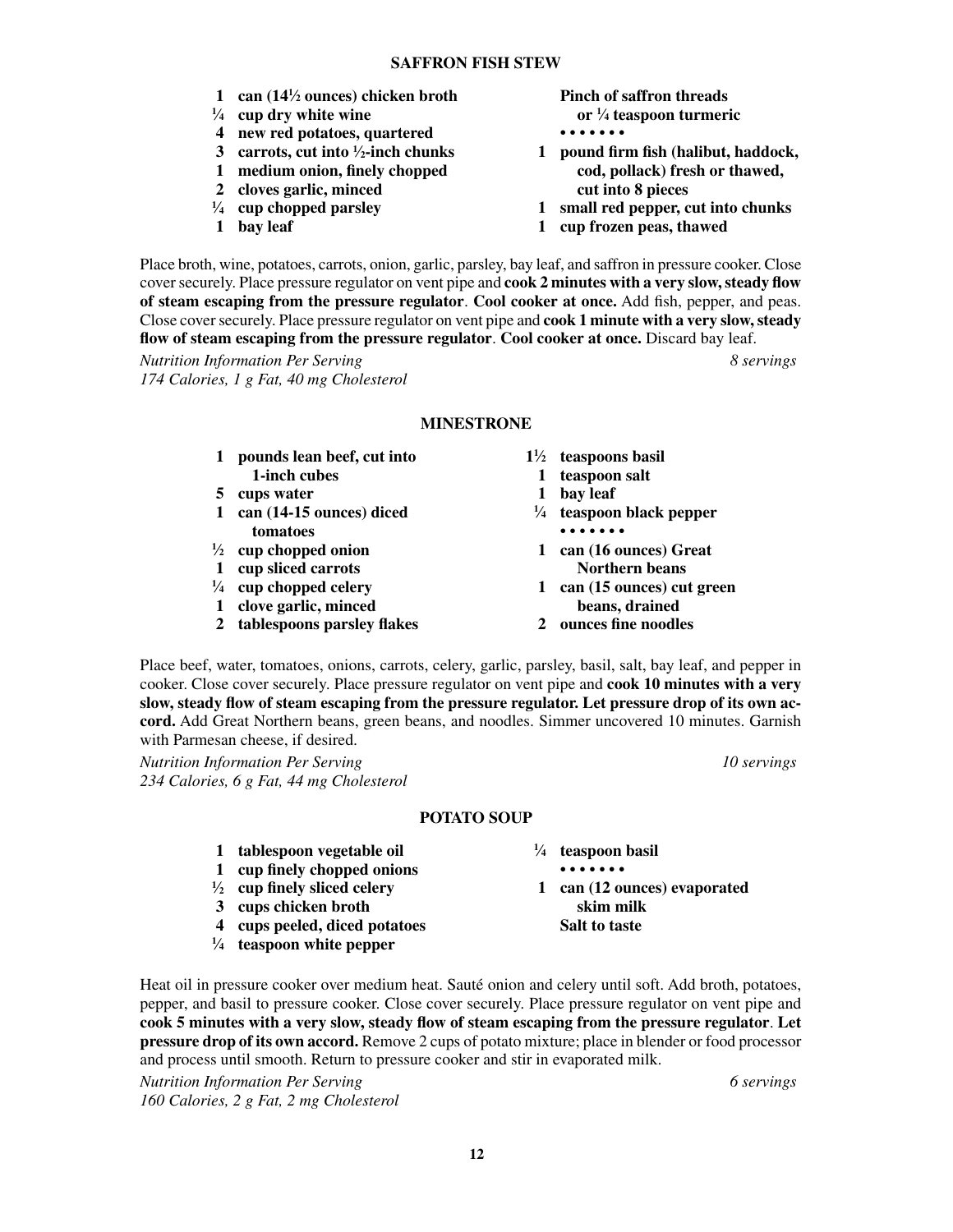#### **ZESTY HOMEMADE CHILI**

- **11 ⁄2 pounds ground beef 1 tablespoon salt**
- **1 can (8 ounces) tomato sauce 1 teaspoon ground cumin**
- $\frac{1}{2}$  **cup water**  $\frac{1}{2}$
- **1 cup chopped onion**  $\frac{1}{2}$
- **3 ⁄4 cup chopped green pepper <sup>1</sup>**
- **2 cloves garlic, finely chopped • • • • • • •**
- 
- <sup>1</sup>/<sub>2</sub> **teaspoon black pepper** drained and rinsed
- 
- 
- **⁄2 teaspoon black pepper**
- **⁄2 teaspoon oregano**
- **⁄4 teaspoon cayenne pepper**
- **1 tablespoon chili powder 1 can (15 ounces) kidney beans,**

Turn heat selector to medium and brown meat. Add remaining ingredients except kidney beans. Close cover securely. Place pressure regulator on vent pipe and **cook 5 minutes with a very slow, steady flow of steam escaping from the pressure regulator**. **Let pressure drop of its own accord.** Stir in kidney beans and heat through.

*Nutrition Information Per Serving 4 servings 432 Calories, 17 g Fat, 111 mg Cholesterol*

# *Seafood*

Seafood is the basis of some of the healthiest and most nutritious meals you can make. It is an excellent source of protein, a good source of minerals, and some vitamins, and it's low in fat and sodium.

Steaming in the pressure cooker brings out the finest, fullest flavors of seafood. The cooking time required is directly related to the thickness of the seafood. To be safe, if the fish you are cooking seems thin for its weight or if it weighs less than the recipe specifies, reduce the cooking time. Overcooking tends to toughen seafood.

> *FOR FISH AND SEAFOOD, DO NOT FILL PRESSURE COOKER OVER 2 ⁄3 FULL! Operating the cooker without cooking liquid oR allowing the cooker to boil dry will damage the cooker.*

#### **Salmon Steaks Moutarde**

- **4 small salmon steaks, 1-inch 1 clove garlic, minced**
- **4 tablespoons Dijon-style mustard 1 bay leaf**
- **3-4 sprigs fresh thyme or • • • • • • •**  $\frac{1}{2}$  teaspoon dried thyme
	- **1 tablespoon olive or mustard**
		-
	- **1 small onion, chopped**
- 
- **thick 1 cup dry white wine or chicken**<br>blespoons Dijon-style **1 cup dry white wine or chicken** 
	-
	-
	- **2 tablespoons Dijon-style**
- **vegetable oil 1 tablespoon constarch**

Spread each steak with 1 tablespoon mustard. Press 1 thyme sprig into mustard on each steak or sprinkle with dried thyme. Pour oil into cooker. Turn heat selector to medium and sauté onion and garlic until tender. Stir in wine and bay leaf. Position trivet in cooker. Place steaks in steamer basket on trivet. Close cover securely. Place pressure regulator on vent pipe and **cook 2 minutes with a very slow, steady flow of steam escaping from the pressure regulator.Cool cooker at once.** Carefully remove steaks and rack. Keep steaks warm. Discard bay leaf. Mix 2 tablespoons mustard with cornstarch. Stir into liquid in pressure cooker. Heat until sauce boils and thickens, stirring constantly. Serve sauce with salmon steaks.

*Nutrition Information Per Serving 4 servings 218 Calories, 9 g Fat, 20 mg Cholesterol* **VARIATION: Substitute halibut for salmon steaks.**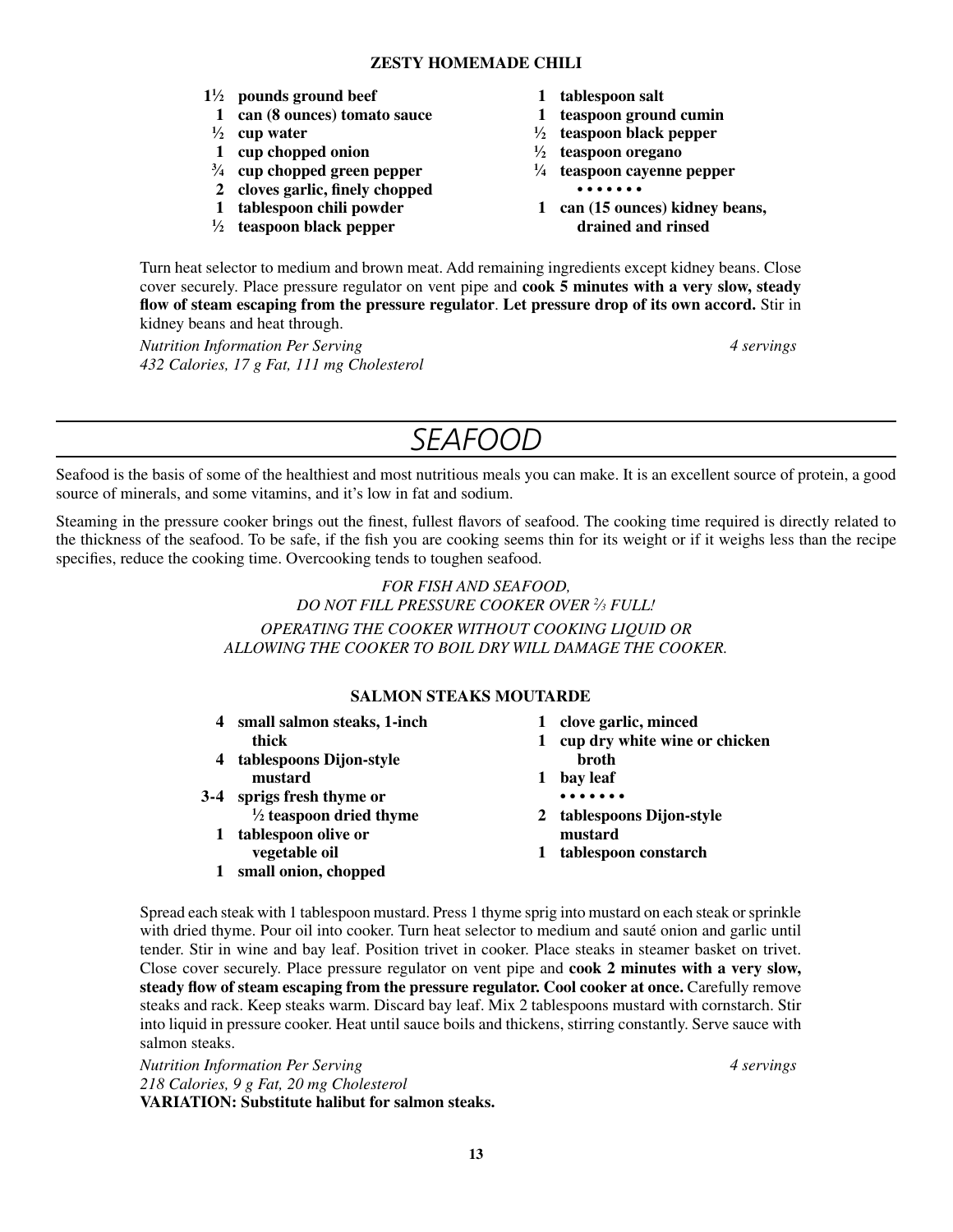- **1 pound medium raw shrimp, <sup>1</sup> peeled and deveined 1 cup water**
- **3 tablespoons margarine • • • • • • •**
- **2 tablespoons minced green onion 2 tablespoons minced parsley**
- **6 cloves garlic, minced <sup>1</sup>**
- **2 teaspoons lemon juice**
- **⁄4 teaspoon salt**
- -
- 
- **⁄4 teaspoon grated lemon peel**

Pat shrimp dry with paper towels. Place margarine in cooker. Turn heat selector to medium and melt margarine. Sauté onion and garlic. Stir in lemon juice and salt. Cook until bubbly. Pour into metal bowl which will fit loosely in cooker. Stir in shrimp. Cover bowl firmly with aluminum foil. Pour water into cooker. Place bowl in steamer basket in cooker. Close cover securely. Place pressure regulator on vent pipe and **cook 3 minutes with a very slow, steady flow of steam escaping from the pressure regulator.Cool cooker at once.** Stir in parsley and lemon peel.

*Nutrition Information Per Serving 4 servings 205 Calories, 11 g Fat, 173 mg Cholesterol*

#### **SHRIMP JAMBALAYA**

- **1 cup long grain white rice 2 cloves garlic, minced**
- **11 ⁄2 cups water 1 bay leaf**
	-
	- **• • • • • • • <sup>1</sup> 1 can (14-15 ounces) stewed <sup>1</sup>**  $t$ omatoes  $\frac{1}{4}$
	- **1 ⁄2 cup chicken broth <sup>1</sup>**
	- **1 ⁄2 pound precooked ham, diced <sup>1</sup>**
- **1 ⁄2 cup chopped onion • • • • • • •**
- $\frac{1}{2}$  cup chopped celery
- **1 ⁄2 cup chopped green pepper peeled and deveined**
- 
- 
- **1 cups water 1 teaspoon basil**
	- **⁄2 teaspoon thyme**
	- **⁄2 teaspoon chili powder**
	- **⁄4 teaspoon black pepper**
	- **⁄4 teaspoon salt**
	- **⁄4 teaspoon hot sauce**
	- **⁄2 cup chopped celery 1 pound precooked shrimp,**

Combine rice and  $1\frac{1}{2}$  cups water in a metal bowl which will fit loosely in cooker. Cover bowl firmly with aluminum foil. Pour 1 cup water into cooker. Place bowl in steamer basket in cooker. Close cover securely. Place pressure regulator on vent pipe and **cook 5 minutes with a very slow, steady flow of steam escaping from the pressure regulator.Let pressure drop of its own accord.** Open cooker and set rice aside to steam. Remove steamer basket and water.

Add remaining ingredients, except shrimp, to cooker; stir well. Close cover securely. Place pressure regulator on vent pipe and **cook 3 minutes with a very slow, steady flow of steam escaping from the pressure regulator.Cool cooker at once.** Stir in shrimp; cook uncovered over medium heat until shrimp is heated through, 2 to 3 minutes. Serve over rice.

*Nutrition Information Per Serving 6 servings 252 Calories, 3 g Fat, 157 mg Cholesterol*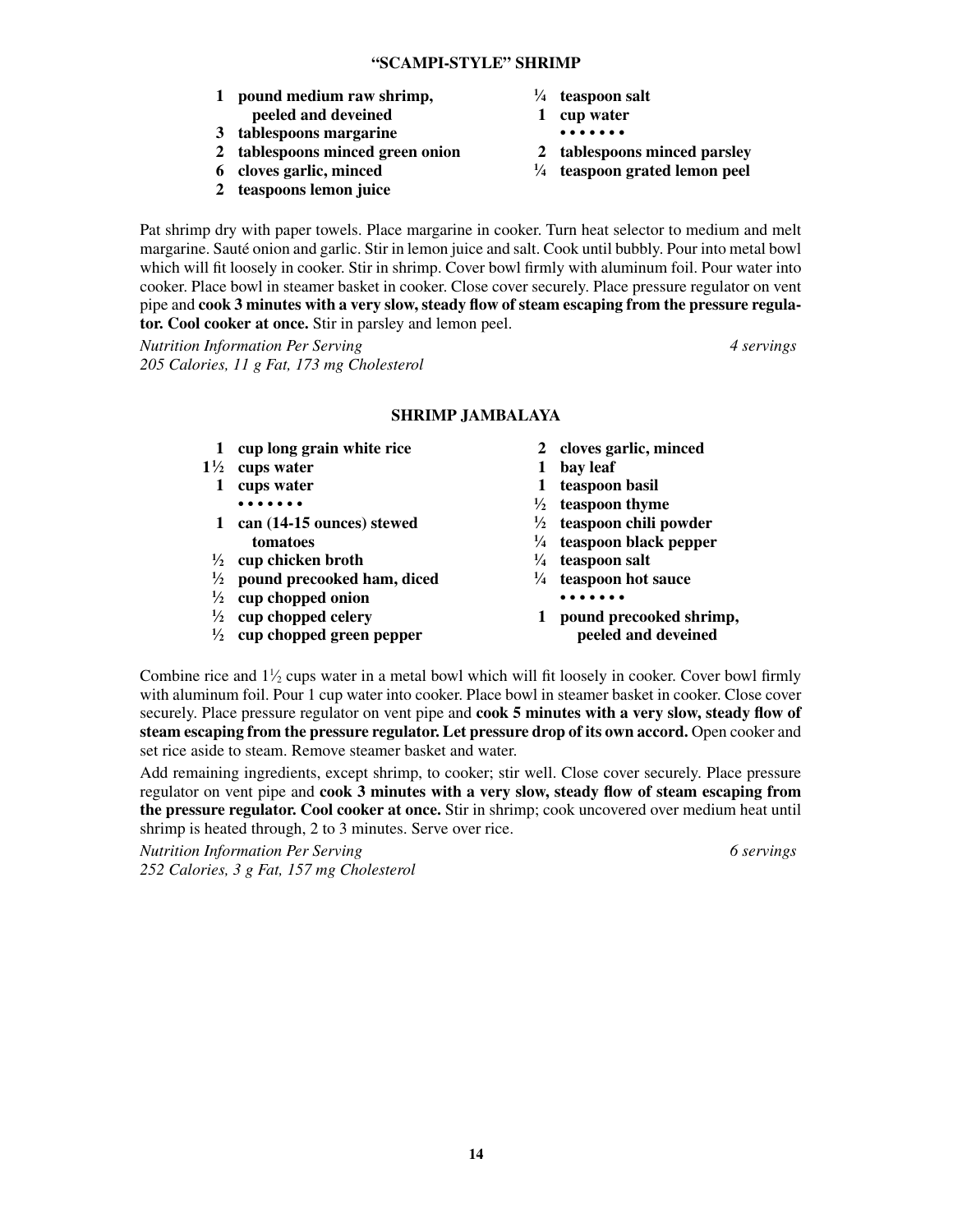**15**

### **1 pound frozen cod fillets, Salt**

**Dill weed 2 cups broccoli, cut into bite**

**Lemon pepper size pieces**

Cut fish into 4 pieces. Sprinkle with dill weed, lemon pepper, and salt. Pour 1 cup water into cooker. Position trivet in cooker. Arrange fish and broccoli in steamer basket on trivet. Close cover securely. Place pressure regulator on vent pipe and **cook 2 minutes with a very slow, steady flow of steam escaping from the pressure regulator.Cool cooker at once.**

**SEAFOOD GUMBO**

*Nutrition Information Per Serving 4 servings 103 Calories, 1 g Fat, 49 mg Cholesterol*

 **2-inch pieces <sup>1</sup>**

**3 ⁄4 cup chopped green pepper**

#### **1 cup long grain white rice 2 cloves garlic, minced**

- **11 ⁄2 cups water 2 bay leaves**
	- **1 cup water 2 tablespoons parsley**
		- **• • • • • • • 1 teaspoon basil**
- **21 ⁄2 cups chicken broth <sup>1</sup> ⁄2 teaspoon thyme**
	- **1 pound medium, fresh shrimp <sup>1</sup> ⁄4 teaspoon ground red pepper**
		- **peeled and deveined 1**/<sub>4</sub> **⁄4 teaspoon salt**
	- **1 pound sole fillets, cut into • • • • • • • ⁄4 cup cold water**
	- **1 can (14-15 ounces) diced 2 tablespoons cornstarch**
		-
	- **tomatoes 1 package (10 ounces) frozen 1 cup chopped onion sliced okra, thawed**

Combine rice and  $1\frac{1}{2}$  cups water in a metal bowl which will fit loosely in cooker. Cover bowl firmly with aluminum foil. Pour 1 cup water into cooker. Place bowl in steamer basket in cooker. Close cover securely. Place pressure regulator on vent pipe and **cook 5 minutes with a very slow, steady flow of steam escaping from the pressure regulator.Let pressure drop of its own accord.** Open cooker and set rice aside to steam. Remove steamer basket and water.

Add broth, shrimp, sole, tomatoes, onion, green pepper, garlic, bay leaves, parsley, basil, thyme, red pepper, and salt to cooker. Close cover securely. Place pressure regulator on vent pipe and **cook 1 minute with a very slow, steady flow of steam escaping from the pressure regulator.Cool cooker at once.** Combine water and cornstarch. Stir into hot mixture. Heat until sauce thickens, stirring constantly. Stir in okra. Heat for 3 to 4 minutes. Discard bay leaf. Serve over rice.

*Nutrition Information Per Serving 9 servings 224 Calories, 2 g Fat, 101 mg Cholesterol*

 **1-inch thick 1 cup water**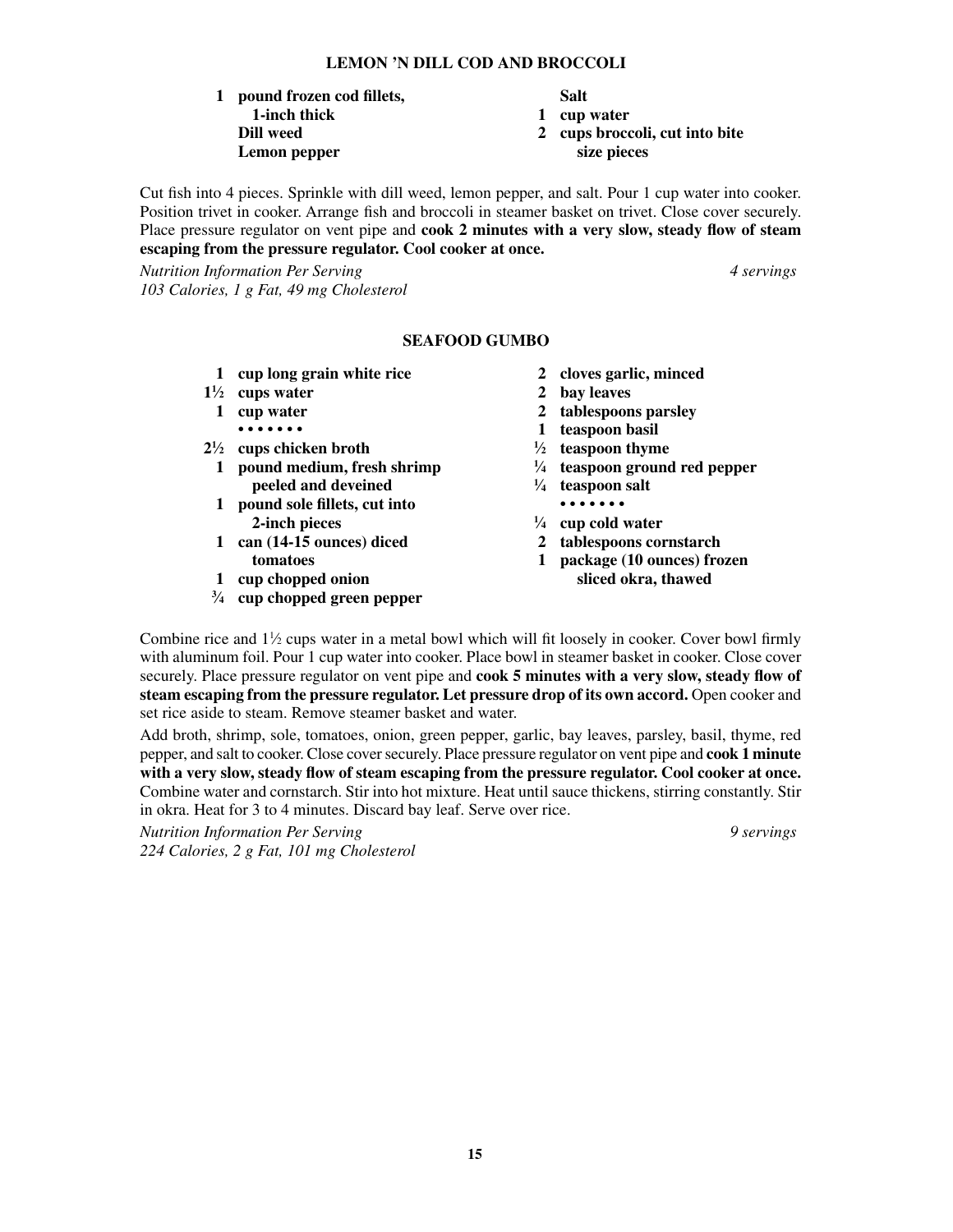- **1 pound tuna steak, 1 inch thick 2 cloves garlic, minced**
- <sup>1</sup>/<sub>4</sub> cup lemon juice
- **2 tablespoons olive oil <sup>1</sup>**
- **1 tablespoon soy sauce <sup>1</sup>**
- 
- **⁄4 cup lemon juice 1 teaspoon ginger**
- **⁄2 teaspoon black pepper**
- **⁄2 cup water**

Place tuna steaks in a shallow glass dish. Combine remaining ingredients except water; pour over tuna. Marinate for 30 minutes, turning fish once. Remove tuna from marinade and place tuna in steamer basket. Position trivet in cooker. Pour marinade and water into cooker. Place tuna steaks in steamer basket on trivet. Close cover securely. Place pressure regulator on vent pipe and **cook 2 minutes with a very slow, steady flow of steam escaping from the pressure regulator.Cool cooker at once.**

*Nutrition Information Per Serving 4 servings 170 Calories, 6 g Fat, 52 mg Cholesterol*

#### **SEAFOOD TIMETABLE**

Pour 1 cup water into cooker. Position trivet in cooker. Place seafood in steamer basket on trivet. Do not fill cooker over 2 ⁄3 full. Close cover securely. Place pressure regulator on vent pipe and **cook according to chart with a very slow, steady flow of steam escaping from the pressure regulator**. **Cool cooker at once.**

| <b>SEAFOOD</b> (Fresh or thawed)                                                                           | <b>COOKING TIME</b>         |
|------------------------------------------------------------------------------------------------------------|-----------------------------|
| <b>Crab Legs</b>                                                                                           | $0$ to 1 minute             |
| <b>Fish Fillets</b><br>$(1\text{-inch thick})$                                                             | 2 minutes                   |
| <b>Salmon Fillets</b><br>$(1\text{-inch thick})$                                                           | 2 minutes                   |
| <b>Scallops</b><br>Large                                                                                   | 1 minute                    |
| Shrimp<br>Medium to Large $(36 \text{ to } 40 \text{ count})$<br>Large $(21 \text{ to } 25 \text{ count})$ | $0$ to 1 minute<br>1 minute |
| <b>Tuna Fillets</b><br>$(1\text{-inch thick})$                                                             | 2 minutes                   |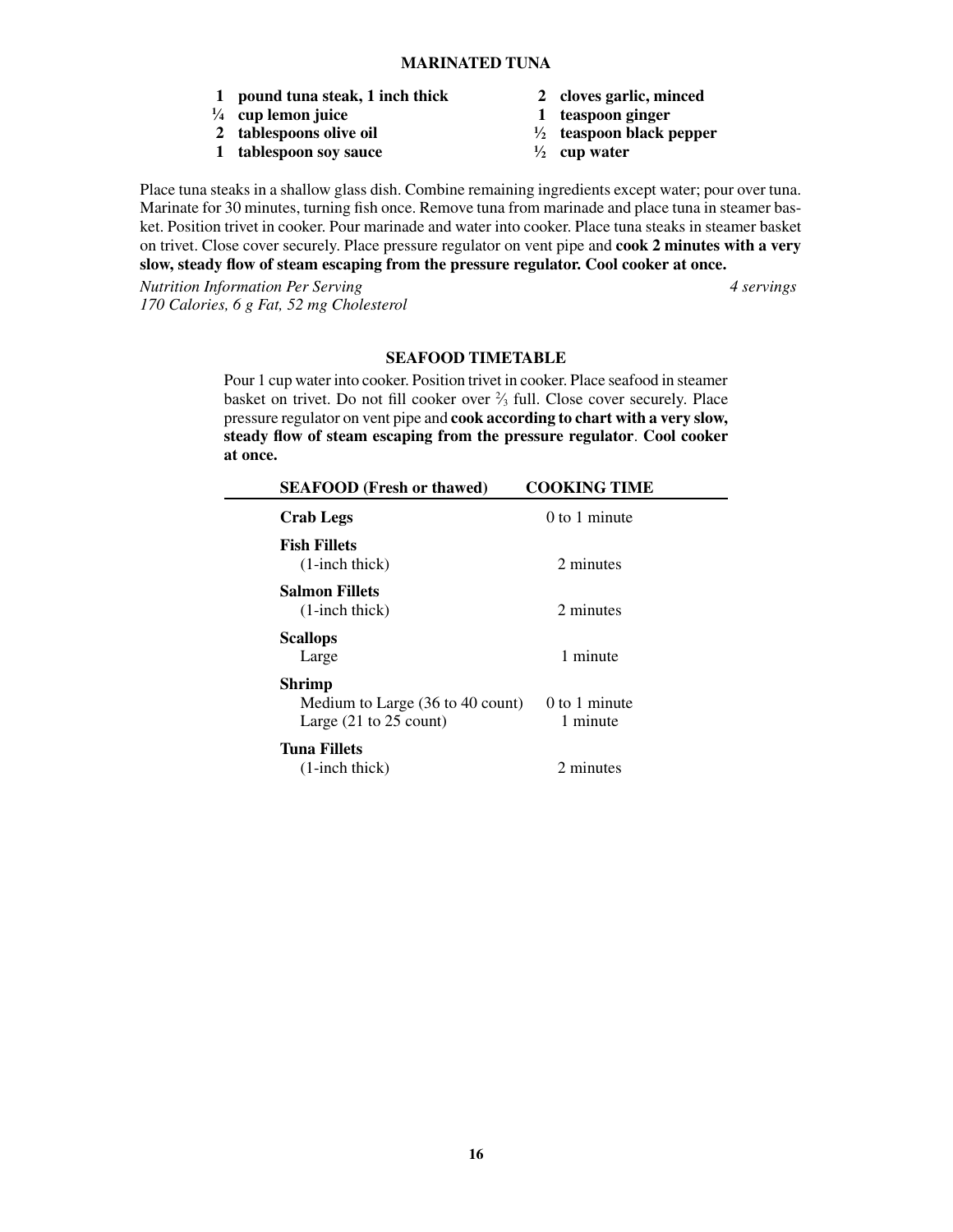# *Poultry*

A host of great, light meals can evolve from chicken and other poultry when prepared in the pressure cooker. Be it a tender fillet with a delightful, light sauce or a savory casserole with a host of nutritious vegetables, you'll find the pressure cooker is perfect for preparing your favorites in a hurry.

Try the following recipes and enjoy tasty poultry in a variety of ways or prepare your own favorite poultry dishes. It's not necessary to brown poultry before pressure cooking, but you may do so if you like. Searing tends to seal in the natural juices, while cooking without browning lets the flavor of the various ingredients intermingle for some spectacular taste combinations. For crispier chicken, you may want to put the chicken under the broiler for a few minutes after pressure cooking.

> *FOR POULTRY, DO NOT FILL PRESSURE COOKER OVER 2 ⁄3 FULL! NO PORTION OF THE POULTRY SHOULD EXTEND ABOVE THE 2 ⁄3 FULL MARK (SEE PAGE 5). Operating the cooker without cooking liquid oR allowing the cooker to boil dry will damage the cooker.*

#### **CHICKEN BREASTS TARRAGON**

- **1 tablespoon vegetable oil <sup>1</sup>**
- **4 boneless, skinless chicken 1 teaspoon tarragon**
- 
- $\frac{1}{2}$  **cup white wine**  $\frac{1}{2}$ **Worcestershire** sauce **•••••••**
- $\frac{1}{2}$  **cup white wine**  $\frac{1}{2}$
- $\frac{1}{4}$  cup chopped onion
- **1 ⁄4 cup sliced celery**
- **⁄4 cup sliced carrot**
- 
- **breast halves 1 teaspoon salt**
	- **⁄4 teaspoon black pepper**
		-
	- **⁄4 cup water**
	- **⁄4 cup chopped onion 1 tablespoon cornstarch**

Pour oil into cooker. Turn heat selector to medium and brown chicken. Add remaining ingredients except cornstarch and water. Close cover securely. Place pressure regulator on vent pipe and **cook 4 minutes with a very slow, steady flow of steam escaping from the pressure regulator.Cool cooker at once.** Remove chicken and keep warm. Combine water and cornstarch. Stir into sauce. Heat until sauce thickens, stirring constantly.

*Nutrition Information Per Serving 4 servings 219 Calories, 5 g Fat, 69 mg Cholesterol*

#### **CALIFORNIA CHICKEN**

- **2 tablespoons vegetable oil <sup>1</sup>**
- **6 boneless, skinless chicken <sup>1</sup>**
- 
- **1 teaspoon rosemary <sup>1</sup>**
- **3 cloves garlic, peeled and sliced Salt and pepper to taste**
- **1 ⁄2 cup white wine**
- **⁄2 cup chicken broth**
- **⁄4 cup chopped parsley breast halves** ••••••••
	- **⁄2 lemon, thinly sliced**

Pour oil into cooker. Turn heat selector to medium and brown chicken. Season chicken with rosemary. Place chicken in cooker. Cover chicken with garlic. Combine wine, broth, and parsley; pour over chicken. Close cover securely. Place pressure regulator on vent pipe and **cook 4 minutes with a very slow, steady flow of steam escaping from the pressure regulator.Cool cooker at once.**Garnish chicken with lemon slices.

*Nutrition Information Per Serving 6 servings 191 Calories, 6 g Fat, 69 mg Cholesterol*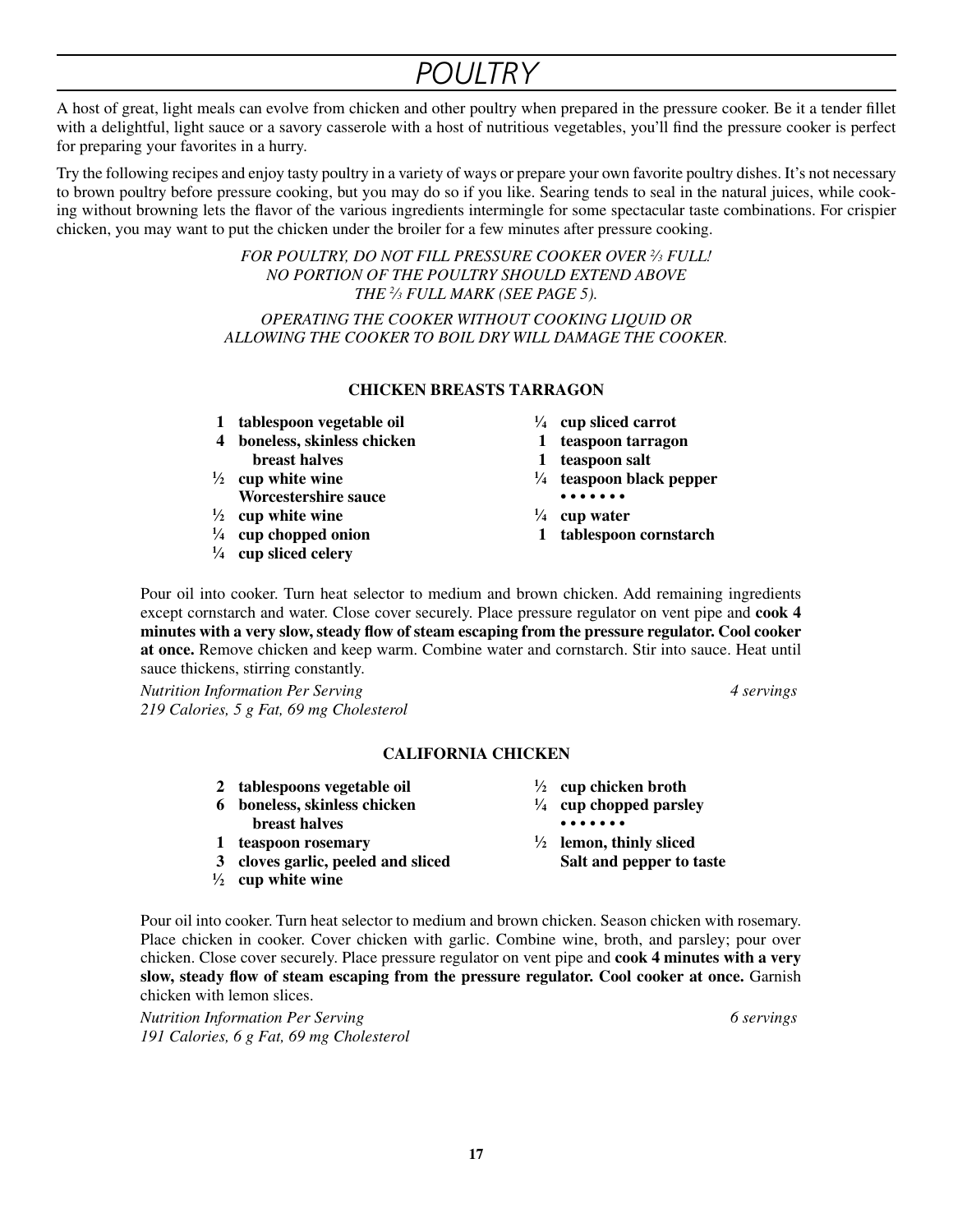**18**

#### **Chutney CHICKEN**

- **6 boneless, skinless chicken <sup>1</sup> breast halves 1 tablespoon vinegar**
- **1 can (14-15 ounces) diced 1 tablespoon brown sugar tomatoes 1 teaspoon allspice**
- **1 can (4 ounces) chopped green • • • • • • • chillies <sup>1</sup>**
- $\frac{1}{2}$  cup raisins
- **⁄3 cup mango chutney**
	-
	-
	-
	-
- **⁄4 cup water**
- **⁄2 cup raisins 1 tablespoon cornstarch**

**⁄2 cup sliced mushrooms**

**⁄2 onion, sliced**

**⁄2 cup sliced celery**

Place all ingredients except cornstarch and water in cooker. Close cover securely. Place pressure regulator on vent pipe and **cook 4 minutes with a very slow, steady flow of steam escaping from the pressure regulator.Let pressure drop of its own accord.** Remove chicken and keep warm. Combine water and cornstarch. Stir into sauce. Heat until sauce thickens, stirring constantly.

*Nutrition Information Per Serving 6 servings 258 Calories, 3 g Fat, 73 mg Cholesterol*

#### **SOY CHICKEN**

- **4 boneless, skinless chicken <sup>1</sup>**
- **breast halves**
- $\frac{1}{2}$  **cup water**  $\frac{1}{2}$
- **1 ⁄2 cup low sodium soy sauce 3 tablespoons brown sugar**

Place all ingredients in cooker. Close cover securely. Place pressure regulator on vent pipe and **cook 4 minutes with a very slow, steady flow of steam escaping from the pressure regulator**. **Let pressure drop of its own accord.**

*Nutrition Information Per Serving 4 servings 169 Calories, 2 g Fat, 69 mg Cholesterol*

#### **SWEET 'N SOUR CHICKEN WINGS**

- **18 chicken wings <sup>1</sup>**
- **1 can (8 ounces) pineapple 2 tablespoons soy sauce chunks, undrained 1 tablespoon catsup**
- **1 red pepper, cut into**  $\frac{1}{2}$ **1-inch pieces** sauce
- **1 medium onion, cut into <sup>1</sup> 1-inch pieces**
- $\frac{1}{2}$  cup sliced celery
- $\frac{1}{3}$  cup vinegar
- **⁄4 cup brown sugar**
- 
- 
- **⁄2 teaspoon Worcestershire**
- **⁄4 teaspoon ground ginger**
- **⁄2 cup sliced celery 2 tablespoons cold water**
- **⁄3 cup vinegar 2 tablespoons cornstarch**

Place chicken wings, pineapple chunks and juice, pepper, onion, and celery in cooker. Mix vinegar, brown sugar, soy sauce, catsup, Worcestershire sauce, and ginger in small bowl; pour into cooker. Close cover securely. Place pressure regulator on vent pipe and **cook 3 minutes with a very slow, steady flow of steam escaping from the pressure regulator.Cool cooker at once.** Remove chicken, pineapple, and vegetables to a warm platter. Mix cold water and cornstarch. Stir into hot liquid. Heat until sauce thickens, stirring constantly. Pour sauce over chicken, pineapple, and vegetables. Serve with steamed rice, if desired, see page 32.

*Nutrition Information Per Serving 6 servings 418 Calories, 24 g Fat, 113 mg Cholesterol*

#### **NOTE: DO NOT INCREASE THIS RECIPE**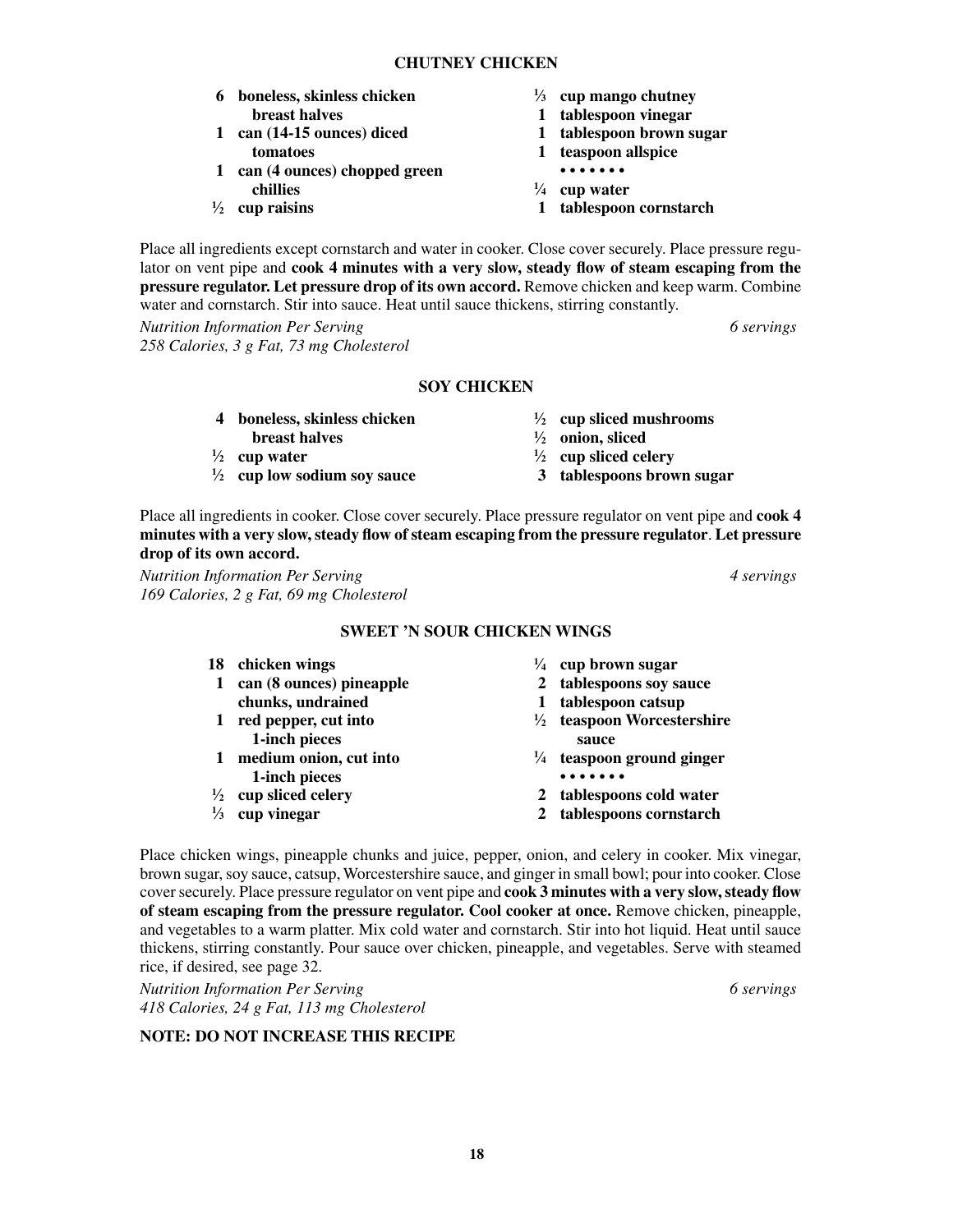#### **CHICKEN CACCIATORE**

- **3 pound chicken, cut into 2 cloves garlic, minced**
- 
- 
- **1 ⁄3 cup white wine 1 teaspoon salt**
- **11 ⁄2 cups sliced onions <sup>1</sup>**
- **1 ⁄2 cup chopped carrots • • • • • • •**
- **1 ⁄2 cup chopped celery 1 can tomato paste**
- 
- **serving pieces 2 tablespoons minced parsley**
- **1 cup diced tomatoes 1 tablespoon oregano**
	-
	- **⁄4 teaspoon black pepper**
	-
	-

Place all ingredients except tomato paste in pressure cooker. Close cover securely. Place pressure regulator on vent pipe and **cook 8 minutes with a very slow, steady flow of steam escaping from the pressure regulator.Cool cooker at once.** Place chicken on warm platter. Stir tomato paste into sauce in cooker. Simmer until thickened. Pour over chicken.

*Nutrition Information Per Serving 6 servings 291 Calories, 14 g Fat, 90 mg Cholesterol*

#### **HERBED CHICKEN**

- **1 tablespoon vegetable oil 1 teaspoon oregano**
- **1 cup chopped onion 1 teaspoon basil**
- **1 tablespoon chopped garlic • • • • • • •**
- **3 pounds chicken thighs, 1 can (4 ounces) sliced**
- 
- 
- **1 tablespoon chopped parsley 2 tablespoons flour**
- <sup>1</sup>/<sub>2</sub> **cup chopped celery leaves Salt and pepper to taste**
- 
- 
- **example 1 skinned** black olives
- **1 cup chicken broth 2 tablespoons cold water**
	- -

Pour oil into cooker. Turn heat selector to medium and sauté onion and garlic; remove. Brown chicken. Add onion, garlic, broth, parsley, celery leaves, oregano, and basil. Close cover securely. Place pressure regulator on vent pipe and **cook 8 minutes with a very slow, steady flow of steam escaping from the pressure regulator. Cool cooker at once.** Remove chicken to a warm dish. Add olives to liquid and heat. Mix cold water with flour. Stir into hot broth. Heat until sauce thickens, stirring constantly. Pour sauce over chicken.

*Nutrition Information Per Serving 6 servings 250 Calories, 8 g Fat, 115 mg Cholesterol*

#### **Bayou Bounty Chicken**

| 3 pound chicken, cut into              | $\frac{1}{2}$ cup chopped celery |
|----------------------------------------|----------------------------------|
| serving pieces                         | 2 cloves garlic, minced          |
| can (28 ounces) whole                  | 1 tablespoon extra-spicy         |
| tomatoes, undrained, cut up            | seasoning blend                  |
| $1\frac{1}{2}$ cups chopped onion      |                                  |
| $\frac{1}{2}$ cup chopped green pepper | Hot cooked rice (see page 31)    |
|                                        |                                  |

Add all ingredients except rice to pressure cooker. Close cover securely. Place pressure regulator on vent pipe and **cook 8 minutes with a very slow, steady flow of steam escaping from the pressure regulator.Let pressure drop of its own accord.** Serve chicken and sauce over rice.

*Nutrition Information Per Serving 6 servings 394 Calories, 14 g Fat, 90 mg Cholesterol*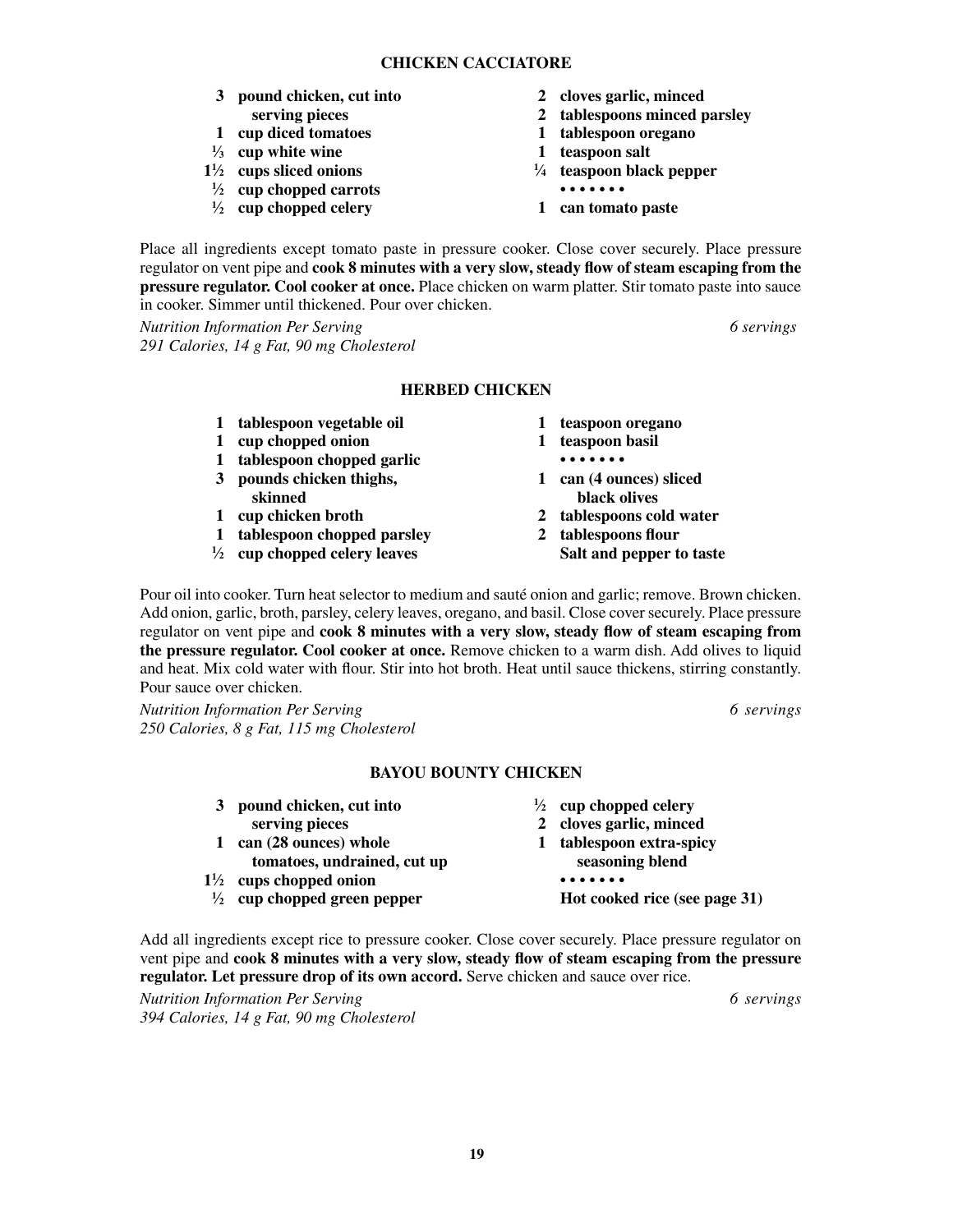- **3-4 pound turkey breast <sup>1</sup>**
- **1 tablespoon vegetable oil <sup>1</sup>**
- 1<sup>1</sup>/<sub>2</sub> cups water
	- **1 onion, chopped**
- **⁄2 cup chopped celery**
- **⁄2 teaspoon poultry seasoning Salt and pepper to taste**

Pour oil into cooker. Turn heat selector to medium and brown turkey on all sides. Add remaining ingredients. Close cover securely. Place pressure regulator on vent pipe and **cook 35 minutes with a very slow, steady flow of steam escaping from the pressure regulator.Let pressure drop of its own accord.** Thicken gravy, if desired.

*Nutrition Information Per Serving 6 to 8 servings 197 Calories, 8 g Fat, 76 mg Cholesterol*

#### **Arroz Con Pollo**

- **1 (3 to 31 ⁄2-pound) chicken, cut • • • • • • • into serving pieces 1 package (10 ounces) frozen Paprika green peas**
- 
- 
- **1 clove garlic, minced drained, sliced**
- **1 cup chicken broth • • • • • • •**
- 
- **1 ⁄2 teaspoon crushed red pepper (see page 31)**
- **1 ⁄4 teaspoon crushed saffron threads**
- 
- 
- **Salt and pepper 1 cup sliced green olives**
- **2 tablespoons olive oil 1 tomato, peeled, chopped**
- **2 medium onions, chopped 1 jar (4 ounces) pimientos,**
- **1 bay leaf Hot cooked rice,**

Sprinkle chicken with paprika, salt, and pepper. Pour oil into pressure cooker. Turn heat selector to medium and brown chicken, a few pieces at a time, and remove. Add onions and garlic to pressure cooker. Sauté until tender. Return chicken to pressure cooker. Add broth, bay leaf, red pepper, and saffron. Close cover securely. Place pressure regulator on vent pipe and **cook 8 minutes with a very slow, steady flow of steam escaping from the pressure regulator.Cool cooker at once.**Stir in peas, olives, tomato, and pimientos. Close cover securely. Place pressure regulator on vent pipe and **cook 0 minutes.Let pressure drop of its own accord.** Stir in cooked rice.

*Nutrition Information Per Serving 6 servings 462 Calories, 19 g Fat, 93 mg Cholesterol*

#### **POULTRY TIMETABLE**

It is not necessary to brown poultry before pressure cooking, but you may do so if you like. After browning, remove poultry from cooker and pour liquid into cooker. Position trivet in cooker. Place poultry in steamer basket on trivet.\*

*(Note: If the amount of poultry is increased, it is not necessary to increase the cooking time or liquid.)*

#### **\*Omit trivet if meat extends above the 2 ⁄3 full mark.**

### *DO NOT FILL PRESSURE COOKER OVER 2 ⁄3 FULL! NO PORTION OF THE poultry SHOULD EXTEND ABOVE THE 2 ⁄3 FULL MARK (SEE PAGE 5).*

| <b>POULTRY</b>                                     | <b>CUPS OF</b><br><b>LIOUID</b> | <b>COOKING TIME</b><br>(MINUTES) | <b>POULTRY</b>                       | <b>CUPS OF</b><br><b>LIOUID</b> | <b>COOKING TIME</b><br>(MINUTES) |
|----------------------------------------------------|---------------------------------|----------------------------------|--------------------------------------|---------------------------------|----------------------------------|
| <b>Whole Chicken</b> $(2\frac{1}{2})$ to 3 pounds) |                                 | 13 to 15                         | <b>Chicken Breast (boneless)</b>     |                                 | $3$ to $4*$                      |
| <b>Chicken</b> (cut into serving pieces)           |                                 |                                  | <b>Turkey Breast</b> (3 to 4 pounds) | $1\frac{1}{2}$                  | 35                               |

\*Cool cooker at once (see page 4).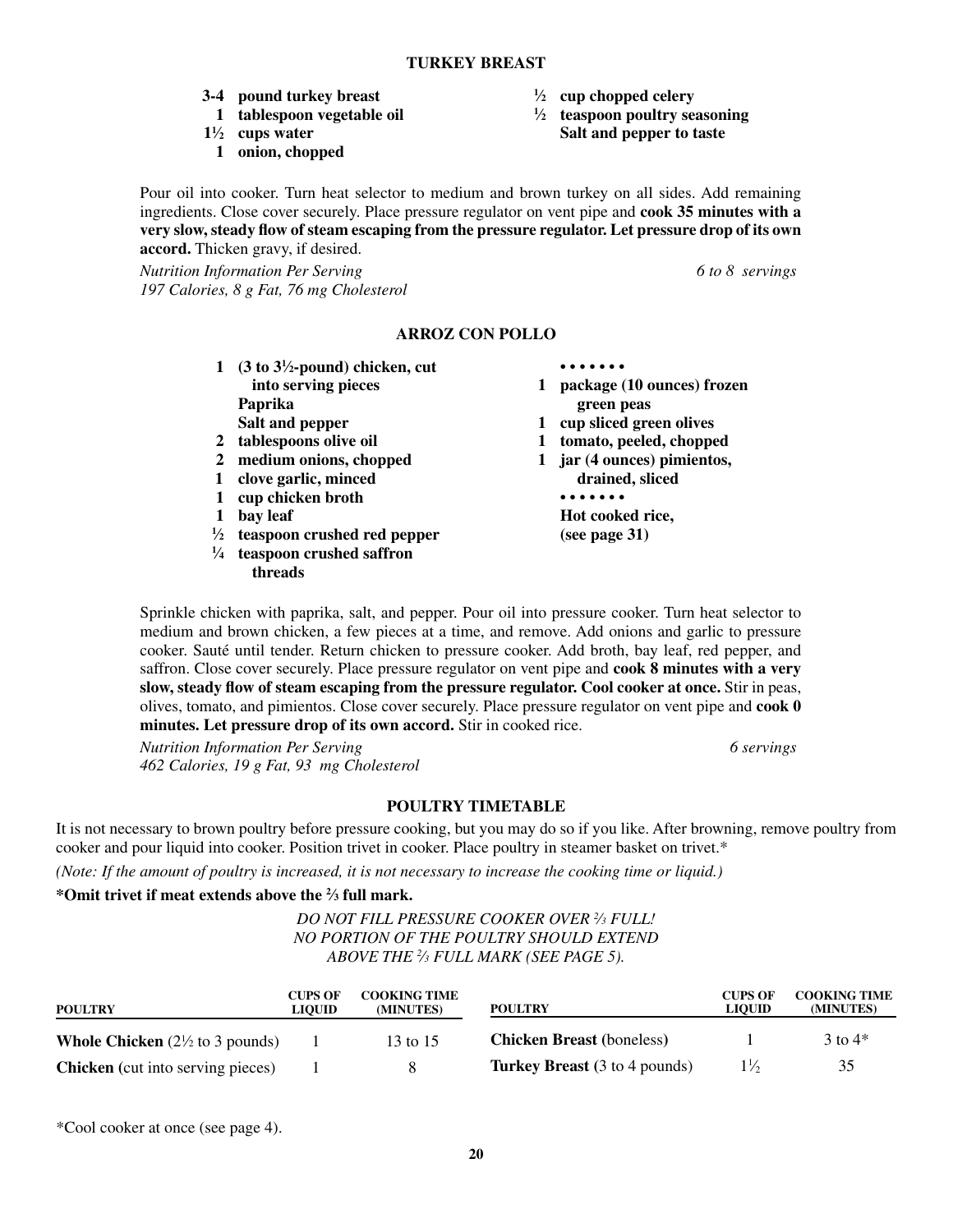### *Meats*

When it comes to creating juicy, tender, flavorful meat dishes, the pressure cooker has no equal. Even budget cuts of meat that usually require slow, moist-heat cooking will turn out succulent and savory— in very little time in the pressure cooker.

An important step when preparing meat in the pressure cooker is to sear meat to a crispy brown on all sides to seal in natural juices. The following recipes were written for fresh or completely thawed meats. To cook frozen meats, thaw one half hour or more so that the surface of the meat will sear crispy brown. Then increase the cooking times given in the recipes. Frozen beef, veal, and lamb should be cooked 25 minutes per pound. Frozen pork should be cooked 30 minutes per pound.

Cooking time will vary depending on the size and thickness of the cut, the distribution of fat and bone, the grade and cut of the meat, and the degree of doneness desired.

After cooking, if gravy is desired, stir 1 to 2 tablespoons of flour or cornstarch into  $\frac{1}{4}$  cup cold water. Heat cooking liquid in pressure cooker and slowly pour in flour mixture, stirring to blend. Heat to boiling, stirring constantly for 1 minute or until thickened. Season with salt and pepper.

> *FOR MEAT, DO NOT FILL PRESSURE COOKER OVER 2 ⁄3 FULL! NO PORTION OF THE MEAT SHOULD EXTEND ABOVE THE 2 ⁄3 FULL MARK (SEE PAGE 5).*

*Operating the cooker without cooking liquid oR allowing the cooker to boil dry will damage the cooker.*

#### **BEEF POT ROAST**

| 3 pounds beef pot roast    | Salt and pepper |
|----------------------------|-----------------|
| 1 tablespoon vegetable oil | 1 onion, minced |
| 2 cups water               | 1 bay leaf      |

Pour oil into cooker. Turn heat selector to medium and brown roast well on all sides; remove roast. Pour water into cooker. Position trivet in cooker. Place roast in steamer basket on trivet<sup>+</sup>. Season roast with salt, pepper, onions, and bay leaf. Close cover securely. Place pressure regulator on vent pipe and **cook 45 minutes with a very slow, steady flow of steam escaping from the pressure regulator.Let pressure drop of its own accord.** Thicken gravy, if desired.

**Omit trivet if roast extends above the 2 ⁄3 full mark.**

*Nutrition Information Per Serving 6 servings 297 Calories, 20 g Fat, 72 mg Cholesterol*

#### **PORCUPINE MEATBALLS**

- **1 pound lean ground beef <sup>1</sup>**
- <sup>1</sup>/<sub>3</sub> **cup uncooked long-grain**  $\frac{1}{2}$ *x* **white rice 1 <b>cup** tomato sauce
- **2 tablespoons tomato paste <sup>1</sup>**
- 
- **1 ⁄4 teaspoon pepper <sup>1</sup>**
- **1 ⁄2 cup chopped onion**
- **⁄4 cup sliced celery**
- **⁄4 cup chopped green pepper**
- 
- **⁄2 cup water**
- **1 teaspoon salt 1 tablespoon sugar**
	- **⁄2 tablespoon dry mustard**

Combine ground beef, rice, tomato paste, salt, and pepper; mix well. Form into 8 balls. Place meatballs in cooker. Add onion, celery, and green pepper. Combine tomato sauce, water, sugar, and mustard. Pour over meatballs. Close cover securely. Place pressure regulator on vent pipe and cook 12 minutes with a very slow, steady flow of steam escaping from the pressure regulator. Cool cooker at once.

*Nutrition Information Per Serving 4 servings 350 Calories, 17 g Fat, 77 mg Cholesterol*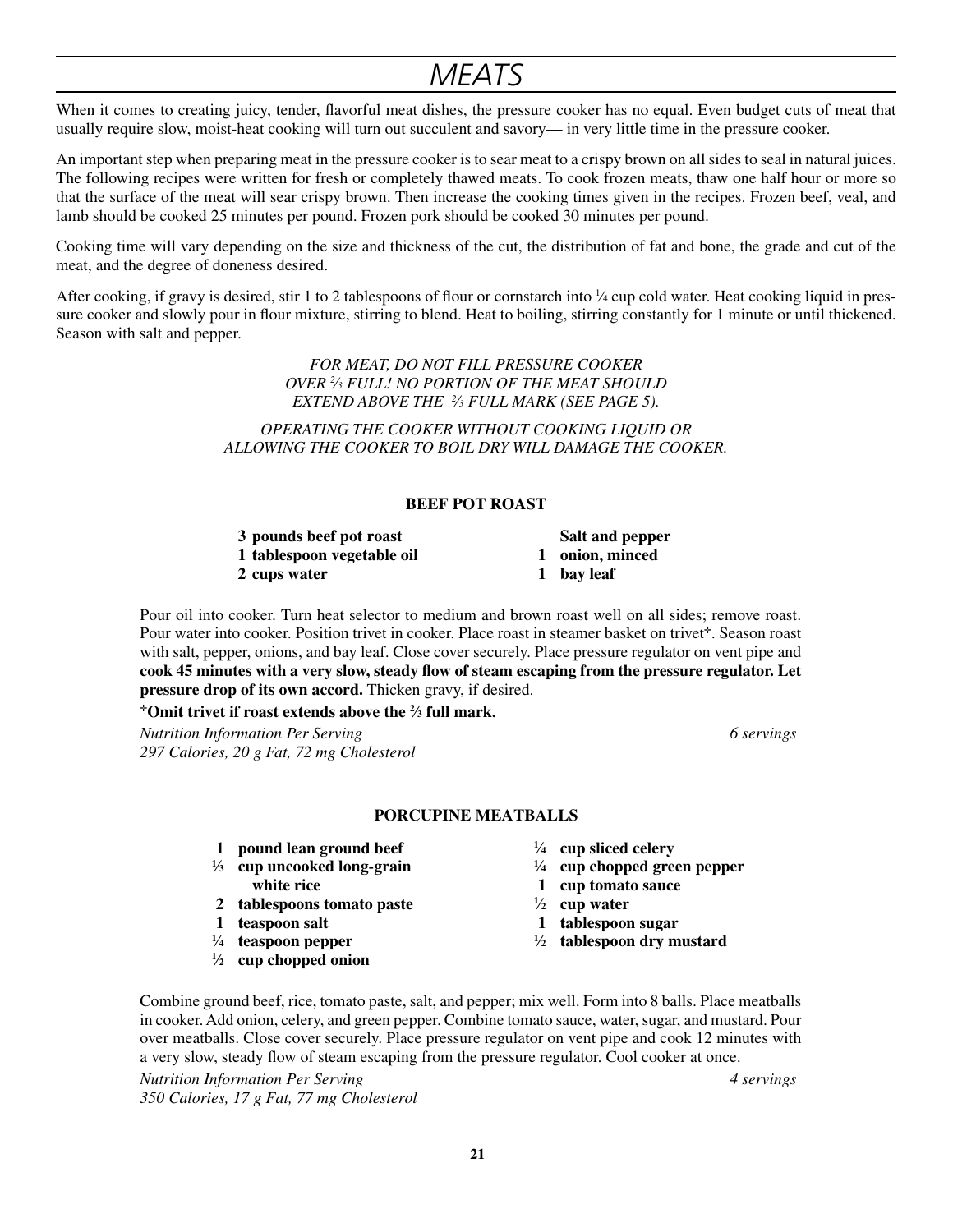**22**

#### **SWISS STEAK**

- **2 pounds round steak, 1-inch <sup>1</sup> thick**  $\frac{1}{2}$
- **1 can (8 ounces) tomato sauce <sup>1</sup>**
- $\frac{1}{2}$  **cup water**  $\frac{1}{2}$
- **1 cup chopped onion**
- Place all ingredients in cooker. Close cover securely. Place pressure regulator on vent pipe and **cook 18 minutes with a very slow, steady flow of steam escaping from the pressure regulator**. **Cool cooker at once.** Thicken sauce, if desired.

*Nutrition Information Per Serving 6 servings 251 Calories, 9 g Fat, 99 mg Cholesterol*

#### **BEEF STEW**

|                | 1 pound lean beef, cut into | 1 cup sliced carrots                |
|----------------|-----------------------------|-------------------------------------|
|                | 1-inch cubes                | 1 cup diced tomatoes                |
| 1              | cup water                   | 1 teaspoon salt                     |
|                | 1 large onion, sliced       | $\frac{1}{4}$ teaspoon black pepper |
|                |                             | .                                   |
| $\overline{4}$ | small potatoes, quartered   | $\frac{1}{4}$ cup cold water        |
| $\mathbf{1}$   | cup frozen green beans      | 1 tablespoon flour                  |

Place beef, water, and onion in cooker. Close cover securely. Place pressure regulator on vent pipe and **cook 8 minutes with a very slow, steady flow of steam escaping from the pressure regulator**. **Cool cooker at once.**

Add potatoes, green beans, carrots, tomatoes, salt, and pepper to cooker. Close cover securely. Place pressure regulator on vent pipe and **cook 3 minutes with a very slow, steady flow of steam escaping from the pressure regulator**. **Cool cooker at once.**

Mix water and flour; stir into stew. Heat until stew thickens, stirring constantly.

*Nutrition Information Per Serving 4 servings 347 Calories, 7 g Fat, 73 mg Cholesterol*

#### **SPAGHETTI MEAT SAUCE**

- **1 pound lean ground beef 1 teaspoon salt**
- **1 can (14 to 15 ounces) diced 1 teaspoon parsley flakes tomatoes**  $\frac{1}{2}$
- 
- $\frac{1}{2}$  **cup cold water**  $\frac{1}{2}$
- **1 cup chopped onion <sup>1</sup>**
- **1 ⁄2 cup chopped celery <sup>1</sup>**
- 
- **1 clove garlic, minced • • • • • • •**
- 
- 
- 
- **⁄2 teaspoon oregano**
- **⁄2 teaspoon basil**
- **⁄4 teaspoon thyme**
- **⁄8 teaspoon red pepper**
- **1 ⁄2 cup diced green pepper 3 drops hot pepper sauce**
	-
- **2 teaspoons sugar 1 can (6 ounces) tomato paste**

Turn heat selector to medium and brown beef. Stir in remaining ingredients except tomato paste. Close cover securely. Place pressure regulator on vent pipe and **cook 8 minutes with a very slow, steady flow of steam escaping from the pressure regulator**. **Cool cooker at once.** Stir in tomato paste and simmer, uncovered, to desired thickness. Serve sauce over spaghetti. Sprinkle with Parmesan cheese, if desired.

*Nutrition Information Per Serving 6 servings 229 Calories, 12 g Fat, 51 mg Cholesterol*

**⁄2 cup chopped green pepper**

**⁄2 cup sliced celery**

**⁄4 teaspoon pepper**

**⁄2 teaspoon salt**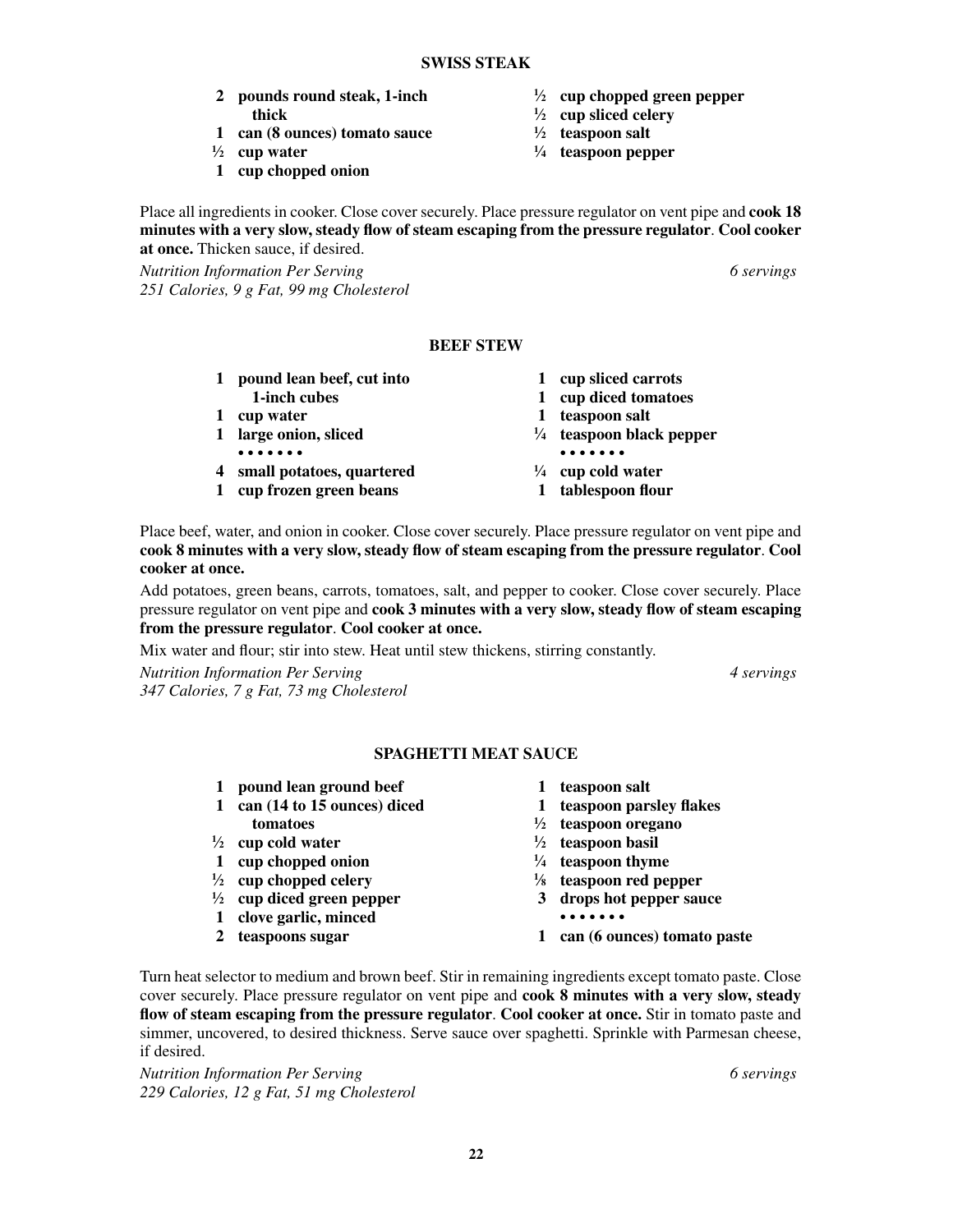#### **APRICOT BARBECUE PORK ROAST**

- **3 pound boneless rolled pork <sup>1</sup>**
- $\frac{1}{2}$  cup catsup
- **1 ⁄2 cup teriyaki sauce <sup>1</sup>**
- **1 ⁄3 cup apricot preserves 1 large onion, sliced**
- **1 ⁄4 cup cider vinegar 2 cups water**
- **⁄4 cup packed dark brown sugar**
- **roast 1 teaspoon crushed red pepper**
	- **⁄2 cup catsup 1 teaspoon dry mustard**
	- **⁄4 teaspoon black pepper**
	-
	-

Place pork roast in a large plastic bag or glass dish. Combine catsup, teriyaki sauce, preserves, vinegar, brown sugar, red pepper, mustard, and pepper. Mix thoroughly and pour over pork. Refrigerate overnight. Remove pork; reserve marinade. Brown pork on all sides in pressure cooker over medium heat; remove.

Position trivet, half of sliced onion, and water in cooker. Place pork roast in steamer basket on trivet and arrange remaining onion evenly on top of roast. Close cover securely. Place pressure regulator on vent pipe and **cook 60 minutes with a very slow, steady flow of steam escaping from the pressure regulator**. **Let pressure drop of its own accord.** Place reserved marinade in saucepan and simmer until thickened, stirring occasionally. Remove roast and onions from pressure cooker. Add onions to thickened marinade and serve with sliced pork. Onions may be puréed before adding to sauce and served with rice, if desired.

*Nutrition Information Per Serving 8 servings 332 Calories, 13 g Fat, 77 mg Cholesterol*

#### **BARBECUE SPARERIBS**

| pounds spareribs, cut into | $\frac{1}{2}$ cup vinegar       |
|----------------------------|---------------------------------|
| serving pieces             | $\frac{1}{4}$ cup chopped onion |
| cup water                  | $\frac{1}{4}$ cup sugar         |
|                            | 1 teaspoon salt                 |
| cup catsup                 | 1 teaspoon chili powder         |
| cup water                  | 1 teaspoon celery seed          |
|                            |                                 |

Place ribs and water in cooker. Close cover securely. Place pressure regulator on vent pipe and **cook 5 minutes with a very slow, steady flow of steam escaping from the pressure regulator**. **Cool cooker at once.** Drain off liquid. Mix remaining ingredients; pour over ribs in cooker. Stir to coat ribs. Close cover securely. Place pressure regulator on vent pipe and **cook 10 minutes with a very slow, steady flow of steam escaping from the pressure regulator**. **Let pressure drop of its own accord.** Remove ribs. Simmer sauce, uncovered, to desired thickness.

*Nutrition Information Per Serving 6 servings 427 Calories, 27 g Fat, 107 mg Cholesterol*

#### **Corned Beef**

- 
- **2 cups water 1 bay leaf**
- **3 pounds corned beef 1 tablespoon garlic powder**
	-
- 

Pour 2 cups water into cooker. Position trivet in cooker. Rub garlic powder into all surfaces of corned beef. Place corned beef in steamer basket on trivet<sup>+</sup>. Add bay leaf. Close cover securely. Place pressure regulator on vent pipe and **cook 60 minutes with a very slow, steady flow of steam escaping from the pressure regulator**. **Let pressure drop of its own accord.**

Note: If seasoning packet is provided with corn beef, use packet and omit bay leaf.

**Omit trivet if corned beef extends above the 2 ⁄3 full mark.**

*Nutrition Information Per Serving 6 servings 295 Calories, 18 g Fat, 103 mg Cholesterol*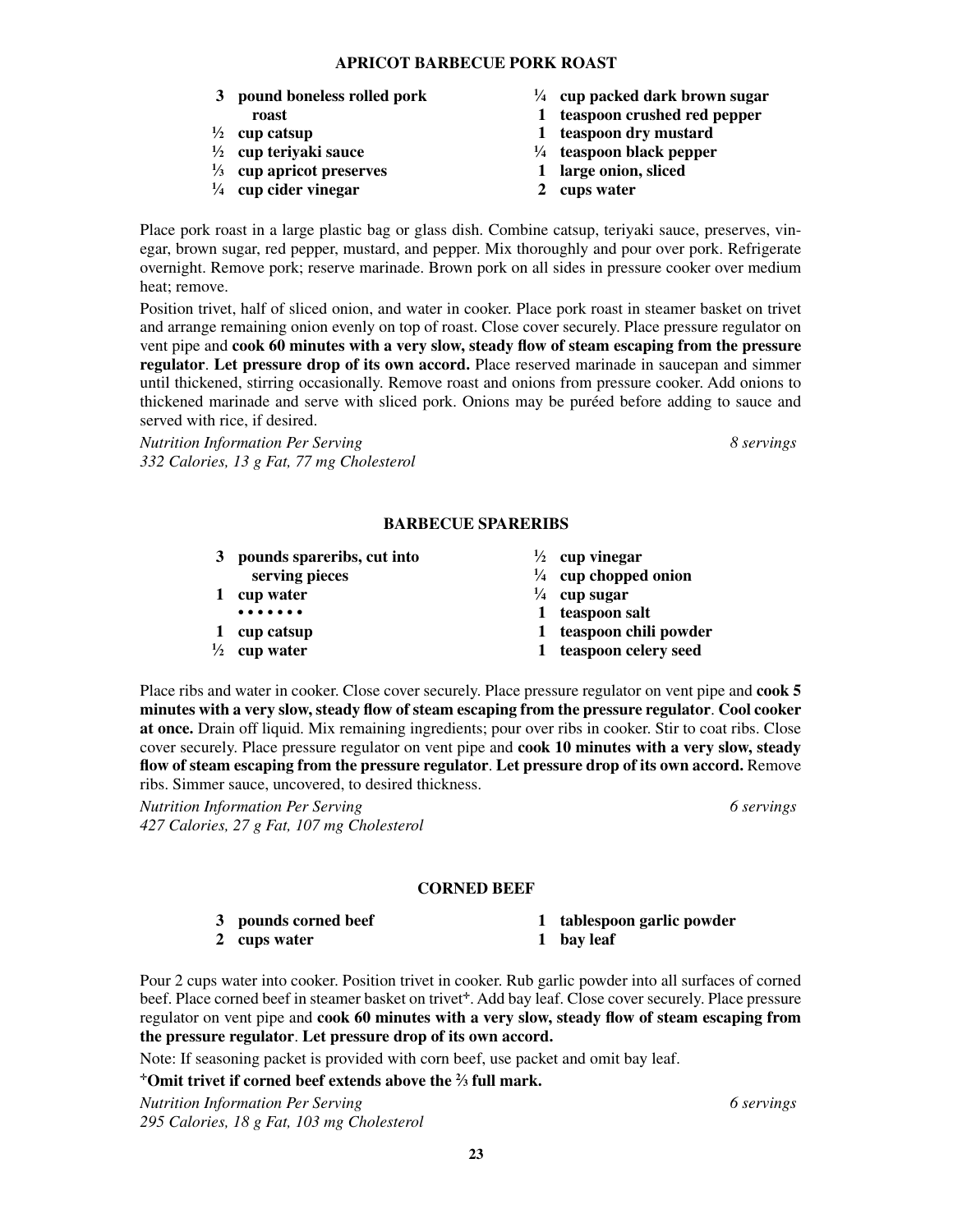**24**

- **2 tablespoons vegetable oil <sup>1</sup>**
- **4 1-inch thick boneless pork 1 cup bran flakes, crushed chops, with deep pocket 2 tablespoons water cut in each <sup>1</sup>**
- **1 cup chopped onion 11**
- <sup>3</sup>/<sub>4</sub> cup chopped celery
- Pour oil into cooker. Turn heat selector to medium and brown pork chops. Remove from cooker. Sauté onions and celery in cooker. Stir in corn, bran flakes, 2 tablespoons water, and sage; remove from cooker. Stuff pork chops with mixture. Pour 1**<sup>1</sup> ⁄2** cups water into cooker. Position trivet in cooker. Place pork chops in steamer basket on trivet. Close cover securely. Place pressure regulator on vent pipe and **cook 16 minutes with a very slow, steady flow of steam escaping from the pressure regulator**. **Cool cooker at once.**

*Nutrition Information Per Serving 4 servings 430 Calories, 20 g Fat, 133 mg Cholesterol*

#### **PORK LOIN ROAST**

**3 pound pork loin roast Salt and pepper**

**1 tablespoon vegetable oil 1 onion, sliced**

**3 cups water**

Pour vegetable oil into cooker. Turn heat selector to medium and brown roast well on all sides. Remove roast from cooker. Pour water into cooker. Position trivet in cooker. Place roast in steamer basket on trivet<sup>\*</sup>. Season with salt, pepper, and sliced onion. Close cover securely. Place pressure regulator on vent pipe and **cook 55 minutes with a very slow, steady flow of steam escaping from the pressure regulator**. **Let pressure drop of its own accord.**

#### **Omit trivet if roast extends above the 2 ⁄3 full mark.**

*Nutrition Information Per Serving 6 servings 483 Calories, 27 g Fat, 171 mg Cholesterol*

### **⁄2 cup corn**

- 
- 
- **⁄2 teaspoon dried sage**
- **⁄2 cups water Salt and pepper to taste**

#### **STUFFED FLANK STEAK**

- **1 tablespoon margarine <sup>1</sup>**
- **1 ⁄2 cup chopped onion <sup>1</sup>**
- **1 ⁄2 cup chopped celery <sup>1</sup>**
- **1 clove garlic, minced <sup>1</sup>**
- 
- 
- **⁄2 teaspoon salt**
- **⁄4 teaspoon marjoram**
- **⁄4 teaspoon thyme**
- **⁄8 teaspoon black pepper**
- **6 tablespoons beef broth, 1 pound flank steak, cut divided into 2 equal pieces**
- **1 cup bread crumbs 1 cup diced tomatoes**

Add margarine to cooker. Turn heat selector to medium and sauté onion, celery, and garlic. Mix in 2 tablespoons of the broth, bread crumbs, salt, marjoram, thyme, and pepper. Spread stuffing mixture on one steak; top with remaining steak. Secure with toothpicks or metal skewers. Place steak in cooker; stir in remaining 4 tablespoons broth and tomatoes. Close cover securely. Place pressure regulator on vent pipe and **cook 18 minutes with a very slow, steady flow of steam escaping from the pressure regulator. Let pressure drop of its own accord.**

Nutrition Information Per Serving 4 serving 4 servings

237 Calories, 12 g Fat, 47 mg Cholesterol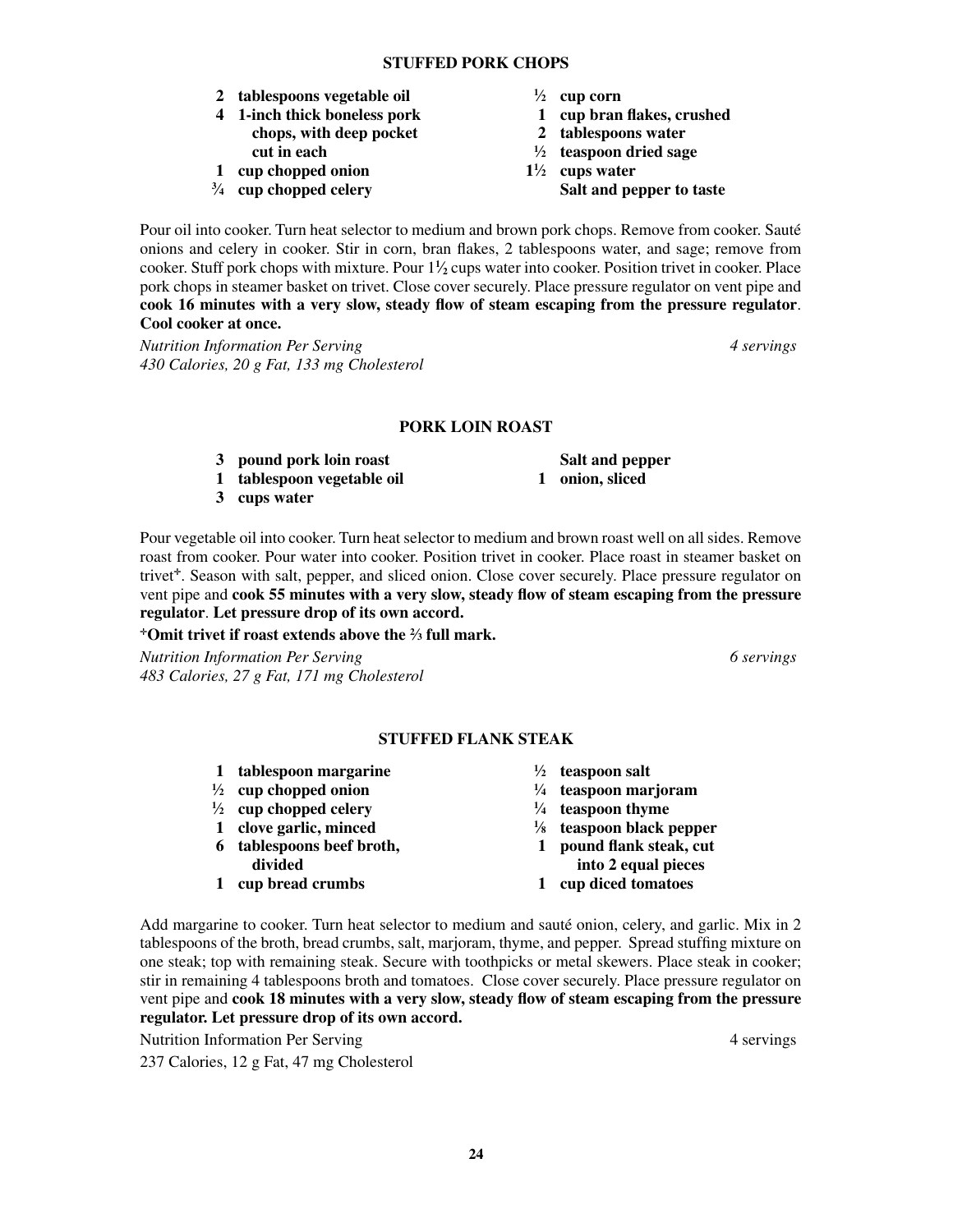**25**

- **1 pound lamb stew meat, cut 4 small potatoes, quartered into 1-inch cubes 1 cup baby-cut carrots**
- 
- **1 large onion, sliced <sup>1</sup>**
- **1 tablespoon Worcestershire sauce <sup>1</sup>**
- **1 large clove garlic, minced 1 tablespoon flour • • • • • • •**
- 
- 
- **1 cup water 1 teaspoon salt**
	- **⁄4 teaspoon black pepper**
	-
	- **⁄4 cup cold water**
	-

Place lamb, water, onion, Worcestershire sauce, and garlic in cooker. Close cover securely. Place pressure regulator on vent pipe and **cook 6 minutes with a very slow, steady flow of steam escaping from the pressure regulator. Cool cooker at once.**

Add potatoes, carrots, salt, and pepper. Close cover securely. Place pressure regulator on vent pipe and **cook 3 minutes with a very slow, steady flow of steam escaping from the pressure regulator. Cool cooker at once.**

Mix water and flour thoroughly; stir into stew. Heat until stew thickens, stirring constantly.

*Nutrition Information Per Serving 4 servings*

*315 Calories, 6 g Fat, 74 mg Cholesterol*

#### **MEAT TIMETABLE**

Brown meat well and remove from cooker. Pour liquid into cooker. Position trivet in cooker. Place meat in steamer basket on trivet.<sup>+</sup> *(Note: If the amount of meat is increased, it is not necessary to increase the cooking time or liquid.)*

#### **Omit trivet if meat extends above the 2 ⁄3 full mark.**

#### *DO NOT FILL PRESSURE COOKER OVER 2 ⁄3* FULL! *NO PORTION OF THE MEAT SHOULD EXTEND ABOVE THE ⁄3 FULL MARK (SEE PAGE 5).*

| <b>MEAT</b>             |                     | <b>CUPS OF</b><br><b>LIQUID</b> | <b>COOKING TIME</b><br>(MINUTES) | <b>MEAT</b>       |                     | <b>CUPS OF</b><br><b>LIQUID</b> | <b>COOKING TIME</b><br>(MINUTES) |
|-------------------------|---------------------|---------------------------------|----------------------------------|-------------------|---------------------|---------------------------------|----------------------------------|
| <b>BEEF</b>             |                     |                                 |                                  | <b>PORK</b>       |                     |                                 |                                  |
| <b>Chuck Roast</b>      | 3 pounds            | 2                               | $45 - 50$                        | Chops             | 1" thick            |                                 | $15*$                            |
| Corned Beef             | 3 pounds            | 2                               | 60                               | Chops             | $\frac{1}{2}$ thick | $\perp$                         | $8*$                             |
| <b>Rolled Rib Roast</b> | 3 pounds            | $1\frac{1}{2}$                  | $30 - 35$                        | <b>Butt Roast</b> | 3 pounds            | $\overline{c}$                  | 55                               |
| <b>Round Steak</b>      | 1" thick            |                                 | $18*$                            | Loin Roast        | 3 pounds            | 2                               | 55                               |
| Round Steak             | $\frac{1}{2}$ thick |                                 | $10*$                            | Steak             | 1" thick            |                                 | $2*$                             |
| <b>Short Ribs</b>       |                     | $1\frac{1}{2}$                  | 25                               | <b>Steak</b>      | $\frac{1}{2}$ thick | Ι.                              | $5*$                             |
| <b>HAM</b>              |                     |                                 |                                  | <b>VEAL</b>       |                     |                                 |                                  |
| Slice                   | 3 pounds            | $1\frac{1}{2}$                  | $30 - 35$                        | Chops             | $1$ " thick         | 1                               | $2*$                             |
| Picnic                  | 3 pounds            | $1\frac{1}{2}$                  | $30 - 35$                        | Chops             | $\frac{1}{2}$ thick |                                 | $5*$                             |
| <b>LAMB</b>             |                     |                                 |                                  | Roast             | 3 pounds            | $\overline{2}$                  | $45 - 50$                        |
|                         |                     |                                 |                                  | Steak             | 1" thick            | 1                               | $10*$                            |
| Chops                   | 1" thick            |                                 | $2^*$                            |                   |                     |                                 |                                  |
| Chops                   | $\frac{1}{2}$ thick |                                 | $5*$                             |                   |                     |                                 |                                  |
| Leg of Lamb             | 3 pounds            | $2\frac{1}{2}$                  | $35 - 45$                        |                   |                     |                                 |                                  |

\* Cool cooker at once (see page 4).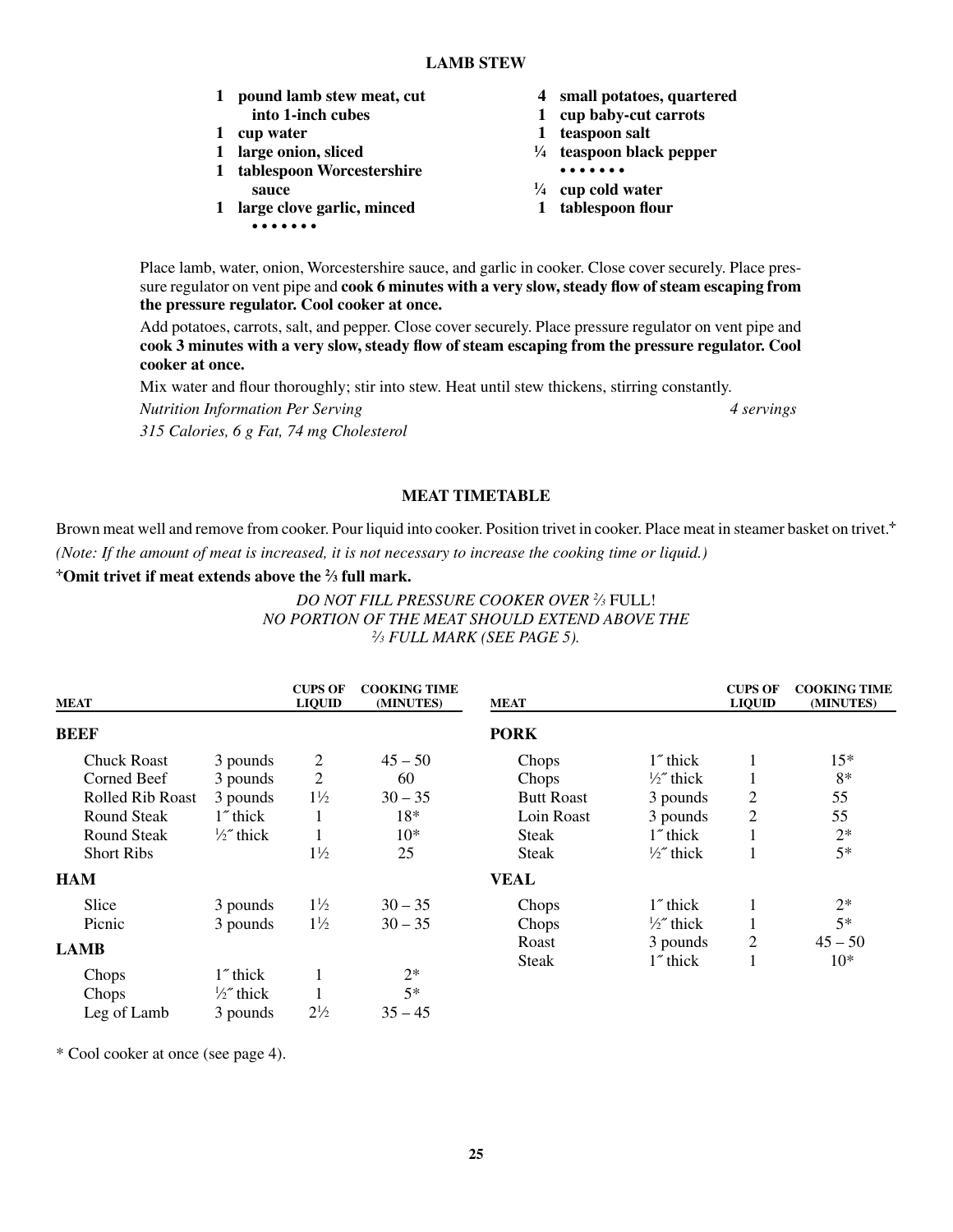### *Vegetables*

Vegetables have assumed new importance and prominence on the menu. Health-conscious cooks feature an abundance of vegetables on the family meal plan, while restaurants increasingly cater to a more "vegetable-conscious" clientele.

Pressure cooking is the preferred method for preparing vegetables. Because of the fast cooking time and super-heated steam, vegetables retain most of their natural color, texture, flavor, and nutrients. And pressure cooking offers an additional health advantage, because so much more natural taste is retained, vegetables require much less salt and seasonings.

A garden variety of fresh or frozen vegetables can be cooked at the same time in the pressure cooker. By using the trivet and steamer basket to keep them out of the cooking liquid, each vegetable retains its own distinctive flavor and appearance. Just be sure that all vegetables cooked together require the same cooking time. It is important to accurately time the cooking period, because vegetables cook very quickly in the pressure cooker. If you wish to blend the vegetable flavors, place them in the steamer basket and omit the trivet.

#### *FOR FRESH AND FROZEN VEGETABLES, DO NOT FILL PRESSURE COOKER OVER 2 ⁄3 FULL!*

*FOR DRIED VEGETABLES, DO NOT FILL PRESSURE COOKER OVER 1 ⁄2 FULL!*

*Operating the cooker without cooking liquid oR allowing the cooker to boil dry will damage the cooker.*

#### **CABBAGE WITH APPLES**

- **1 ⁄2 small head cabbage, shredded <sup>1</sup>**
- **1 small onion, thinly sliced 2 tablespoons frozen apple**
- 
- **⁄2 cup chicken broth**
- **1 small tart apple, peeled, juice concentrate, thawed cored, and chopped Salt and pepper to taste**

Add all ingredients to cooker. Close cover securely. Place pressure regulator on vent pipe and **cook 4 minutes with a very slow, steady flow of steam escaping from the pressure regulator**. **Cool cooker at once.**

*Nutrition Information Per Serving 6 servings 50 Calories, 0 g Fat, 0 mg Cholesterol*

#### **Glazed Root VEGETABLES**

- **2 tablespoons margarine 2 tablespoons sugar**
- **2 medium turnips, peeled, cut 2 teaspoons ground ginger into eights • • • • • • •**
- **8 ounces baby carrots <sup>1</sup>**
- sliced <sup>1</sup>/<sub>2</sub>-inch thick
- **1 cup chicken broth**
- 
- 
- **⁄4 cup cold water, optional**
- **2 medium parsnips, peeled 1 tablespoon cornstarch, optional ⁄2-inch thick Salt and pepper to taste**

Heat margarine in pressure cooker over medium heat; add turnip wedges and carrots and sauté for 3 minutes. Add parsnips, chicken broth, ginger, and sugar. Close cover securely. Place pressure regulator on vent pipe and **cook 1 minute with a very slow, steady flow of steam escaping from the pressure regulator**. **Cool cooker at once.** Combine water and cornstarch. Stir into sauce. Heat until sauce thickens, stirring constantly.

*Nutrition Information Per Serving 8 servings 77 Calories, 3 g Fat, 0 mg Cholesterol*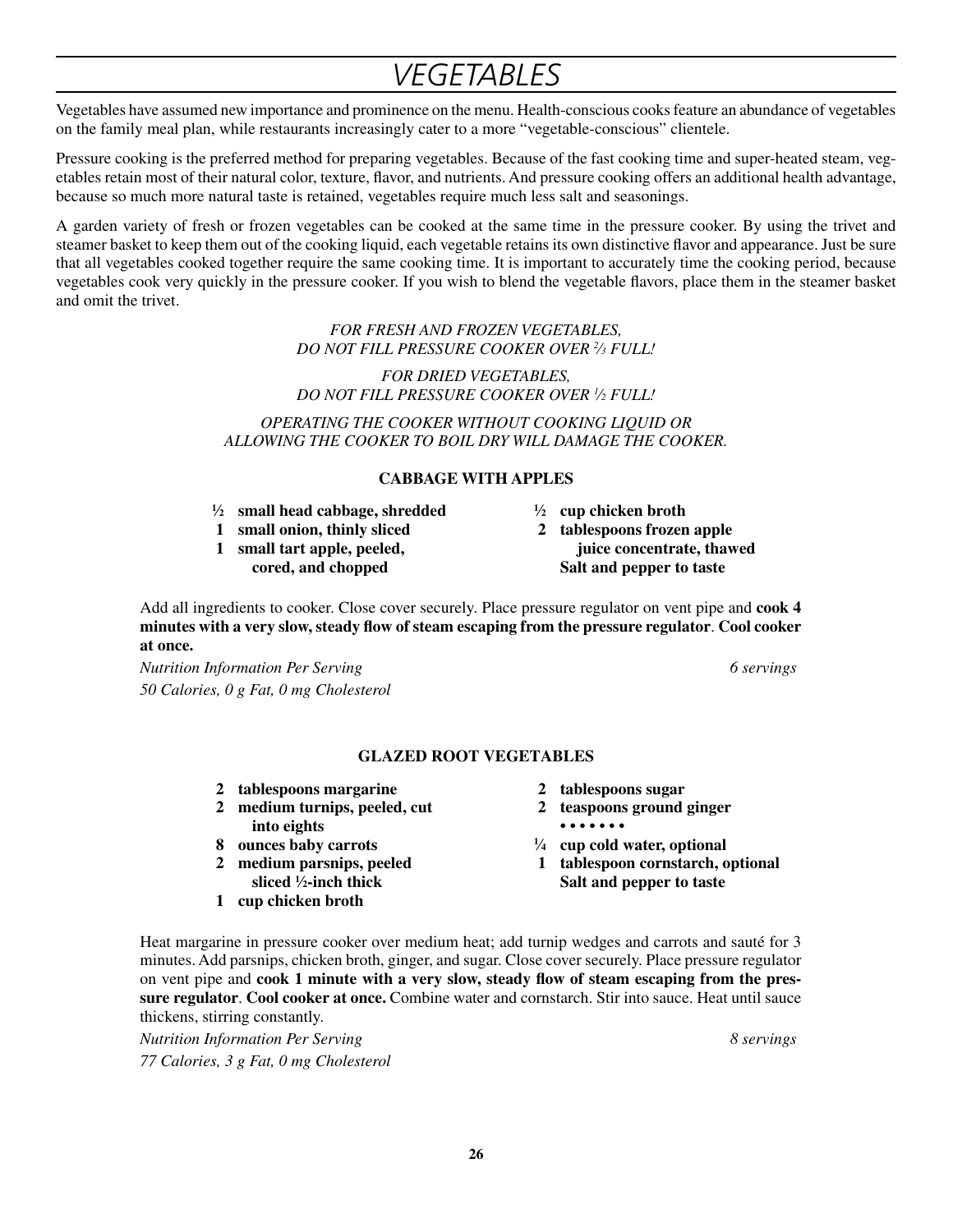#### **Garlic Mashed Potatoes**

- **2 pounds russet potatoes, peeled • • • • • • • and diced 1 tablespoon margarine**
- **4 large cloves garlic Salt and pepper**
- **11 ⁄2 cups chicken broth**

Place all ingredients except margarine and salt and pepper in cooker. Close cover securely. Place pressure regulator on vent pipe and **cook 5 minutes with a very slow, steady flow of steam escaping from the pressure regulator**. **Cool cooker at once.** Allow potatoes, garlic, and broth to remain in cooker. Mash potatoes using a potato masher or hand mixer until desired consistency is reached. Add margarine.

*Nutrition Information Per Serving 6 servings 127 Calories, 4 g Fat, 0 mg Cholesterol*

#### **ARTICHOKES 'N SAUCE**

**1 cup water 3 artichokes**

**1 tablespoon vegetable oil**

Pour water and oil into cooker. Position trivet in cooker. Place artichokes upside down in steamer basket on trivet. Close cover securely. Place pressure regulator on vent pipe and **cook 10 minutes with a very slow, steady flow of steam escaping from the pressure regulator**. **Cool cooker at once.** Serve with your choice of the following sauces.

*60 Calories, 0 g Fat, 0 Cholesterol*

**GARLIC SAUCE** — Combine <sup>1/4</sup> cup margarine, melted and 2 cloves minced garlic. Serve warm.

**HERB YOGURT** — Combine 1 cup plain yogurt,  $\frac{1}{4}$  cup finely chopped carrots,  $\frac{1}{2}$  teaspoon dill weed, and 1 ⁄4 teaspoon salt. Serve chilled.

**ITALIAN SAUCE** — Combine  $\frac{1}{2}$  cup mayonnaise and  $\frac{1}{4}$  cup Italian style salad dressing. Serve chilled.

#### **MAPLE GLAZED SWEET POTATOES**

**3 sweet potatoes, peeled, cut 1 tablespoon melted**

**into 1 to 1<sup>1</sup>/<sub>2</sub>-inch chunks margarine ⁄2 teaspoon salt**

- **3 ⁄4 cup maple flavored syrup <sup>1</sup>**
- **1 ⁄2 cup water**

Place sweet potatoes in pressure cooker. Combine remaining ingredients and pour over potatoes. Close cover securely. Place pressure regulator on vent pipe and **cook 5 minutes with a very slow, steady flow of steam escaping from the pressure regulator. Cool cooker at once.**

*Nutrition Information Per Serving 6 servings 125 Calories, 2 g Fat, 0 mg Cholesterol*

*Nutrition Information Per Serving 3 servings*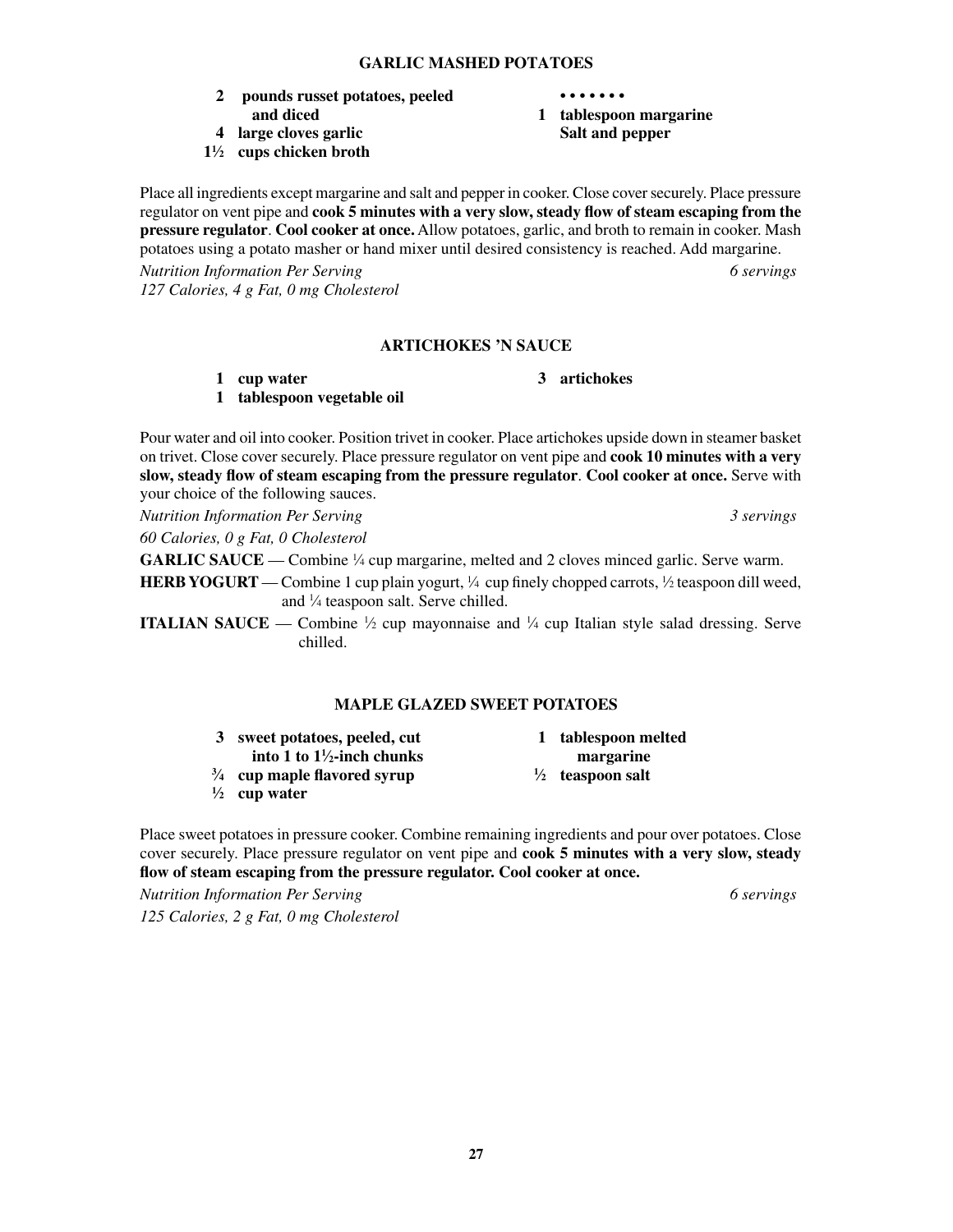#### **FRESH AND FROZEN VEGETABLE TIMETABLE**

When using the fresh vegetable timetables below and on page 29, cook the vegetables the minimum amount of time indicated if you prefer your vegetables crisp. If you prefer your vegetables soft, cook them the maximum amount of time indicated. TO PREVENT OVER-COOKING, COOL COOKER AT ONCE AFTER COOKING VEGETABLES, EXCEPT WHEN NOTED.

If the timetable says to cook 0 minutes, this means to cook food until you hear and/or see a steady flow of steam escaping from the pressure regulator, then cool cooker at once.

Quantity of vegetables does not change pressure cooking times. More mature vegetables may require longer pressure cooking times than given in chart.

To assure even heating, separate a block of frozen vegetables.

For fresh and frozen vegetables, pour liquid into cooker. Position trivet in cooker. Place vegetables in steamer basket on trivet.

#### *FOR FRESH AND FROZEN VEGETABLES, DO NOT FILL PRESSURE COOKER OVER 2 ⁄3 FULL!*

| <b>VEGETABLE</b>                                   | <b>SIZE</b>                                        | <b>LIQUID</b>  | <b>CUPS OF COOKING TIME</b><br>(MINUTES) | <b>VEGETABLE</b>                       | <b>SIZE</b>                                             | <b>LIQUID</b>  | <b>CUPS OF COOKING TIME</b><br>(MINUTES) |
|----------------------------------------------------|----------------------------------------------------|----------------|------------------------------------------|----------------------------------------|---------------------------------------------------------|----------------|------------------------------------------|
| <b>Artichoke</b>                                   | Whole, 6 to 8                                      | 1              | 10                                       | <b>Peas</b>                            | Shelled                                                 | 1              | $0 - 2$                                  |
|                                                    | ounces                                             |                |                                          | <b>Peppers</b>                         | Whole                                                   | $\mathbf{1}$   | $0 - 3$                                  |
| <b>Asparagus</b>                                   | Stems cut into<br>1-inch pieces                    | $\mathbf{1}$   | $0 - 1$                                  | <b>Potatoes</b><br>(sweet)             | Sliced, 1 to $1\frac{1}{2}$ -<br>inches thick           | $\mathbf{1}$   | $6 - 8$                                  |
| <b>Beans</b><br>(green, wax)                       | Whole or sliced                                    | $\mathbf{1}$   | $1 - 3$                                  |                                        | Sliced, $\frac{1}{2}$ -inch<br>thick                    | $\mathbf{1}$   | $4 - 5$                                  |
| <b>Beets</b>                                       | Whole, $2\frac{1}{2}$ -inch<br>diameter            | $1\frac{1}{2}$ | $15 - 16$                                | <b>Potatoes</b><br>(white)             | Whole, $2\frac{1}{2}$ -inch<br>diameter                 | $1\frac{1}{2}$ | 15                                       |
| <b>Broccoli</b>                                    | Flowerets                                          | $\mathbf{1}$   | $0 - 2$                                  |                                        | Whole, $1\frac{1}{2}$ -inch<br>diameter                 | $\mathbf{1}$   | 10                                       |
| <b>Brussels Sprouts</b> Small, 1-inch              | diameter)                                          | 1              | $1 - 3$                                  |                                        | Sliced, 3/4-inch<br>thick                               | $\mathbf{1}$   | 5                                        |
| Cabbage<br>(red, green)                            | Wedges, 2-inch<br>thick                            | $\mathbf{1}$   | $3 - 5$                                  |                                        | Sliced, 1/2-inch<br>thick                               | $\mathbf{1}$   | $\overline{3}$                           |
|                                                    | Thinly sliced                                      | 1              | $2 - 3$                                  | Rutabaga                               | Cubes or sliced,                                        | $\mathbf{1}$   | 3                                        |
| <b>Carrots</b>                                     | Baby cut                                           | 1              | $3 - 5$                                  |                                        | 1 inch thick                                            |                |                                          |
|                                                    | $\frac{1}{2}$ -inch slices                         | $\mathbf{1}$   | $3 - 5$                                  | <b>Spinach</b>                         | Whole leaves                                            | $\mathbf{1}$   | $\overline{0}$                           |
| <b>Cauliflower</b>                                 | Flowerets                                          | $\mathbf{1}$   | $0 - 2$                                  | <b>Squash</b>                          | Quartered                                               | 1              | 12                                       |
| Collards*                                          | Leaves coarsely                                    | $\mathbf{1}$   | $3 - 4$                                  | (winter) acorn+                        |                                                         |                |                                          |
|                                                    | chopped, stems<br>thinly sliced.                   |                |                                          | Squash (winter)<br>spaghetti+          | Halved                                                  | $\mathbf{1}$   | 12                                       |
| <b>Corn on-the-cob</b> Whole, $2\frac{1}{2}$ -inch | diameter                                           | $\mathbf{1}$   | 3                                        | <b>Squash</b><br>(yellow,              | Sliced, 1-inch<br>thick                                 | $\mathbf{1}$   | $\mathbf{1}$                             |
| <b>Eggplant</b>                                    | Cubed, 1 to $1\frac{1}{2}$ -<br>inches thick       | $\mathbf{1}$   | $2 - 3$                                  | zucchini)                              | Sliced, $\frac{1}{4}$ - to<br>$\frac{1}{2}$ -inch thick | $\mathbf{1}$   | $0 - 1$                                  |
|                                                    | Sliced, 1/2-inch<br>thick                          | 1              | $\overline{2}$                           | <b>Swiss Chard</b><br>core, and seeds. | Whole leaves<br>Cut up                                  | $\mathbf{1}$   | $0 - 1$                                  |
| <b>Kale</b>                                        | Leaves coarsely<br>chopped, stems<br>thinly sliced | $\mathbf{1}$   | $1 - 2$                                  | <b>Turnips</b>                         | Sliced or cubed,<br>$\frac{3}{4}$ -inch thick           | $\mathbf{1}$   | $3 - 5$                                  |
| <b>Parsnips</b>                                    | Sliced, 1/2-inch<br>thick                          | 1              | $0 - 2$                                  | + Let pressure drop of its own accord. |                                                         |                |                                          |

### **FRESH VEGETABLE TIMETABLE**

**\* Do not use trivet; place in steamer basket.**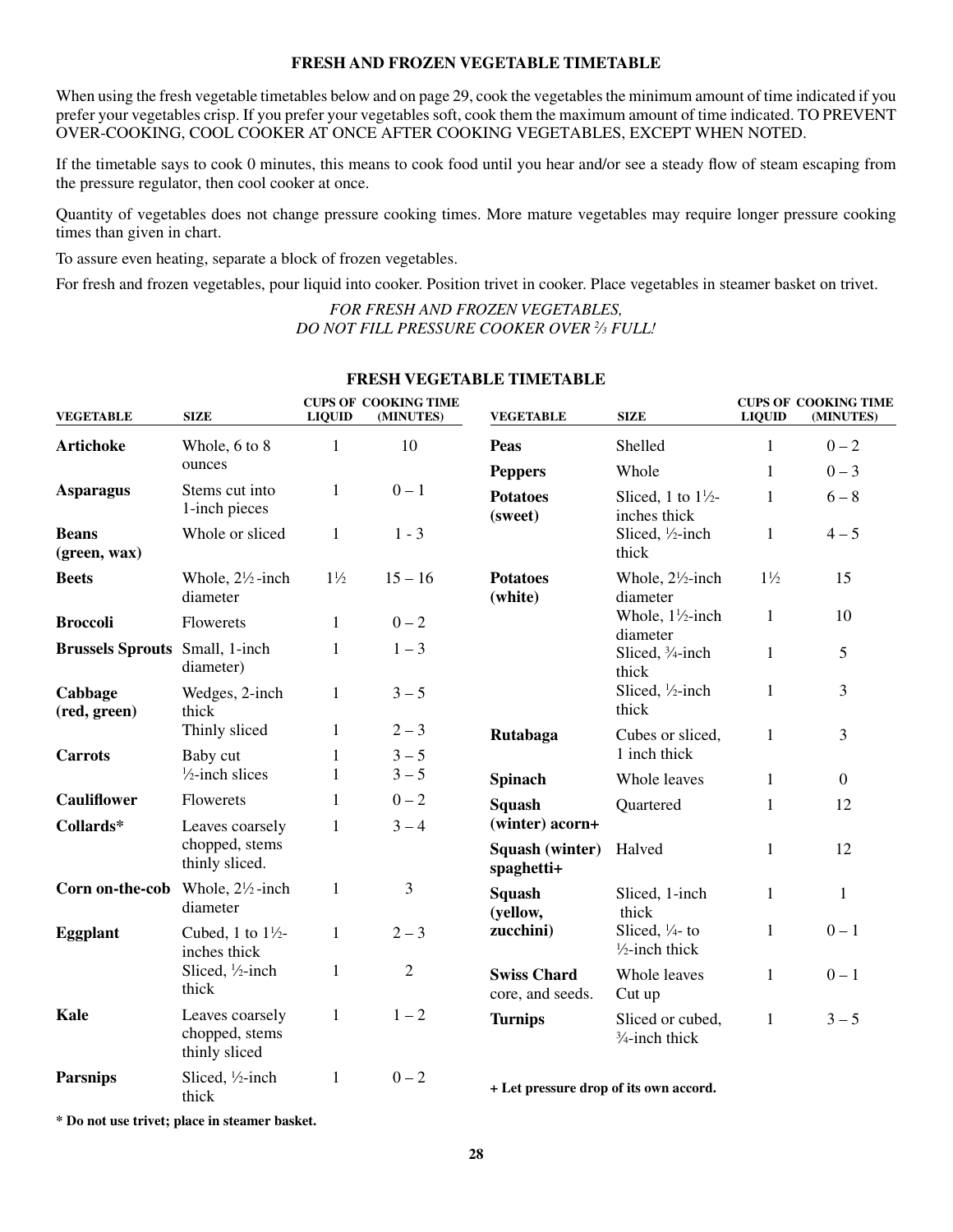#### **FROZEN VEGETABLE TIMETABLE**

| <b>VEGETABLE</b>                 | <b>CUPS OF</b><br><b>LIQUID</b> | <b>COOKING TIME</b><br>(MINUTES) | <b>VEGETABLE</b>        | <b>CUPS OF</b><br><b>LIQUID</b> | <b>COOKING TIME</b><br>(MINUTES) |
|----------------------------------|---------------------------------|----------------------------------|-------------------------|---------------------------------|----------------------------------|
| Asparagus (cut, spears)          |                                 |                                  | Corn on Cob             |                                 | $2 - 3$                          |
| Beans (green, wax, french style) |                                 | $1 - 2$                          | Lima Beans              |                                 | $1 - 2$                          |
| <b>Broccoli</b>                  |                                 | $1 - 2$                          | <b>Mixed Vegetables</b> |                                 | $1 - 2$                          |
| <b>Brussels Sprouts</b>          |                                 | $2 - 3$                          | Peas                    |                                 | $1 - 2$                          |
| Cauliflower                      |                                 | $1 - 2$                          | Peas and Carrots        |                                 | $1 - 2$                          |
| Corn Cut                         |                                 | $1 - 2$                          | Spinach                 |                                 | $2 - 4$                          |

### *Dry Beans and Peas*

The pressure cooker is ideal for preparing dry beans and peas quickly. However, dry beans and peas have a tendency to froth and foam during cooking, which could cause the vent pipe to become blocked. **Therefore, it is necessary to use the following cautions when pressure cooking dry beans and peas:**

**(1) Never fill the cooker over the 1 ⁄2 full line (this includes beans, ingredients, and water).**

- **(2) Add 1 tablespoon vegetable oil for cooking.**
- **(3) Allow pressure to drop of its own accord.**

**SOAKING BEANS AND PEAS — Soaking is strongly recommended for all beans and peas, except lentils and black-eyed peas,** for even cooking and to remove water-soluble, gas-producing starches. Soaking can be done using the traditional or the quick-soak method.

**Traditional method:** Clean and rinse beans; cover with three times as much water as beans. Soak 4 to 8 hours. Drain.

**Quick method:** Clean and rinse beans; cover with three times as much water as beans. Bring beans to a boil and boil for 2 minutes. Remove from heat, cover, and let stand for 1 to 2 hours. Drain.

**COOKING BEANS AND PEAS — After soaking, rinse beans and remove any loose skins. Place beans in pressure cooker. Add** fresh water to just cover the beans and add 1 tablespoon vegetable oil. Close cover securely. Place pressure regulator on vent pipe and cook according to the times in the timetable below. For more firm beans for salads and side dishes and when cooking less than 2 cups of beans or peas, use the shorter time. For soups and stews, use the longer time. **After cooking is complete, allow pressure to drop of its own accord.**

#### *FOR DRy beans and peas, DO NOT FILL PRESSURE COOKER OVER 1 ⁄2 FULL! Operating the cooker without cooking liquid oR allowing the cooker to boil dry will damage the cooker.*

#### **DRY BEANS AND PEAS TIMETABLE**

Soak beans and peas, except lentils and black-eyed peas, according to information above. **Add 1 tablespoon vegetable oil to cooking liquid.Do not cook split peas.**

*FOR DRY BEANS AND PEAS, DO NOT FILL PRESSURE COOKER OVER 1 ⁄2 FULL!*

| <b>BEANS AND PEAS</b>       | <b>COOKING TIME</b><br>(MINUTES) | <b>BEANS AND PEAS</b>      | <b>COOKING TIME</b><br>(MINUTES) |
|-----------------------------|----------------------------------|----------------------------|----------------------------------|
| Adzuki                      | $1 - 3$                          | + Lima Beans (large)       | $0 - 1$                          |
| Anasazi                     | $1 - 3$                          | + Lima Beans (baby)        | $1 - 3$                          |
| <b>Black Beans</b>          | $2 - 4$                          | Navy Beans (pea)           | $1 - 3$                          |
| <b>Black-eyed Peas</b>      | $2 - 4*$                         | Peas (whole yellow, green) | $6 - 9$                          |
| + Chickpeas (garbanzo)      | $7 - 10$                         | Pinto Beans                | $3 - 6$                          |
| <b>Great Northern Beans</b> | $2 - 5$                          | Red beans                  | $3 - 6$                          |
| Kidney Beans                | $1 - 3$                          | Soy beans (beige)          | $8 - 11$                         |
| Lentils (brown, green)      | $3 - 5^*$                        |                            |                                  |

**\* cooking time is for unsoaked beans**

**+ add 1 ⁄2 to 1 teaspoon salt to soaking and cooking water to keep bean skins intact.**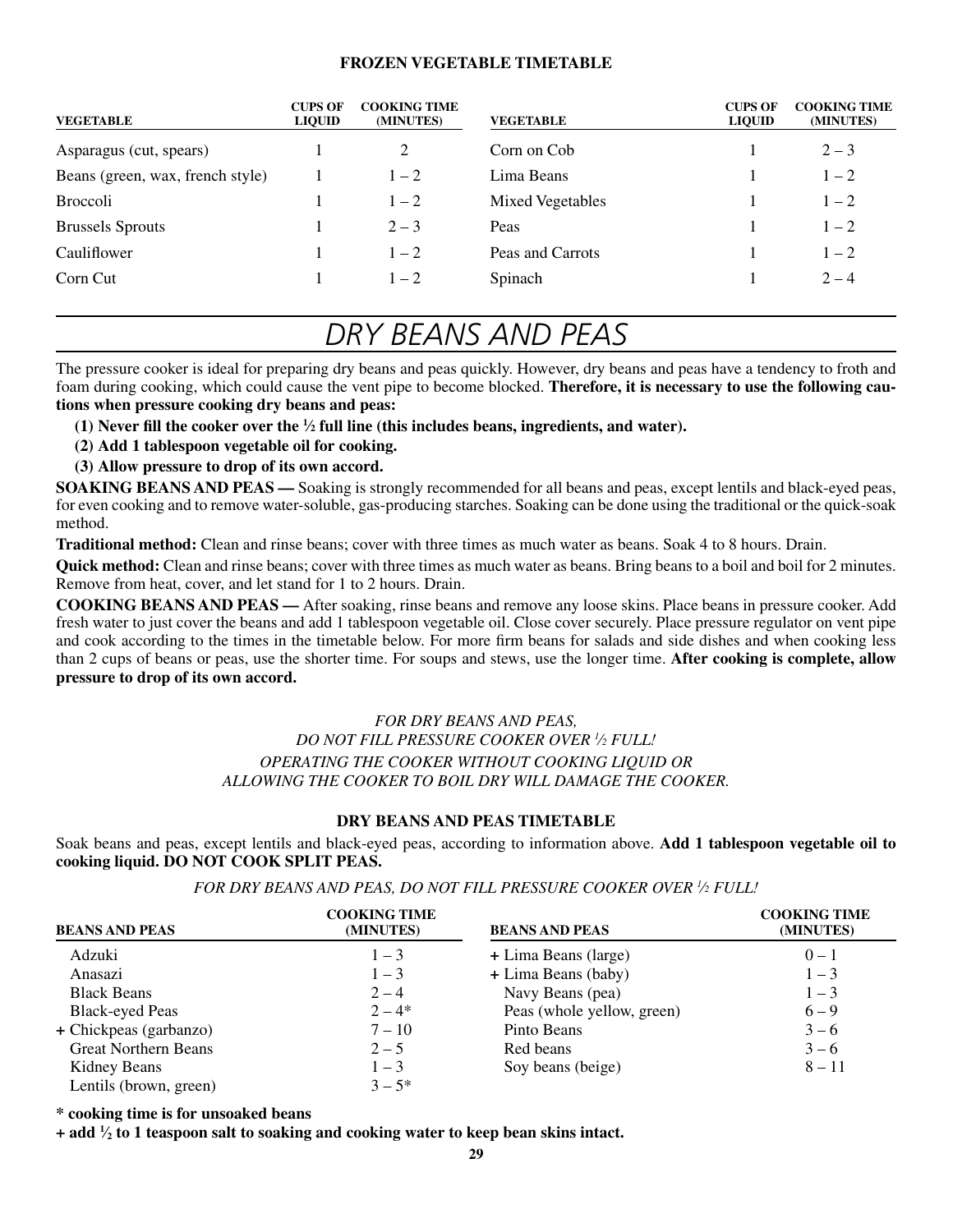#### **LENTIL CURRY**

- **1 tablespoon vegetable oil 1 tablespoon curry powder**
- $1\frac{1}{2}$  cups chopped onion
	- **6 cups water • • • • • • •**
	- **2 cups lentils 1 teaspoon salt**
	- **1 tablespoon coriander**

Pour oil into cooker. Turn heat selector to medium and sauté onions. Add water, lentils, coriander, curry powder, and ginger. Close cover securely. Place pressure regulator on vent pipe and cook 3 minutes with a very slow, steady flow of steam escaping from the pressure regulator. Let pressure drop of its own accord. Stir in salt.

*Nutrition Information Per Serving 8 servings 190 Calories, 2 g Fat, 0 mg Cholesterol*

#### **BAKED BEANS**

- 
- **3 cups water <sup>1</sup>**
- $\frac{1}{4}$  **cup catsup 1**
- $\frac{1}{4}$  **cup molasses 1**
- **1 8-ounce slice uncooked • • • • • • • ham, diced Salt to taste**
- **2 cups navy beans 1 medium onion, minced**

**⁄2 cups chopped onion 1 teaspoon ground ginger**

- **⁄3 cup brown sugar**
- 
- **⁄4 teaspoon black pepper**
	-
	-

Soak beans according to instructions on page 29. Drain. Add drained navy beans and remaining ingredients except salt to cooker. Close cover securely. Place pressure regulator on vent pipe and **cook 35 minutes with a very slow, steady flow of steam escaping from the pressure regulator**. **Let pressure drop of its own accord.**

*Nutrition Information Per Serving 6 servings 264 Calories, 4 g Fat, 85mg Cholesterol*

#### **SAVORY WHITE BEANS**

| $2^{\circ}$ | cups navy beans            | small bay leaf                      |
|-------------|----------------------------|-------------------------------------|
|             | 3 cups chicken broth       | $\frac{1}{2}$ teaspoon thyme        |
|             | 1 cup chopped onion        | $\frac{1}{4}$ teaspoon rosemary     |
|             | 1 cup sliced carrots       | $\frac{1}{4}$ teaspoon black pepper |
|             | 1 tablespoon minced garlic |                                     |
| 1           | tablespoon vegetable oil   | <b>Salt to taste</b>                |

Soak beans according to instructions on page 29; drain. Add all ingredients except salt to cooker. Close cover securely. Place pressure regulator on vent pipe and **cook 2 minutes with a very slow, steady flow of steam escaping from the pressure regulator**. **Let pressure drop of its own accord.**

*Nutrition Information Per Serving 7 servings 254 Calories, 3 g Fat, 0 mg Cholesterol*

- 
- **⁄2 teaspoon dry mustard**
-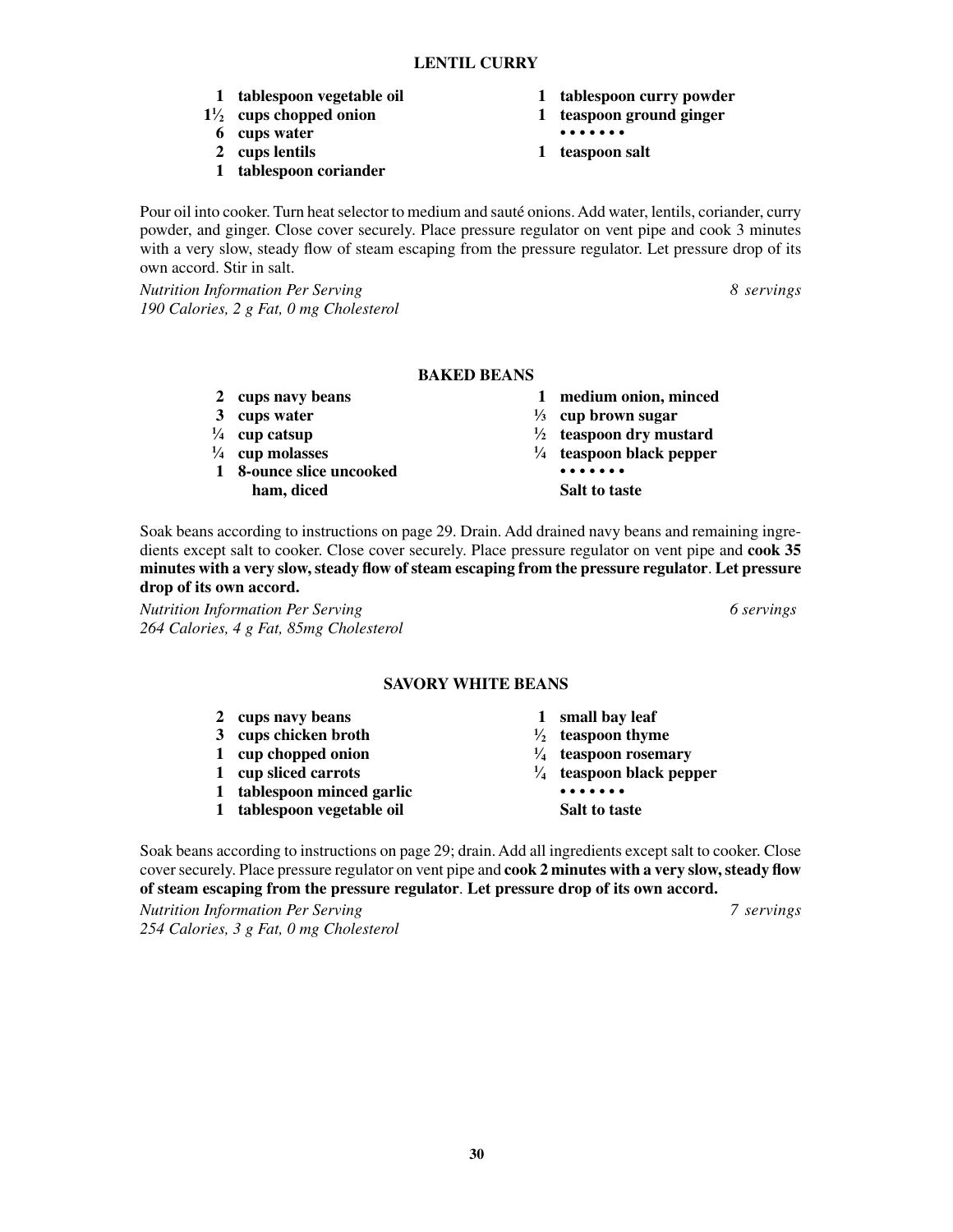### *GRAINS*

Grains are an important, but often little recognized, part of a healthy diet. They contribute complex carbohydrates, soluble and insoluble fiber, and other nutrients. Yet with all these benefits, grains are low in fat. Grains can be prepared quickly and conveniently with the pressure cooker. With a pressure cooker it is not necessary to soak or simmer grains for several hours.

**During cooking many grains tend to froth, foam, and sputter and could cause the vent pipe to become blocked. Therefore, to contain frothing and foaming during the cooking period, grains must be prepared in a bowl covered with aluminum foil in the pressure cooker.** Preparing grains in a bowl also minimizes cleanup which can be difficult if the grains stick to the bottom of the cooker.

The bowl can be metal, such as stainless steel, or oven-safe glass. If using glass, increase cooking time by 1 to 5 minutes depending on the length of the recommended cooking time.

*FOR GRAINS, DO NOT FILL PRESSURE COOKER OVER 1 ⁄2 FULL!*

*Operating the cooker without cooking liquid oR allowing the cooker to boil dry will damage the cooker.*

#### **GRAIN TIMETABLE**

Combine the desired grain and the amount of water or broth indicated in the table below in a bowl which fits loosely in the pressure cooker. Cover bowl securely with aluminum foil. Pour two cups water into cooker. Place bowl in steamer basket in cooker. Close cover securely. Place pressure regulator on vent pipe and **cook for the time indicated in the table below with a very slow, steady flow of steam escaping from the pressure regulator.After pressure cooking, allow pressure to drop of its own accord.** Using tongs or hot pads, carefully remove bowl from cooker. Remove foil. Before serving, separate the grains by lifting gently with a fork while steaming. It may be necessary to allow excess moisture to evaporate from some grains. If excessive moisture remains, drain before using grains.

*FOR GRAINS, DO NOT FILL PRESSURE COOKER OVER 1 ⁄2 FULL!*

| <b>GRAIN</b> (1 CUP)       | <b>CUPS LIQUID</b><br><b>IN BOWL</b> | <b>COOKING TIME</b><br>(MINUTES) | <b>GRAIN</b> (1 CUP) | <b>CUPS LIQUID</b><br><b>IN BOWL</b> | <b>COOKING TIME</b><br>(MINUTES) |
|----------------------------|--------------------------------------|----------------------------------|----------------------|--------------------------------------|----------------------------------|
| Amaranth                   | $1\frac{3}{4}$                       | $4 - 5$                          | <b>Quinoa</b>        | $1\frac{1}{2}$                       |                                  |
| <b>Barley</b> (Hulled)     | $2\frac{1}{2}$                       | $25 - 28$                        | <b>Rice</b> (brown)  | $1\frac{1}{2}$                       | $10 - 12$                        |
| <b>Barley</b> (Pearl)      | $2\frac{1}{2}$                       | $9 - 12$                         | <b>Rice</b> (white)  | $1\frac{1}{2}$                       | $5 - 8$                          |
| <b>Buckwheat</b>           | 2                                    | $3 - 4$                          | <b>Rye Berries</b>   | $1\frac{1}{2}$                       | $20 - 25$                        |
| <b>Bulgar</b>              | $1\frac{1}{2}$                       | $2 - 3$                          | <b>Spelt</b>         | 2                                    | $25 - 30$                        |
| <b>Millet</b>              | 2                                    | $9 - 10$                         | <b>Wheat berries</b> | 2                                    | $25 - 30$                        |
| <b>Oats</b> (whole groats) | $1\frac{1}{2}$                       | $20 - 25$                        | <b>Wild Rice</b>     | $1\frac{1}{2}$                       | $20 - 25$                        |
| <b>Oats</b> (steel cut)    | 2                                    | $4 - 5$                          |                      |                                      |                                  |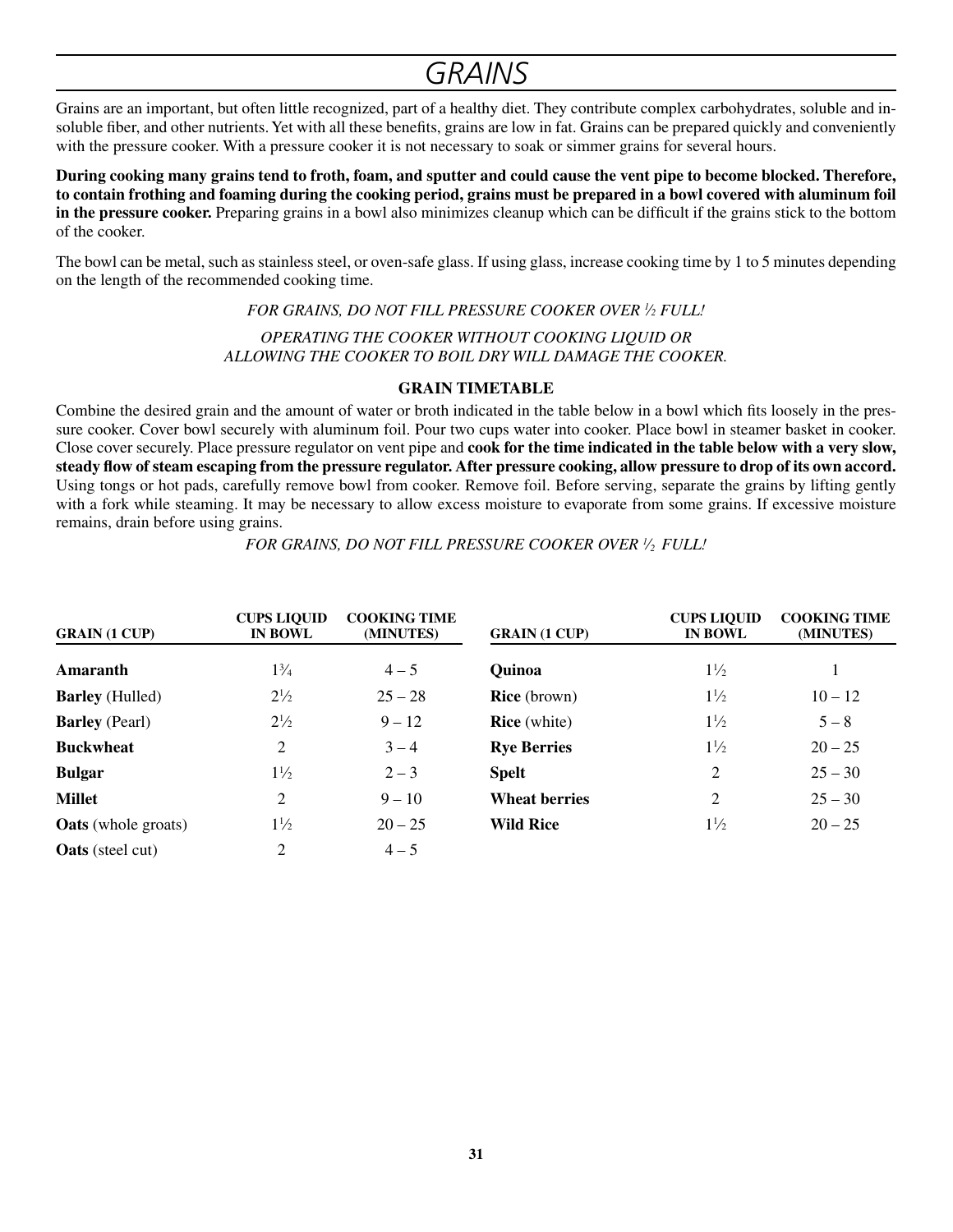**32**

- **2 tablespoons margarine <sup>1</sup>**
- **1 small onion, chopped <sup>1</sup>**
- **2 cups long grain white rice <sup>1</sup>**
- **2 cups chicken broth 2 cups water**
- **13 ⁄4 cups water**
- **⁄2 teaspoon salt**
- **⁄2 teaspoon oregano ⁄4 teaspoon pepper**
- 

Place margarine in cooker. Turn heat selector to medium to melt margarine. Add onions; sauté until tender. Combine onion with rice, broth,  $1\frac{3}{4}$  cup water, salt, oregano, and pepper in a metal bowl which will fit loosely in cooker. Cover bowl firmly with aluminum foil. Pour 2 cups water into cooker. Place bowl in steamer basket in cooker. Close cover securely. Place pressure regulator on vent pipe and **cook 5 minutes with a very slow, steady flow of steam escaping from the pressure regulator**. **Let pressure drop of its own accord.** Open cooker, remove foil, and set rice aside to steam.

*Nutrition Information Per Serving 8 servings 210 Calories, 4 g Fat, 0 mg Cholesterol*

#### **VARIATION: GRECIAN RICE PILAF**

After pressure has dropped of its own accord, combine rice,  $\frac{3}{4}$  cup peas,  $\frac{1}{2}$  cup sliced ripe olives, and 1 large red pepper, coarsely chopped. Allow rice to steam uncovered 5 minutes.

#### **STEAMED RICE**

#### **1 cup long grain white rice 2 cups water**

**11 ⁄2 cups water**

Combine rice and  $1\frac{1}{2}$  cups water in a metal bowl which fits loosely in cooker. Cover bowl firmly with aluminum foil. Pour 2 cups water into cooker. Place bowl in steamer basket in cooker. Close cover securely. Place pressure regulator on vent pipe and **COOK 5 MINUTES with a very slow, steady flow of steam escaping from the pressure regulator.** Let pressure drop of its own accord. Open cooker and allow rice to steam uncovered 5 minutes.

Nutrition Information Per Serving 4 serving 4 servings 168 Calories, 0 g Fat, 0 Cholesterol

#### **BROWN RICE WITH VEGGIES**

- **1 cup natural brown rice <sup>1</sup>**
- **11 ⁄2 cups chicken stock or broth 1 package (2 ounces) sliced**
- **1 large tomato, peeled, seeded, blanched almonds chopped 2 cups water**
- **1 ⁄2 cup diced carrot • • • • • • •**
- $\frac{1}{2}$  **cup diced celery 1**
- **1 ⁄2 cup diced green pepper**
- **⁄2 cup sliced green onion**
- 
- 
- 
- **⁄4 cup chopped parsley**

Combine rice and chicken stock in a metal bowl which fits loosely in cooker. Stir in vegetables and almonds. Cover bowl firmly with aluminum foil. Pour 2 cups water into cooker. Place bowl in steamer basket in cooker. Close cover securely. Place pressure regulator on vent pipe and **cook 10 minutes with a very slow, steady flow of steam escaping from the pressure regulator. Let pressure drop of its own accord.** Open cooker, remove foil, and set rice aside to steam. Stir in parsley.

*Nutrition Information Per Serving 4 servings 290 Calories, 10 g Fat, 0 mg Cholesterol*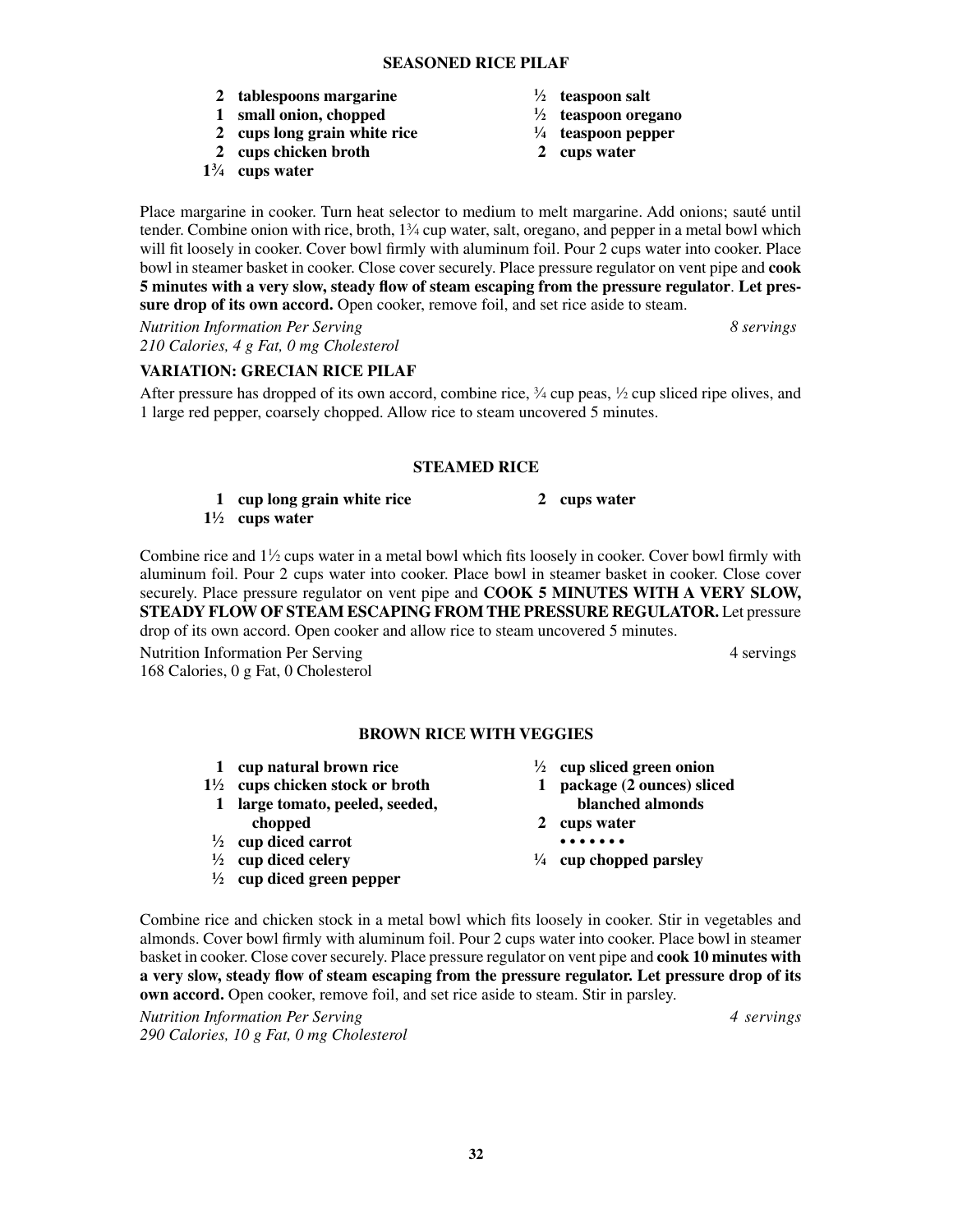#### **Wild Rice with Raisins and Pecans**

- **1 tablespoon vegetable oil 2 cups water**
- **1 medium onion, finely chopped • • • • • • •**
- $1\frac{1}{2}$  **cups wild rice**  $\frac{3}{2}$ 
	- **2 cups beef broth <sup>1</sup>**
- 
- 
- **⁄4 cup golden raisins**
- **⁄3 cup pecans, toasted**

Pour oil into cooker. Turn heat selector to medium and sauté onion. Combine onion with wild rice and beef broth in a metal bowl which fits loosely in cooker. Cover bowl firmly with aluminum foil. Pour water into cooker. Place bowl in steamer basket in cooker. Close cover securely. Place pressure regulator on vent pipe and **cook 25 minutes with a very slow, steady flow of steam escaping from the pressure regulator**. **Let pressure drop of its own accord.** Open cooker and remove aluminum foil; add raisins and allow to steam for 5 minutes. Remove bowl from cooker; stir in pecans.

*Nutrition Information Per Serving 8 servings 167 Calories, 5 g Fat, 0 mg Cholesterol*

#### **Risotto with Artichoke hearts and Sun-dried Tomatoes**

- **1 tablespoon olive oil 1 can (133**
- 
- **2 cloves garlic, minced chopped**
- **2 cups chicken broth <sup>1</sup>**
- $\frac{1}{3}$  **cup white wine 1**
- <sup>1</sup>/<sub>3</sub> **cup dried tomatoes, chopped** 1<sup>1</sup>
- - **• • • • • • •**
- 1 can  $(13<sup>3</sup>/<sub>4</sub> ounces)$  artichoke **1 cup arborio rice hearts, drained and coarsely** 
	- **⁄4 cup grated Parmesan cheese**
- **⁄2 tablespoons fresh thyme or ⁄2 teaspoons dried thyme 2 cups water Salt and pepper to taste**

Heat oil in pressure cooker over medium heat; add rice and stir for 2 minutes until coated and slightly translucent. Add garlic and cook for 1 minute. Combine rice, garlic, broth, white wine, and tomatoes in a metal bowl which fits loosely in cooker. Cover bowl firmly with aluminum foil. Pour water into cooker. Place bowl in steamer basket in cooker. Close cover securely. Place pressure regulator on vent pipe and **cook 8 minutes with a very slow, steady flow of steam escaping from the pressure regulator. Let pressure drop of its own accord.** Open cooker and remove foil. Stir artichoke hearts, Parmesan cheese, and thyme into rice.

*Nutrition Information Per Serving 4 servings 220 Calories, 5 g Fat, 4 mg Cholesterol*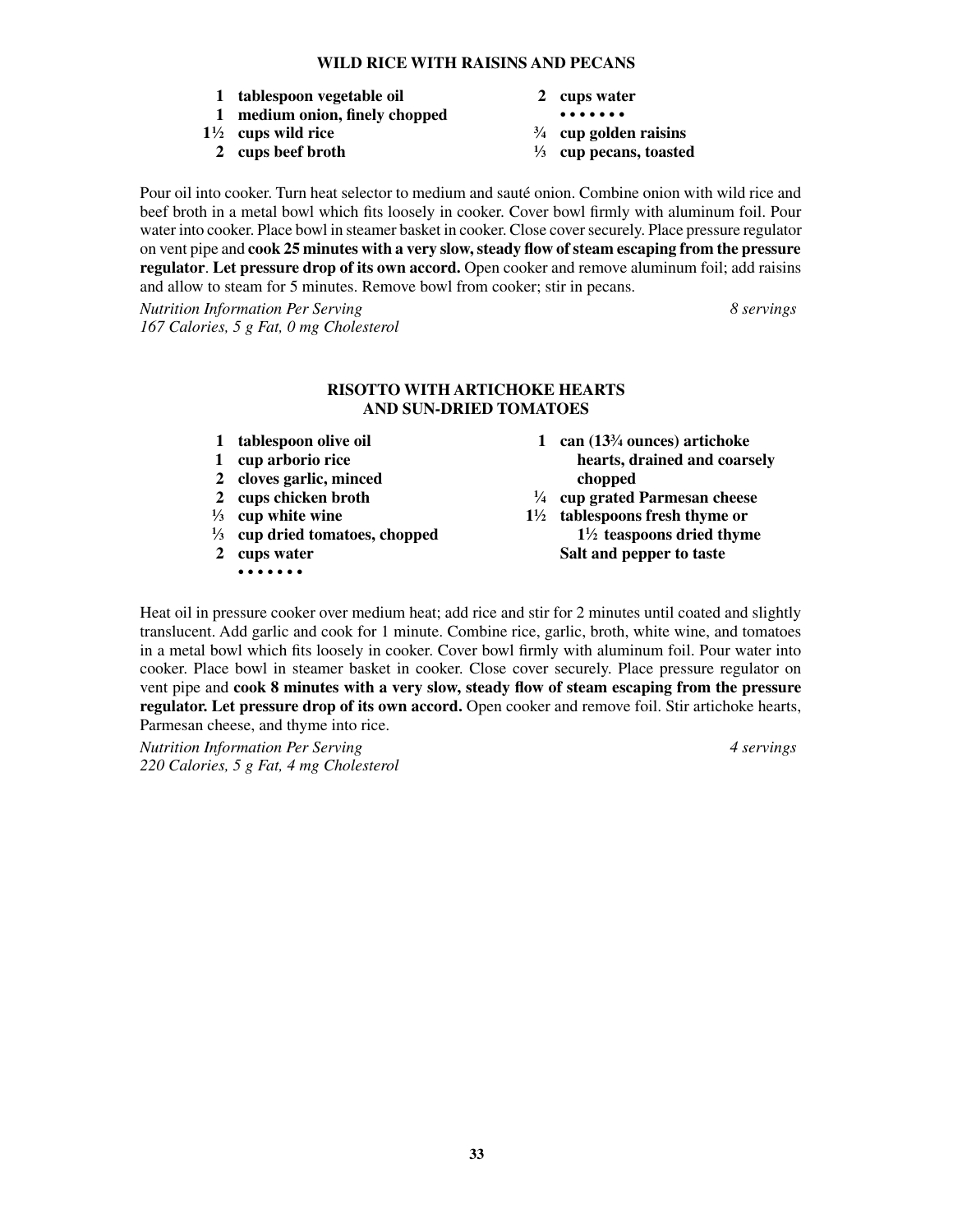### *Desserts*

Add a fabulous finale to any meal with desserts prepared in your pressure cooker. Pressure cooking gives an even texture to pudding and a satiny feel to custards.

Desserts may be prepared in oven-safe custard cups or any metal mold which will fit loosely in the steamer basket in the pressure cooker. Fill molds only  $\frac{2}{3}$  full to allow for expansion of food. Cover securely with aluminum foil shaped to the sides of the mold. Place the steamer basket in the cooker. Then place the mold or custard cups in the steamer basket. Up to four custard cups of dessert can be pressure cooked at a time. Place two custard cups in the steamer basket. Then, stack the other two custard cups opposite the bottom two custard cups.

To test custards for doneness, insert a knife into the center. If the knife comes out clean, it is done. If not, it will be necessary to bring the cooker back up to pressure and cook the custard a minute or two longer.

Do not cook applesauce, cranberries, or rhubarb in the pressure cooker.

*FOR DESSERTS, DO NOT FILL PRESSURE COOKER OVER 2 ⁄3 FULL!*

*Operating the cooker without cooking liquid or allowing the cooker to boil dry will damage the cooker.*

#### **STUFFED APPLES**

- $\frac{1}{4}$  **cup golden raisins**  $\frac{1}{4}$
- **1 ⁄2 cup dry red wine cinnamon**
- **1 ⁄4 cup chopped nuts 4 cooking apples**
- **2 tablespoons sugar 1 tablespoon butter**
- **1 ⁄2 teaspoon grated orange 1 cup water rind**
- **⁄2 teaspoon ground**
	-
- 
- 

Soak raisins in wine for at least 30 minutes. Drain, reserving wine. Combine raisins, nuts, sugar, orange rind, and cinnamon. Core apples, cutting to but not through bottoms. Peel top one-third of apples. Place each apple on square of aluminum foil that is large enough to completely wrap apple. Fill centers with raisin mixture. Top each with one-fourth of the butter. Wrap foil around apple, pinching firmly together at top. Place reserved wine, water, and apples in cooker. Place pressure regulator on vent pipe and **cook 10 minutes with a very slow, steady flow of steam escaping from the pressure regulator**. **Cool cooker at once.**

*Nutrition Information Per Serving 4 servings 224 Calories, 8 g Fat, 8 mg Cholesterol*

#### **RICE PUDDING**

| 1 cup long-grain white rice                         | 1 cup whole milk                 |
|-----------------------------------------------------|----------------------------------|
| $1\frac{1}{2}$ cups water                           | $\frac{1}{2}$ teaspoon sugar     |
| 1 cup water                                         | $\frac{1}{2}$ cups water raisins |
| $\bullet\bullet\bullet\bullet\bullet\bullet\bullet$ | $\frac{1}{2}$ teaspoon cinnamon  |

Combine rice and  $1\frac{1}{2}$  cups water in a metal bowl which fits loosely in cooker. Cover bowl firmly with aluminum foil. Pour 1 cup water into cooker. Place bowl in steamer basket in cooker. Close cover securely. Place pressure regulator on vent pipe and **cook 10 minutes with a very slow, steady flow of steam escaping from the pressure regulator**. **Cool cooker at once.** Stir milk, sugar, raisins, and cinnamon into rice. Cover bowl firmly with aluminum foil. Place bowl in steamer basket in cooker. Close cover securely. Place pressure regulator on vent pipe and **cook 3 minutes with a very slow, steady flow of steam escaping from the pressure regulator**. **Let pressure drop of its own accord.**

*Nutrition Information Per Serving 6 servings 238 Calories, 2 g Fat, 24 mg Cholesterol*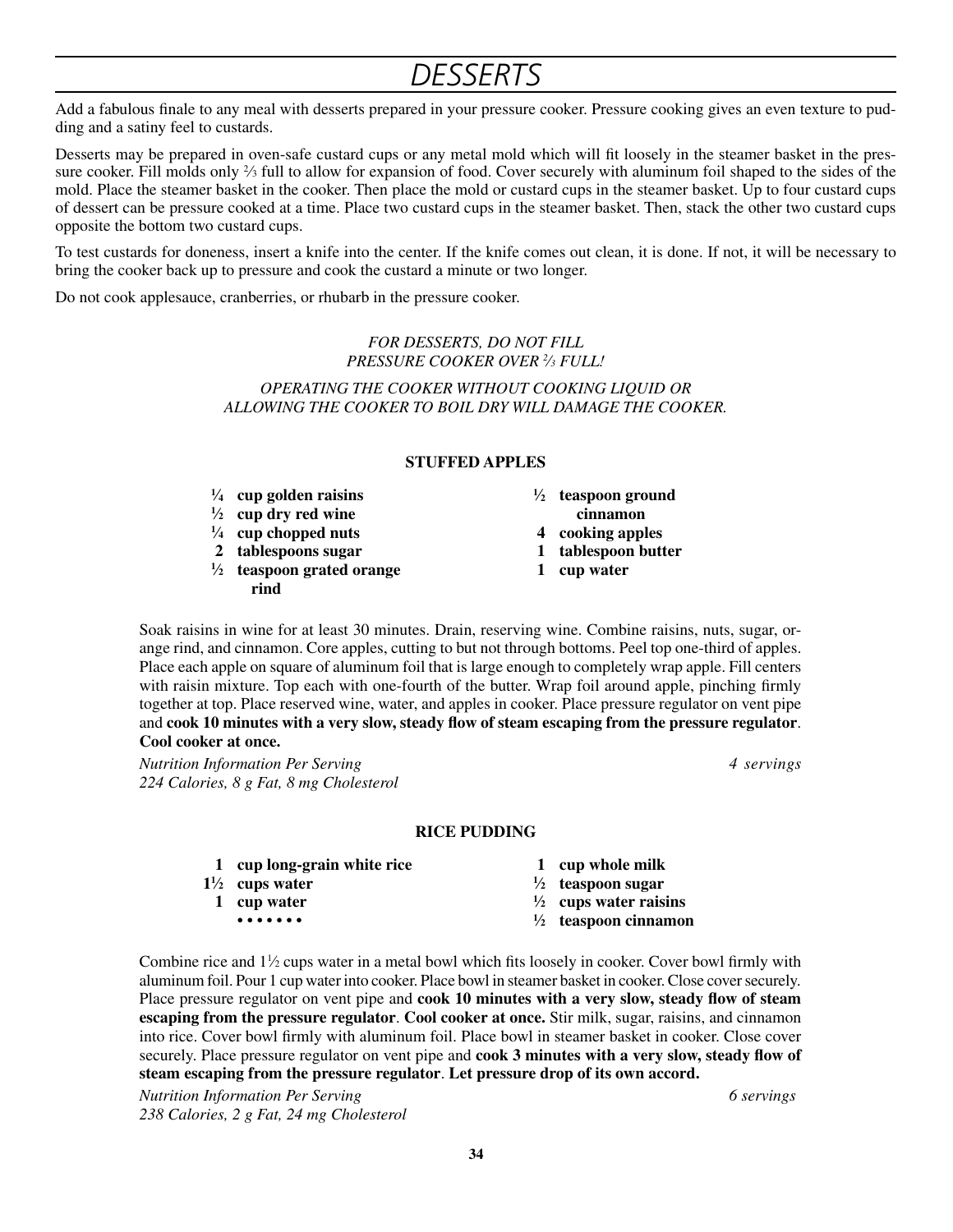- **2 cups lowfat milk <sup>1</sup>**
- **4 eggs, slightly beaten Nutmeg**
- **1 ⁄4 cup sugar 1 cup water**
- **1 ⁄4 teaspoon salt**

Combine milk, eggs, sugar, salt, and vanilla. Pour into individual custard cups. Sprinkle nutmeg on custards. Cover each cup firmly with aluminum foil. Pour water into cooker. Place custard cups in steamer basket in cooker. Close cover securely. Place pressure regulator on vent pipe and **cook 5 minutes with a very slow, steady flow of steam escaping from the pressure regulator**. **Cool cooker at once.** Chill.

*Nutrition Information Per Serving 4 servings 137 Calories, 4 g Fat, 118 mg Cholesterol*

#### **VARIATION: COCONUT CUSTARD**

Sprinkle 1 tablespoon coconut over top of each vanilla custard before cooking.

#### **Petite Pumpkin Custards**

**1 can (16 ounces) solid-pack 1 teaspoon finely chopped pumpkin candied ginger, optional 1 can (14 ounces sweetened <sup>1</sup> ⁄4 teaspoon ground cloves condensed milk 1 cup water 3 eggs, beaten • • • • • • • 1 teaspoon ground cinnamon Whipped cream, optional**

Mix pumpkin, milk, eggs, cinnamon, ginger, and cloves. Pour into individual custard cups. Cover each cup firmly with aluminum foil. Pour water into cooker. Place custard cups in steamer basket in cooker. Close cover securely. Place pressure regulator on vent pipe and **cook 10 minutes with a very slow, steady flow of steam escaping from the pressure regulator**. **Cool cooker at once.** Refrigerate until chilled. Serve with whipped cream, if desired.

*Nutrition Information Per Serving 8 servings 207 Calories, 6 g Fat, 97 mg Cholesterol*

#### **TAPIOCA PUDDING**

**⁄3 cup sugar**

**⁄2 teaspoon vanilla**

- **2 cups lowfat milk <sup>1</sup>**
- **2 tablespoons quick cooking <sup>1</sup>**
- **tapioca 1 cup water**
- **2 eggs, slightly beaten**

Scald milk and tapioca. Remove from heat and let stand 15 minutes. Combine eggs, sugar, and vanilla. Add milk and tapioca, stirring constantly. Pour into individual custard cups. Cover firmly with aluminum foil. Pour water into cooker. Place custard cups in steamer basket in cooker. Place pressure regulator on vent pipe and **cook 5 minutes with a very slow, steady flow of steam escaping from the pressure regulator**. **Cool cooker at once.** Chill.

*Nutrition Information Per Serving 6 servings 113 Calories, 3 g Fat, 75 mg Cholesterol*

- **⁄2 teaspoon vanilla**
-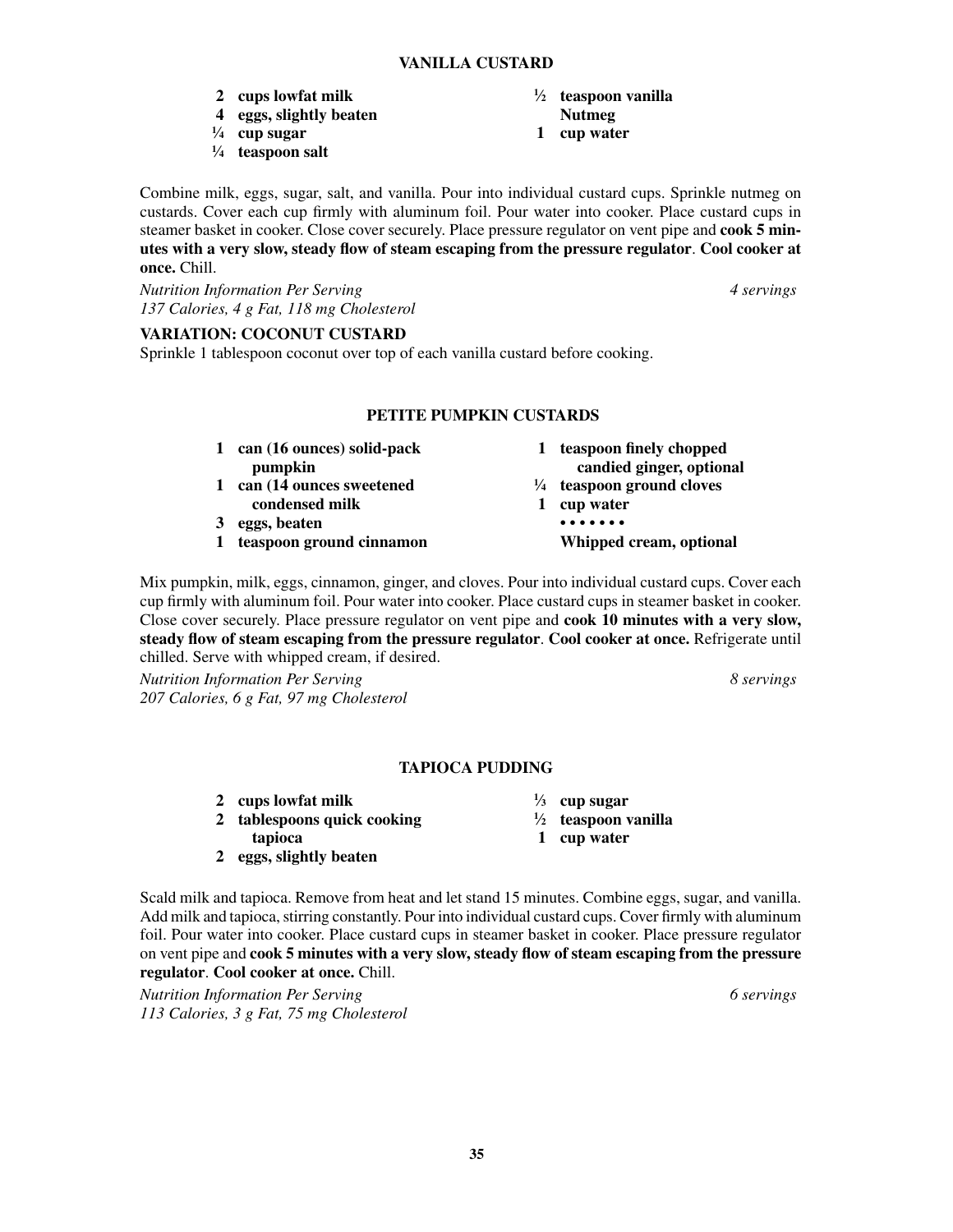- **4 cups apples, peeled and sliced 2 tablespoons flour**
- **1 tablespoon lemon juice 1 teaspoon cinnamon**
- $\frac{1}{2}$  cup quick cooking oats
- **1 ⁄4 cup brown sugar 1 cup water**
- 
- 
- **⁄2 cup quick cooking oats 2 tablespoons margarine, softened**
	-

Sprinkle apples with lemon juice. Combine oats, brown sugar, flour, and cinnamon. Cut in margarine until coarse meal forms. Place apples in a greased bowl that will loosely fit in cooker. Sprinkle oat mixture evenly over apples. Cover bowl firmly with aluminum foil. Pour water into cooker. Place bowl in steamer basket in cooker. Close cover securely. Place pressure regulator on vent pipe and **cook 20 minutes with a very slow, steady flow of steam escaping from the pressure regulator**. **Cool cooker at once**.

*Nutrition Information Per Serving 4 servings 209 Calories, 7 g Fat, 0 Cholesterol*

#### **CHEESECAKE**

**1 8-ounce package cream cheese 2 eggs**

- **1 3-ounce package cream cheese <sup>1</sup>**
- **1 ⁄2 cup sugar 21**

**⁄2 cup vanilla wafer crumbs**

**⁄2 cups water**

Beat cream cheese until smooth. Add sugar and beat in eggs. Pour mixture into buttered custard cups. Top with vanilla wafer crumbs. Cover each cup firmly with aluminum foil. Pour water into cooker. Place custard cups in steamer basket in cooker. Close cover securely. Place pressure regulator on vent pipe and **cook 15 minutes with a very slow, steady flow of steam escaping from the pressure regulator. Cool cooker at once.** Cool cheesecake. Cut around inside of cups to loosen and invert onto serving dish. Chill. Top with one of the following sauces, if desired.

*Nutrition Information Per Serving 6 servings 305 Calories, 23 g Fat, 157 Cholesterol*

**CARAMEL SAUCE** — Combine  $\frac{1}{4}$  cup soft cream cheese,  $\frac{1}{4}$  cup brown sugar, 1 tablespoon granulated sugar, and 1/4 teaspoon vanilla. Mix thoroughly. Spoon over cheesecake. Garnish with pecans. Refrigerate until serving.

**FRUIT SAUCE** — Spoon canned fruit pie filling of your choice over cheesecake. Refrigerate until serving.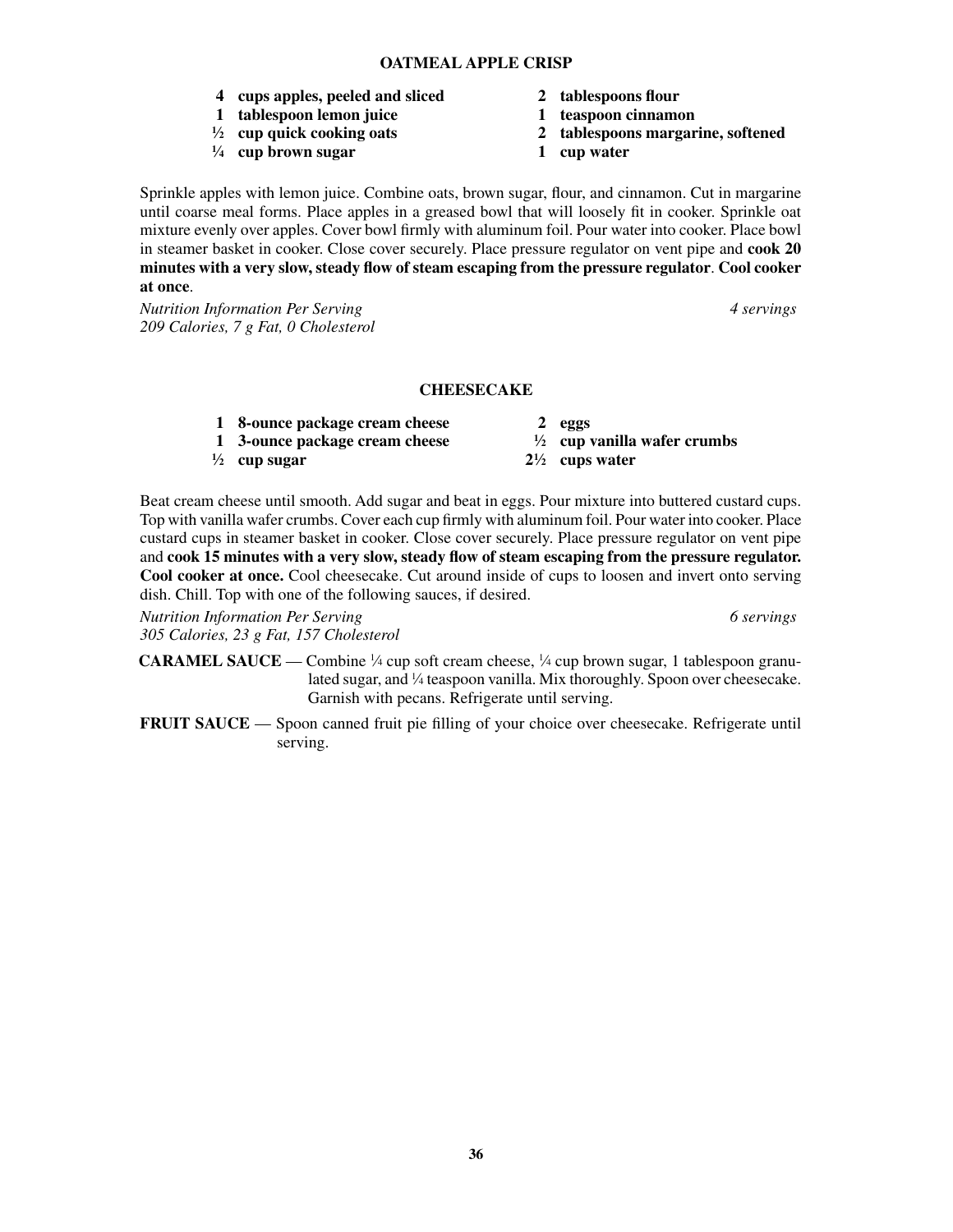# *Recipe Index*

| <b>SOUPS AND STOCKS</b> 10                   |
|----------------------------------------------|
| Beef Tomato Soup  11                         |
| Black Bean Soup  11                          |
| Brown Beef Soup 11                           |
| Brown Beef Soup Stock<br>11                  |
| Chicken Dumpling Soup<br>10                  |
| Chicken Noodle Soup<br>10                    |
| Chicken Rice Soup<br>10                      |
| 10<br>Chicken Soup                           |
| Chicken Soup Stock<br>10                     |
| Minestrone<br>12                             |
| Onion Soup<br>11                             |
|                                              |
| Saffron Fish Stew 12                         |
| Zesty Homemade Chili<br>13                   |
|                                              |
|                                              |
| Lemon 'N Dill Cod and                        |
|                                              |
| Marinated Tuna 16                            |
| Salmon Steaks Moutarde<br>13                 |
| 14                                           |
| "Scampi Style" Shrimp<br>Seafood Gumbo<br>15 |
| Seafood Timetable  16                        |
| Shrimp Jambalaya  14                         |
| POULTRY  17                                  |
| Arroz Con Pollo  20                          |
| Bayou Bounty Chicken. 19                     |

### **POULTRY (Continued)**

| Chicken Breasts Tarragon  17   |  |
|--------------------------------|--|
| Chicken Cacciatore  19         |  |
| Chutney Chicken 18             |  |
| Herbed Chicken  19             |  |
| Poultry Timetable 20           |  |
| Soy Chicken 18                 |  |
| Sweet 'N Sour Chicken Wings 18 |  |
| Turkey Breast 20               |  |
|                                |  |
|                                |  |
| Apricot Barbecue Pork Roast 23 |  |
|                                |  |
| Beef Pot Roast  21             |  |
|                                |  |
| Corned Beef 23                 |  |
| Lamb Stew 25                   |  |
|                                |  |
| Porcupine Meatballs  21        |  |
| Pork Loin Roast 24             |  |
| Spaghetti Meat Sauce  22       |  |
| Stuffed Flank Steak  24        |  |
| Stuffed Pork Chops 24          |  |
| Swiss Steak 22                 |  |
|                                |  |

### **VEGETABLES................ 26**

| Artichokes 'N Sauce 27                     |  |
|--------------------------------------------|--|
| Cabbage with Apples $\dots \dots \dots 26$ |  |
| Fresh Vegetable Timetable  28              |  |
| Frozen Vegetable Timetable 29              |  |

#### **VEGETABLES (Continued)**

| Garlic Mashed Potatoes  27<br>Glazed Root Vegetables 26 |  |
|---------------------------------------------------------|--|
| Maple Glazed Sweet Potatoes 27                          |  |
| <b>DRIED BEANS AND PEAS29</b>                           |  |
|                                                         |  |
| Dried Beans and Peas Timetable . 29                     |  |
|                                                         |  |
| Savory White Beans 30                                   |  |
| <b>GRAINS</b> 31                                        |  |
| Brown Rice with Veggies 32                              |  |
| Grain Timetable 31                                      |  |
| Grecian Rice Pilaf  32                                  |  |
| Risotto with Artichoke Hearts                           |  |
| and Sun-Dried Tomatoes 33                               |  |
| Seasoned Rice Pilaf  32                                 |  |
| Wild Rice with Raisins                                  |  |
| and Pecans. $\dots \dots \dots \dots \dots \dots$ 33    |  |
| <b>DESSERTS34</b>                                       |  |
|                                                         |  |
| Coconut Custard 35                                      |  |
| Oatmeal Apple Crisp  36                                 |  |
| Petite Pumpkin Custards  35                             |  |
| Rice Pudding $\dots \dots \dots \dots \dots 34$         |  |
| Stuffed Apples  34                                      |  |
| Tapioca Pudding  35                                     |  |
| Vanilla Custard  35                                     |  |